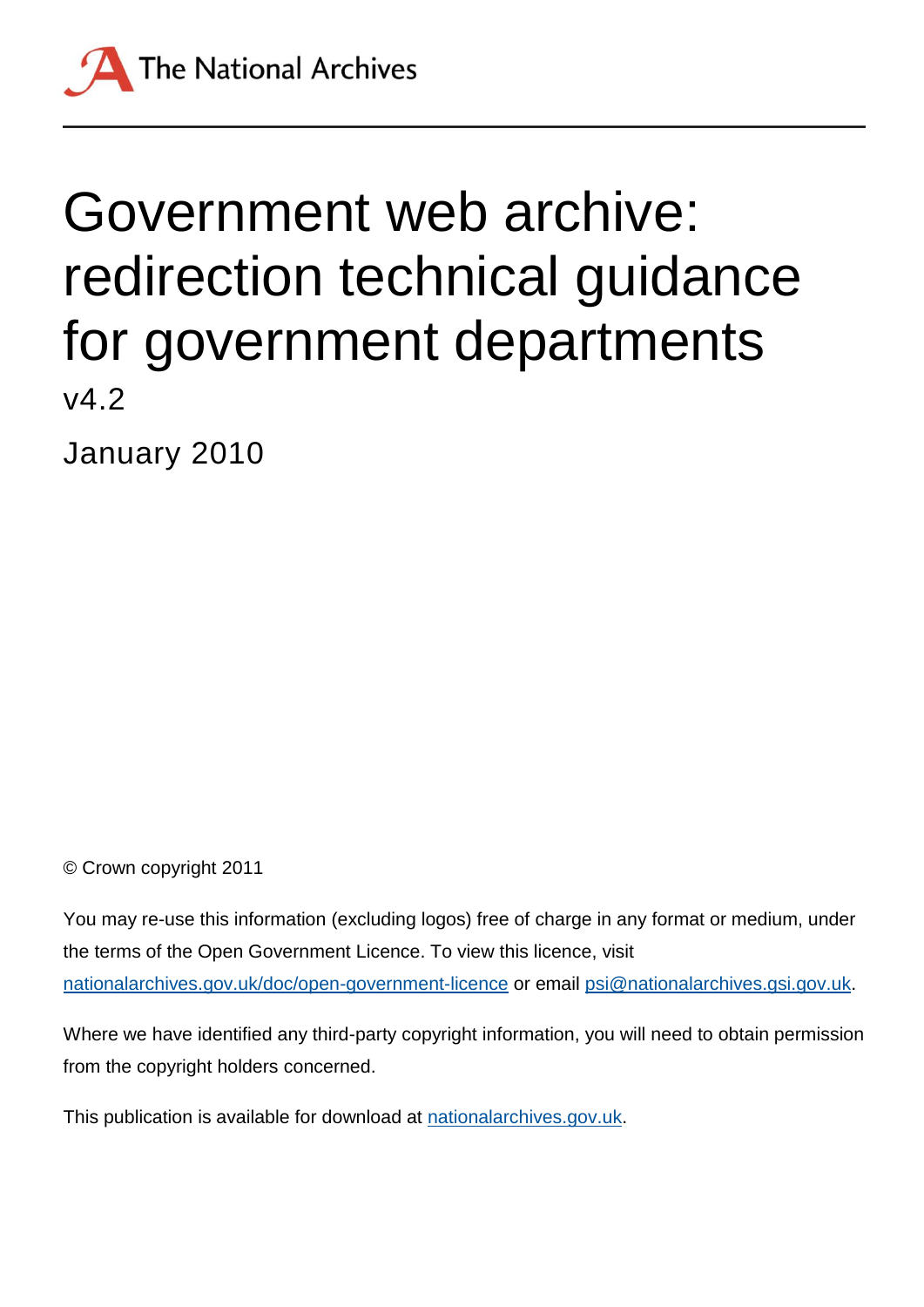## **Version History**

| 1.0 | <b>First Release</b>                                                                                                                                                                     |
|-----|------------------------------------------------------------------------------------------------------------------------------------------------------------------------------------------|
| 2.0 | Updated to include guidance on The National Archives custom handler for<br>Internet Information Server (new section D)                                                                   |
| 3.0 | Updated custom handler information and minor changes elsewhere                                                                                                                           |
| 4.0 | Updated to include changes to The National Archives custom handler, and<br>additional guidance on Ionics Rewriter. Minor revisions elsewhere.                                            |
| 4.1 | Slight change to Section 1 A, reinforcing that a 404 response should be<br>served after an 'archive checked' redirection back from the web archive                                       |
| 4.2 | Updated to include reference to latest version of lonics (2.0) and changes<br>to The National Archives bridging page used with the custom handler.<br>Various minor revisions elsewhere. |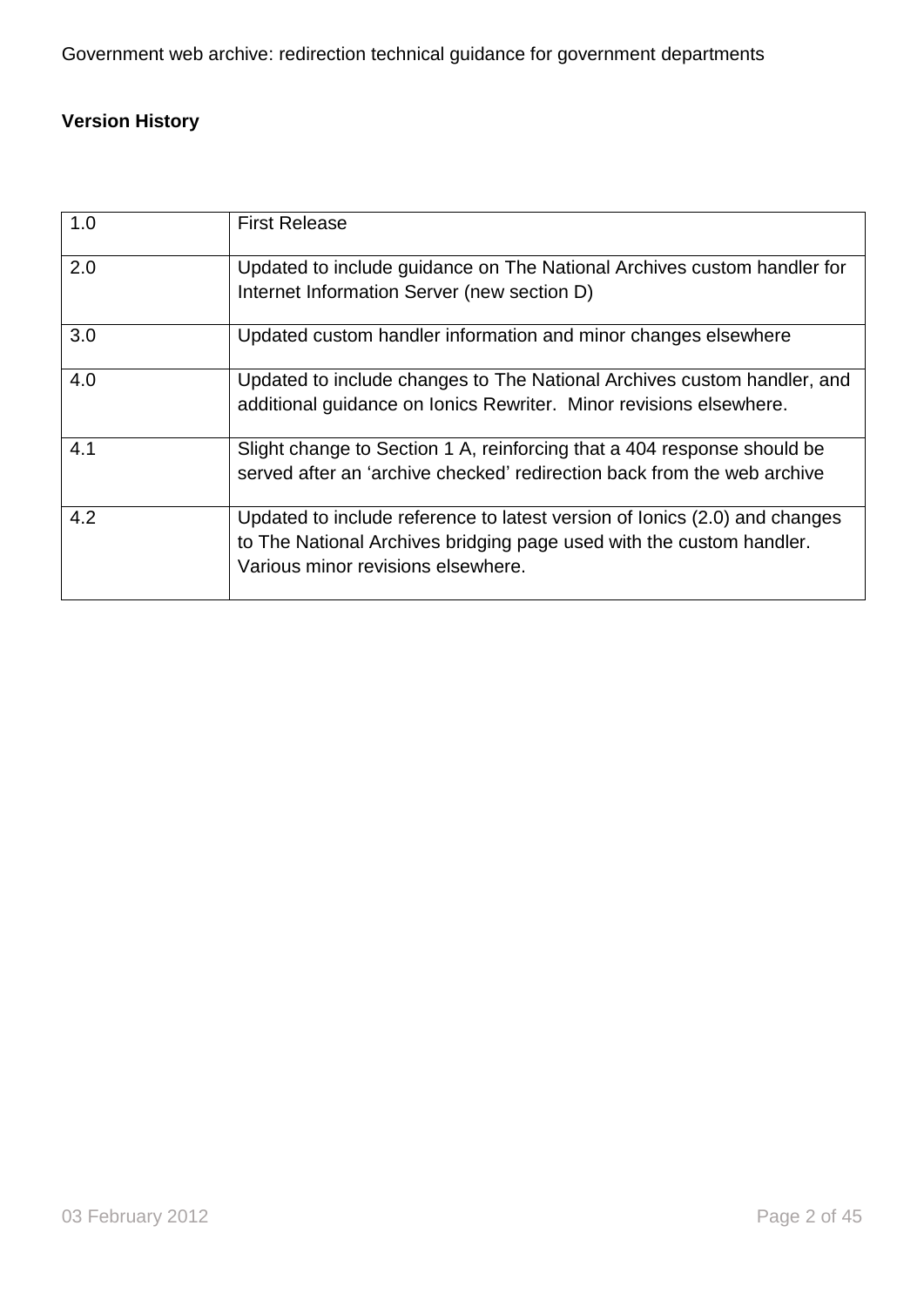## **Contents**

| 1              |                                                                                           |
|----------------|-------------------------------------------------------------------------------------------|
| $\overline{2}$ |                                                                                           |
|                |                                                                                           |
| 1              |                                                                                           |
| $\overline{2}$ |                                                                                           |
|                | 2.1                                                                                       |
|                | 2.2                                                                                       |
|                | 2.3                                                                                       |
|                | 2.4                                                                                       |
|                |                                                                                           |
| 1              |                                                                                           |
| $\overline{2}$ |                                                                                           |
| 3              |                                                                                           |
|                | Section D: The National Archives HTTP Handler for Internet Information Server 5.0 and 6.0 |
|                |                                                                                           |
| 1              |                                                                                           |
| 2              |                                                                                           |
| 3              |                                                                                           |
|                |                                                                                           |
|                |                                                                                           |
|                |                                                                                           |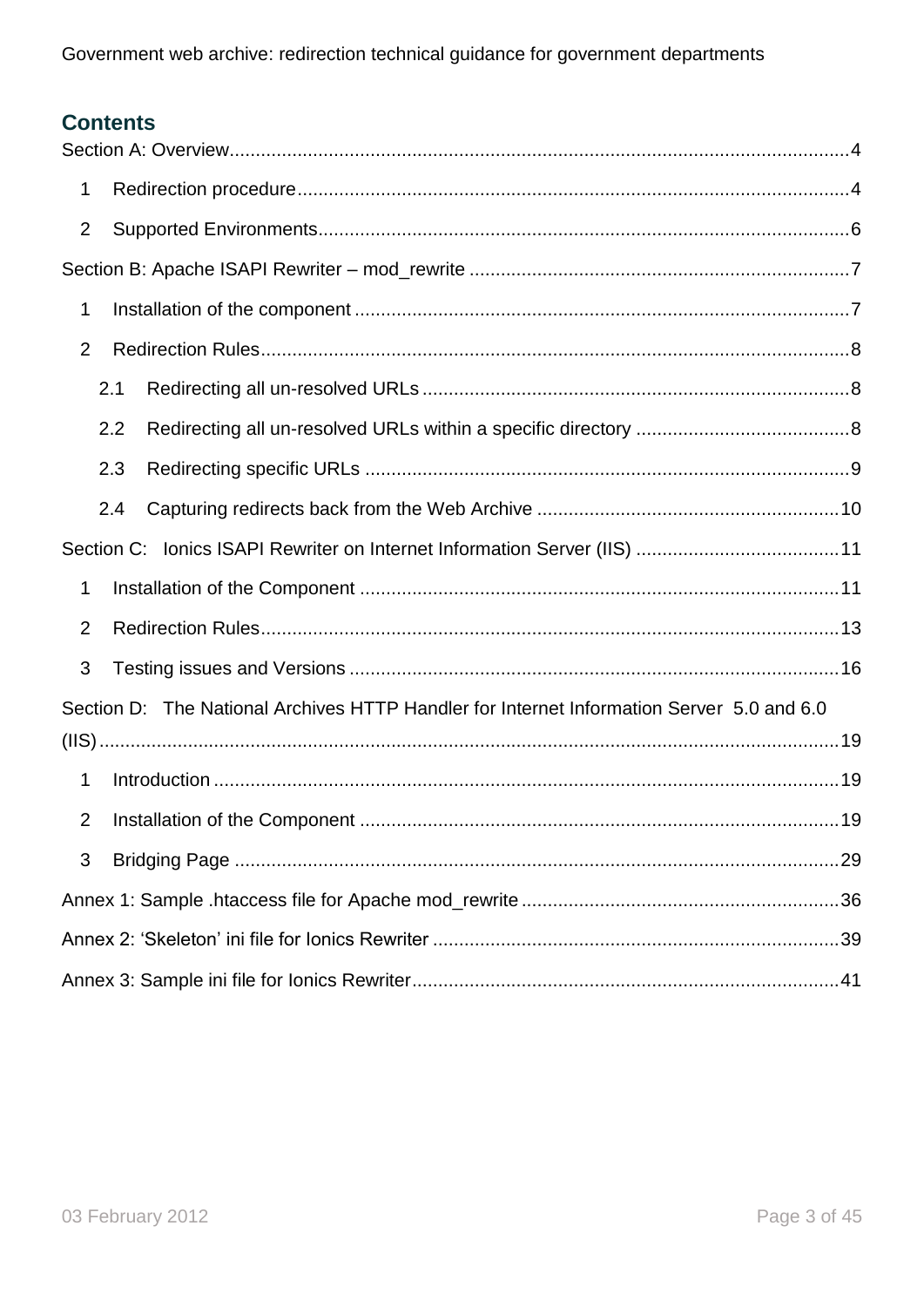## <span id="page-3-0"></span>**Section A: Overview**

## <span id="page-3-1"></span>**1 Redirection procedure**

This guidance covers three components that can be installed on government web servers to provide URL rewriting and redirection functionality, with specific reference to setting up redirection to the Government web archive where a requested URL does not exist on the department site.

This guidance focuses primarily on the technical aspects of setting up these components. One of these components – the Apache mod\_rewrite module – ships with the Apache web server. The other two components are possible options for managing uniform resource locator (URL) rewriting and redirection on Microsoft Internet Information Services (IIS) 5.0 and 6.0.

Each component can be installed on departmental web servers and configured to handle unresolved requests. This can include issuing a redirection request to the Government Web Archive in order to attempt to retrieve the most recently archived version of the requested URL from there.

Figure1 shows the complete redirection process between departmental web servers and the Government Web Archive. The components are configurable in such a way that, whenever the requested URL is unresolved and matches a configured rule, the web server will respond to the requestor with a HTTP 301 status code redirection command to the rewritten URL. This process is seamless to the original requestor but the address bar in the user"s browser window will indicate the redirected URL where a successful redirection has taken place. The components can also be used to implement URL rewriting to other locations on the same web server, in which case the originally requested URL remains visible in the browser, but the rewritten one is served to the user.

For redirection to the Government Web Archive, the flow of requests and redirections is described as below. However, note that this may not be the only redirection required, and the implementation may be required to support multiple redirections and rewritings depending on the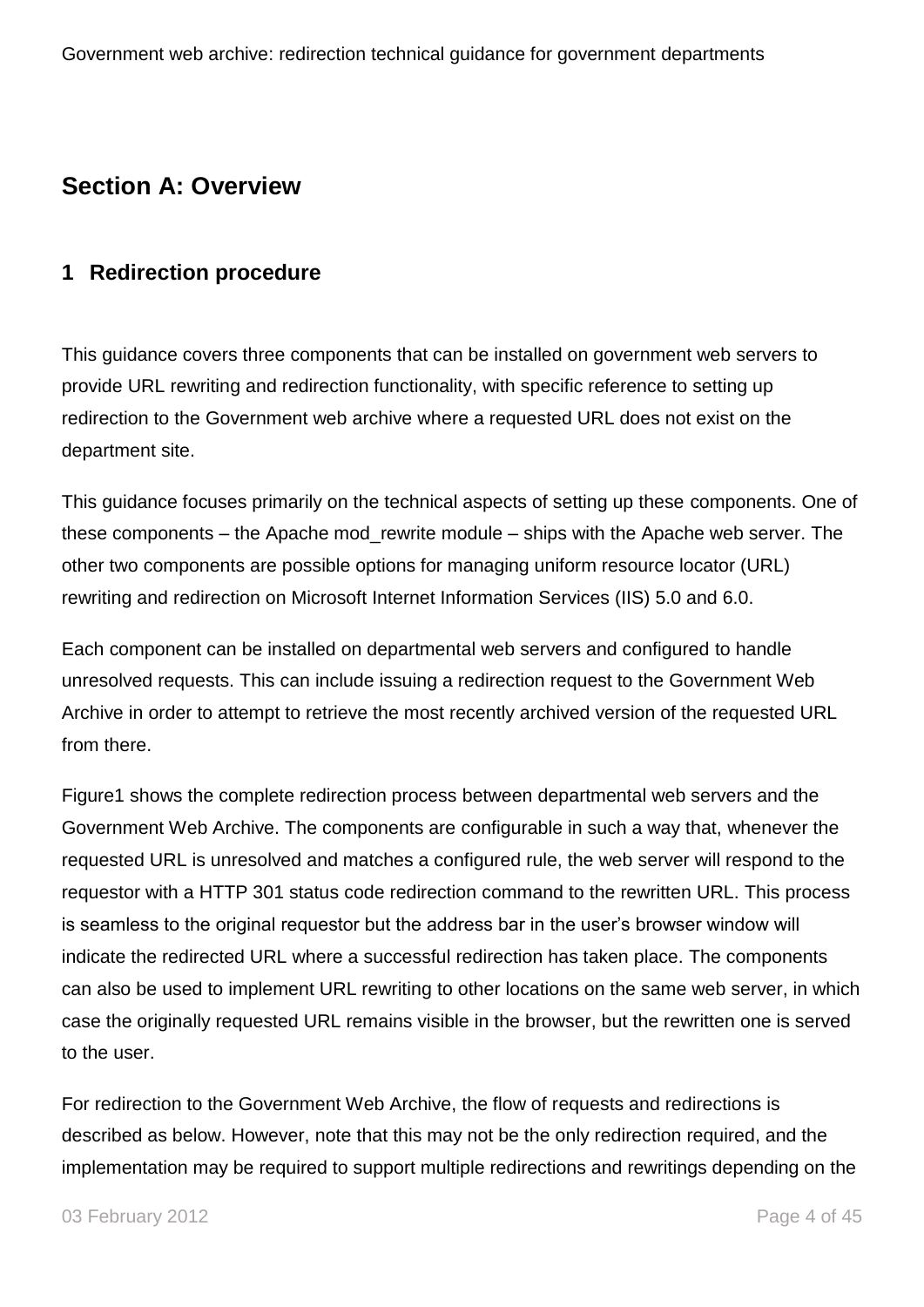URL requested (for example departmental or website reorganisation may necessitate a redirection or rewriting to another URL on the same or another web server).

The redirection process for the web archive can be summarised as follows:

User submits a request to department server

#### **The request is resolved**

The page or resource requested is found on the department server and returned to the requestor. No further processing is required

- **The request is unresolved and no redirection rules exist** No redirection rule is found so the department server returns a 404 error to the requestor. No further processing required.
- **The request is unresolved and one or more redirection rules exist** Department server is unable to resolve the request and the installed component catches this and parses the rules against the submitted request. A new URL is derived from the rules and returned to the requestor as a 301 redirect (assuming R=301 flag is set in Apache mod rewrite or Ionics).
- The requesting browser automatically submits the new URL. When this is directed to the web archive server the format will be

[http://webarchive.nationalarchives.gov.uk/+](http://webarchive.nationalarchives.gov.uk/)/<original URL>

**The request is resolved in the web archive (or other redirect destination)**  The page or resource requested is found on the destination server and returned to the requestor. No further processing is required

#### **The request is unresolved by the web archive**

The archive server is unable to resolve the request. The web archive server issues a further 301 redirection to a page on the departmental web server that conforms to a specified pattern that won"t trigger a standard 404 behaviour or circular redirection back to the web archive. The page ukgwacnf.html has been selected for this purpose.

The departmental configuration must intercept requests for this resource and process them accordingly (by displaying an appropriate error page with a 404 response code). This can be achieved either directly via a page with this name, or preferably by using this as a dummy page and redirecting to the relevant error page.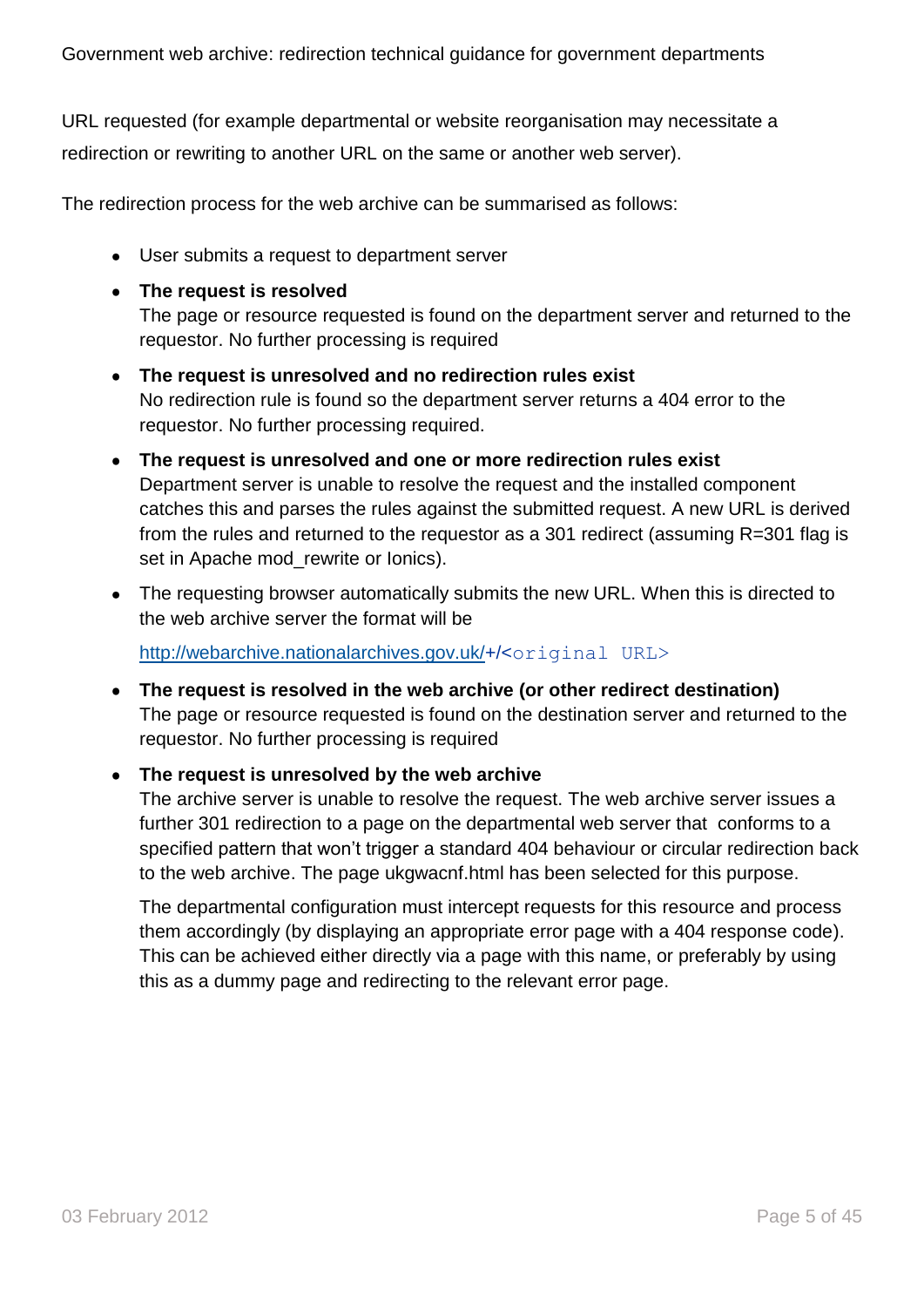

Web Archive Redirection Process

Figure 1: Redirection Process for the Government Web Archive

### <span id="page-5-0"></span>**2 Supported Environments**

The Web Server implementations to be supported are listed below. This list has been derived by an analysis of the most prominent implementations in use at the end of 2007.

- Microsoft Internet Information Server (IIS), Versions 5.0 and 6.0
- Apache versions 1.3, 2.0 and 2.2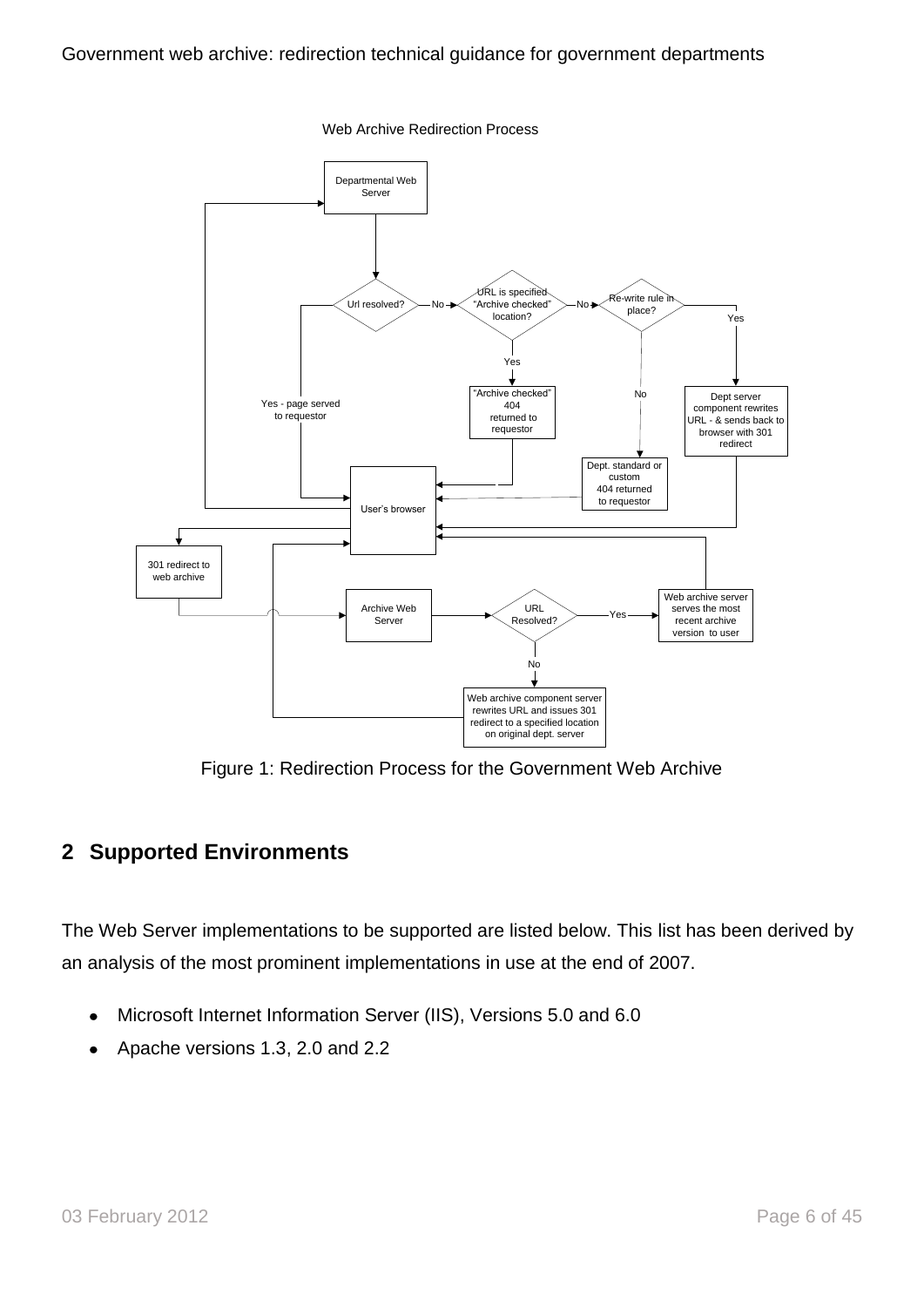## <span id="page-6-0"></span>**Section B: Apache ISAPI Rewriter – mod\_rewrite**

## <span id="page-6-1"></span>**1 Installation of the component**

The mod rewrite component is an open source component that can be used for URL rewriting and redirection on Apache web server installations. You can download it from the Apache website, such as [http://httpd.apache.org/docs/1.3/mod/mod\\_rewrite.html](http://httpd.apache.org/docs/1.3/mod/mod_rewrite.html) for version 1.3. This site also provides links into further Apache versions, documentation and discussion forums.

As standard, Apache comes packaged with the mod\_rewrite module installed but not enabled.

To check that this is the case with your installation use the following command to view a list of all compiled modules:

```
sudo /usr/local/apache/bin/httpd -l
```
If the mod rewrite module is not present, you will need to build it from source using the commands outlined below:

```
./configure --prefix=/usr/local/apache --enable-module=so --enable-module=rewrite 
make
sudo make install
sudo /usr/local/apache/bin/apachectl start
```
To enable the module follow these steps:

- (i) Locate the httpd.conf file within your Apache installation and open it for editing
- (ii) Find the line as shown below and uncomment it by removing the preceding #

LoadModule rewrite\_module modules/mod\_rewrite.so

(iii) Find the line as shown below and uncomment it by removing the preceding # (it may already be uncommented)

```
ClearModuleList
AddModule mod_rewrite.c
```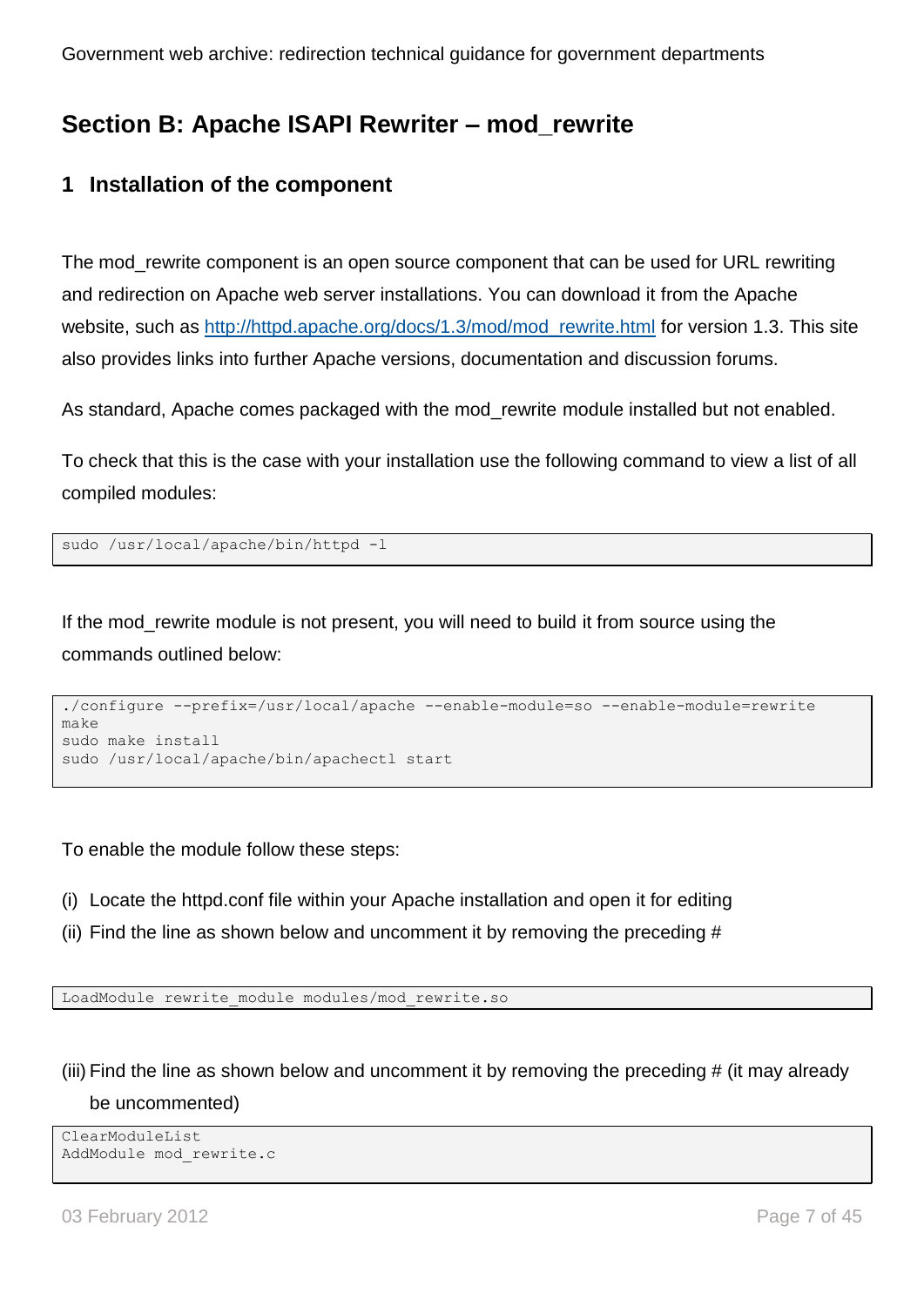## <span id="page-7-0"></span>**2 Redirection Rules**

The component can be programmed to carry out URL rewriting and redirection using the Perl Compatible Regular Expression (PCRE) syntax. The rewriting and redirection instructions are written in the .htaccess file. This file can be found at either site or server root level.

Using this syntax, it is possible to perform not only redirection but also URL rewriting. Also, you can carry out redirection not only to the web archive but to other locations as well. You should refer to the "Readme" file for more details and to web resources such as [www.pcre.org](http://www.pcre.org/) for help with the PCRE syntax.

The following examples give some basic examples of redirecting URLs to the Web Archive [\(webarchive.nationalarchives.gov.uk\)](http://webarchive.nationalarchives.gov.uk/).

Note that you should substitute the web server name for  $\langle mydomain \rangle$  in these examples.

#### <span id="page-7-1"></span>**2.1 Redirecting all un-resolved URLs**

The following command redirects any unresolved URL to the archive site using a hard coded prefix for archive address.

```
RewriteCond %{REQUEST_FILENAME} !-f
RewriteCond %{REQUEST FILENAME} !-d
RewriteRule ^(.*)$ http://webarchive.nationalarchives.gov.uk/ +/http://<mydomain>/$1 
[R=301]
```

| Request | http://www.nationalarchives.gov.uk/about/default.htm                                                                                               |
|---------|----------------------------------------------------------------------------------------------------------------------------------------------------|
|         | Outcome   If the file is not found, redirected to:<br>http://webarchive.nationalarchives.gov.uk/+/http://nationalarchives.gov.uk/about/default.htm |

#### <span id="page-7-2"></span>**2.2 Redirecting all un-resolved URLs within a specific directory**

The following command redirects unresolved requests relating to just a specific directory of a website – in this example, the "about" directory under the root of The National Archives site.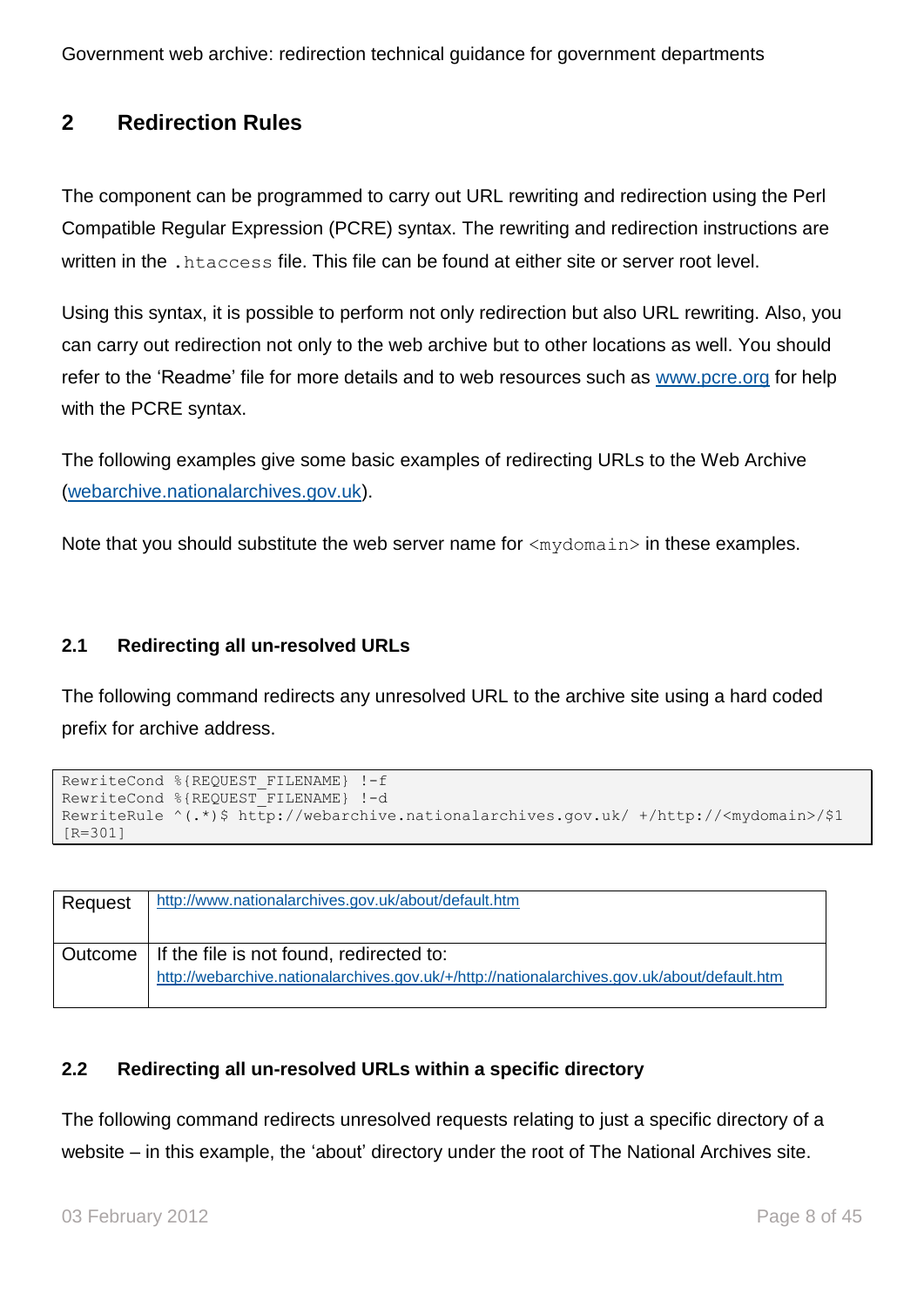```
RewriteCond %{REQUEST FILENAME} !-f
RewriteCond %{REQUEST FILENAME} !-d
RewriteRule ^about/(.*)$ http://webarchive.nationalarchives.gov.uk/ 
+/http://<mydomain>/about/$1 [R=301]
```
#### Examples:

| Request | http://www.nationalarchives.gov.uk                                                                                                                               |
|---------|------------------------------------------------------------------------------------------------------------------------------------------------------------------|
|         | Redirection   No redirection, because the URL does not meet the pattern specified in the<br>Rewrite Rule. The home page of the site would be served to the user. |

| Request | http://www.nationalarchives.gov.uk/about/whowhathow.htm                                                                         |
|---------|---------------------------------------------------------------------------------------------------------------------------------|
|         | Outcome   No redirection, because although the URL matches the pattern in the rewrite<br>rule, it does exist on the web server. |

| Request | http://www.nationalarchives.gov.uk/about/nosuchpage.htm                                                                   |
|---------|---------------------------------------------------------------------------------------------------------------------------|
|         | Outcome   Redirected to:<br>http://webarchive.nationalarchives.gov.uk/+/http://nationarchives/gov.uk/about/nosuchpage.htm |

#### <span id="page-8-0"></span>**2.3 Redirecting specific URLs**

This example redirects a single individual URL. The redirection occurs even if the URL exists on the server, because it is not preceded by the two RewriteCond lines in the earlier examples.

RewriteRule ^/tsoi.htm\$ http:// www.tso.co.uk/tso.htm [R=301]

#### Example

| Request | http://www.nationalarchives.gov.uk/tso.htm |
|---------|--------------------------------------------|
|         | Redirection   http://www.tso.co.uk/tso.htm |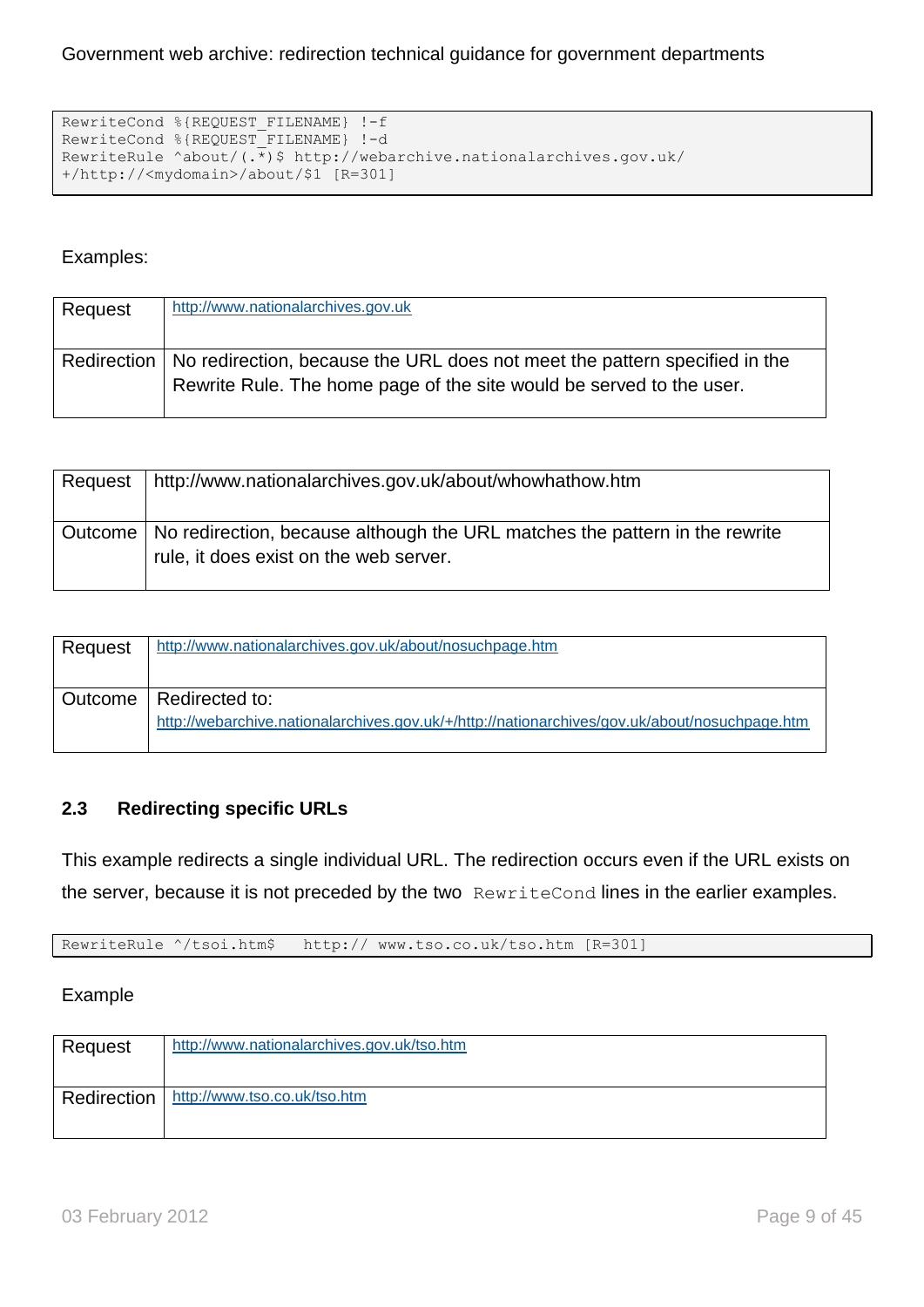#### <span id="page-9-0"></span>**2.4 Capturing redirects back from the Web Archive**

Where a page has been redirected to the web archive, the latest version of the archived page will be served back to the user if it is found in the archive.

If the page is not found, the web archive will issue a further redirection back to the user, as in the following example:

| Request     | http://www.nationalarchives.gov.uk/about/nosuchpage.htm                                       |
|-------------|-----------------------------------------------------------------------------------------------|
|             |                                                                                               |
| Redirection | http://webarchive.nationalarchives.gov.uk/+/http://nationarchives/gov.uk/about/nosuchpage.htm |
| to web      |                                                                                               |
| archive     |                                                                                               |
|             |                                                                                               |
| Redirection | http://www.nationalarchives.gov.uk/ukgwacnf.html                                              |
| from web    |                                                                                               |
| archive     |                                                                                               |
|             |                                                                                               |

You will need to handle these cases, in order to inform the user that the requested page was not found on either departmental web server or the web archive.

There are three options. The first is to have a page called ukgwacnf.html, which displays an appropriate message to the user. The second is to use URL rewriting to map these requests to another page which displays this information. The first rule in the sample ini file at Annex 3 demonstrates this approach. The third approach is to issue a redirect request from this resource to another page.

With the first and second approaches, the user will see http://<mydomain>/ukgwacnf.html in the browser address bar.

With the third approach, the browser address bar will show the location of the redirected page.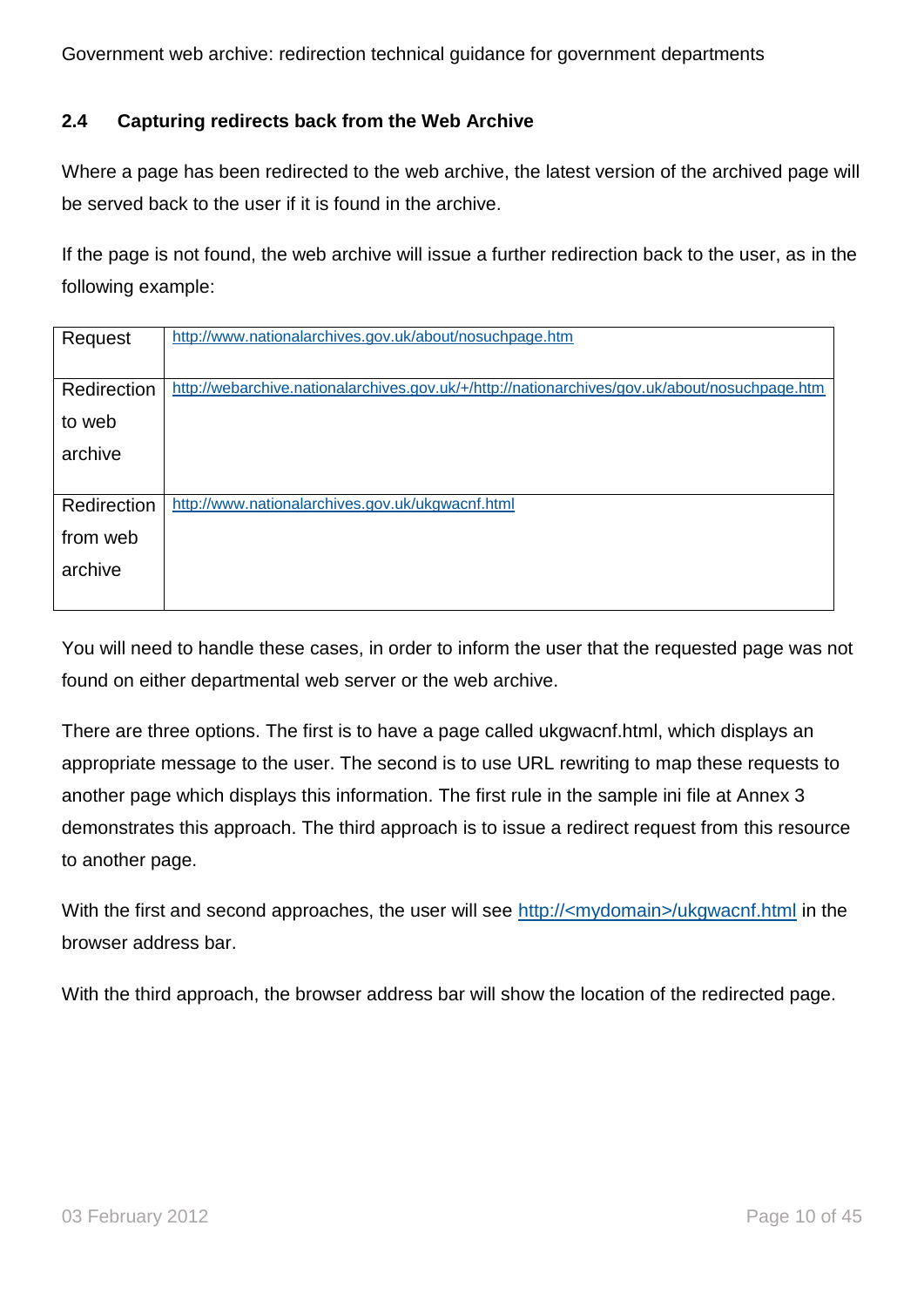## <span id="page-10-0"></span>**Section C: Ionics ISAPI Rewriter on Internet Information Server (IIS)**

## <span id="page-10-1"></span>**1 Installation of the Component**

Ionic's Isapi Rewrite Filter (IIRF) is an open source component that can used for URL rewriting and redirection on Microsoft IIS installations. You can download it from [http://www.codeplex.com/iirf,](http://www.codeplex.com/iirf) where you will also find additional documentation, a discussion forum and version information.

The readme file included in the download contains full instructions. There is also documentation available at [http://cheeso.members.winisp.net/Iirf12Help/frames.htm,](http://cheeso.members.winisp.net/Iirf12Help/frames.htm) which, although it refers primarily to version 1.2.16, is also largely applicable to the earlier versions (discussed below). The latest version - 2.0 - has an MSI based installation package, with further details and documentation at [http://cheeso.members.winisp.net/Iirf20Help/frames.htm.](http://cheeso.members.winisp.net/Iirf20Help/frames.htm)

The following is a summary of the installation process for versions 1.2.14 and 1.2.15.

- 1. The component can be installed on web sites hosted in IIS 5.0, 5.1 and 6.0 (Windows 2000, XP and 2003) by adding it to the ISAPI Filters tab in the Web Site Properties in Internet Information Services Manager
- 2. Place the Ionics DLL, IsapiRewrite4.dll, in an appropriate folder on the Web Server. For example this might be either

```
C:\wwwroot
or
C:\windows\system32\inetsrv
```
It is important not to place the DLL within the web document tree itself

3. If you are running multiple websites under a single IIS installation and want to use the facility on more than one site (and are using a version earlier than 2.0), there are two options. One is a single installation for all sites, with a common set of rewrite rules. The other is to install separate copies of the dll for each web server in different directories. With the introduction of version 2.0, it is possible to run multiple installations on a server with a separate ini file for each website.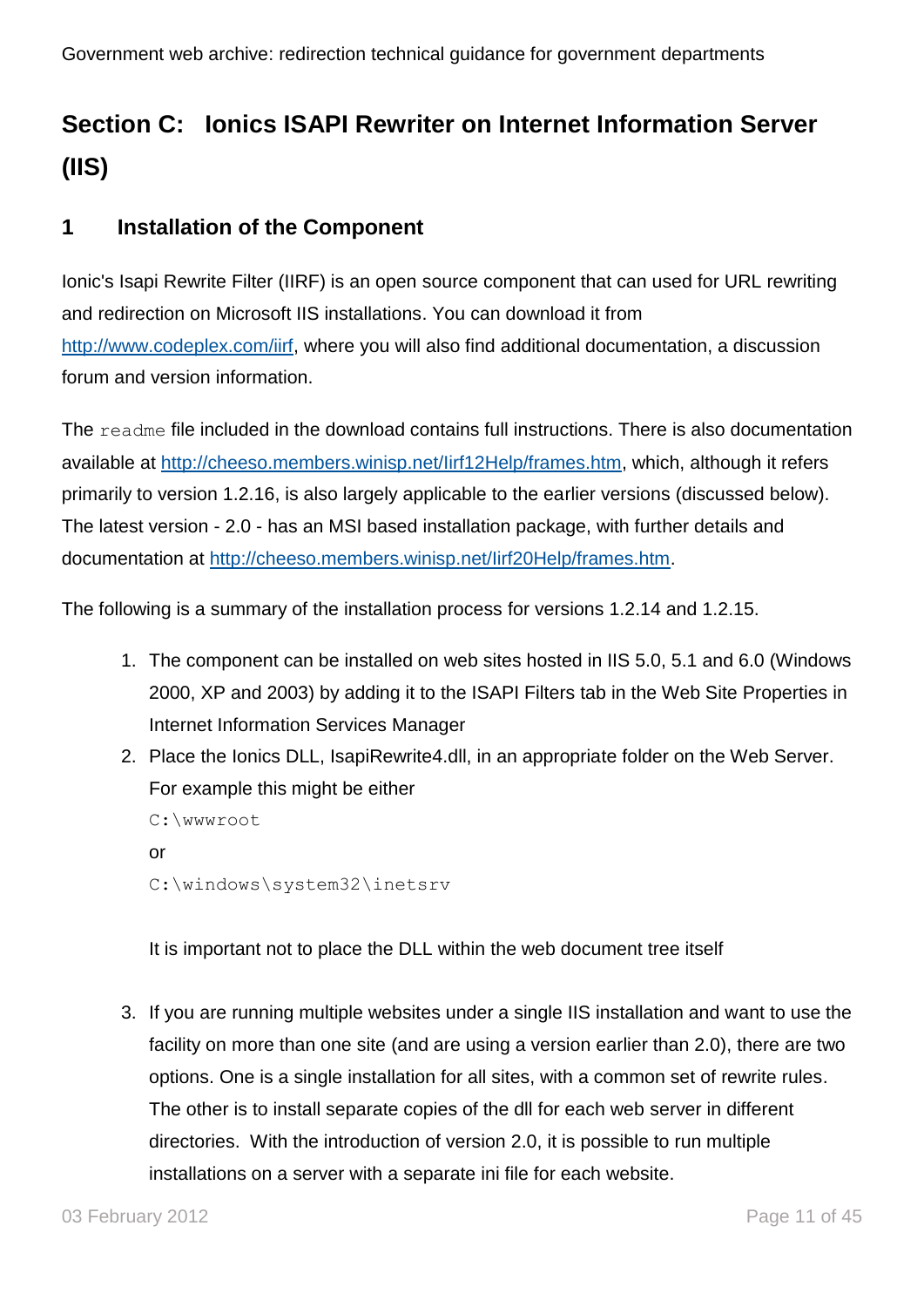4. An ini file called IsapiRewrite4.ini must be installed in the same directory as the dll (or in each directory with a copy of the dll, if more than one copy is installed for multiple websites).

If you do not want to set up the rewrite rules at this stage, you can use the "skeleton" ini at Annex 2.

Alternatively, you can base your ini file on the example at Annex 3, or configure from one of the samples supplied with the product. If you want to enable logging, you should ensure that the specified RewriteLog location exists. If you don"t want to use logging, you can use the # sign to comment out the RewriteLog and RewriteLogLevel lines.

5. Open the IIS management console and select the appropriate level for installing the component. For example, if a single installation will be used to control all websites hosted on this server select the "Web Sites" node under the machine name in the tree.

Alternatively, if the installation is to apply only to a specific site hosted on this server, select that site node from within the tree.

Open the properties of the appropriate node (right click – properties)

- select the ISAPI Filters tab and click 'Add'
- enter a name for this instance of the filter, for example Ionics URL Rewriter, and then browse to the DLL as copied in step 1 above
- 6. Once configured, stop the IISADMIN server. There are two ways of doing this. Use the "Services" applet that can be found within Administrative tools on the server or enter the following command at a command prompt:

**net stop iisadmin /y**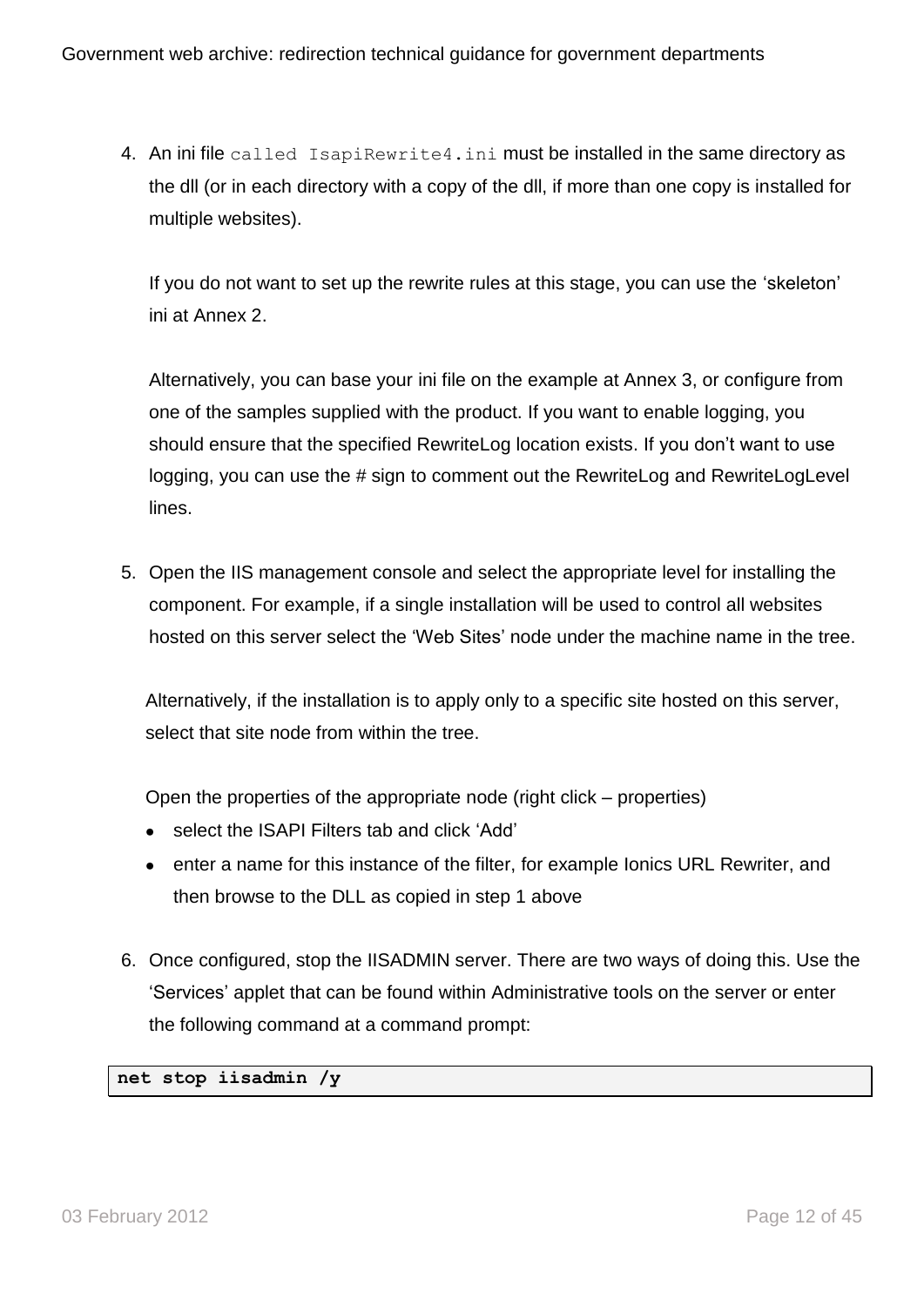7. Finally, start the WWW Publishing Service. Once again this can be done using the "Services" applet or by entering the following command at a command prompt:

**net start w3svc**

## <span id="page-12-0"></span>**2 Redirection Rules**

The component can be programmed to carry out URL rewriting and redirection using the Perl Compatible Regular Expression (PCRE) syntax. The rewriting and redirection instructions are written in the ini file. Using this syntax, it is possible to perform not only redirection but also URL rewriting. Also, you can carry out redirection not only to the web archive but to other locations as well. You should refer to the readme file for more details and to web resources such as [www.pcre.org](http://www.pcre.org/) for help with the PCRE syntax.

The following examples cover the basics of redirecting URLs to the [Web Archive.](http://webarchive.nationalarchives.gov.uk/) More complex examples can be found in the readme file, at Annex 3, and via the discussion at http:www.codeplex.com/iirf/ Thread/List.aspx. Note that you should substitute the web server name for <mydomain> in these examples.

#### **Redirecting all un-resolved URLs**

The following command redirects any unresolved URL to the archive site using a hard coded prefix for archive address.

Version 1.2.15

```
RewriteCond %{REQUEST_FILENAME} !-f
RewriteCond %{REQUEST FILENAME} !-d
RedirectRule ^(.*)$ http://webarchive.nationalarchives.gov.uk/ +/http://<mydomain>/$1 
[R=301]
```
Version 1.2.14

```
RewriteCond %{REQUEST_FILENAME} !-f
RewriteCond %{REQUEST_FILENAME} !-d 
RewriteRule ^(.*)$ http://webarchive.nationalarchives.gov.uk/ +/http://<mydomain>/$1 
[R=301]
```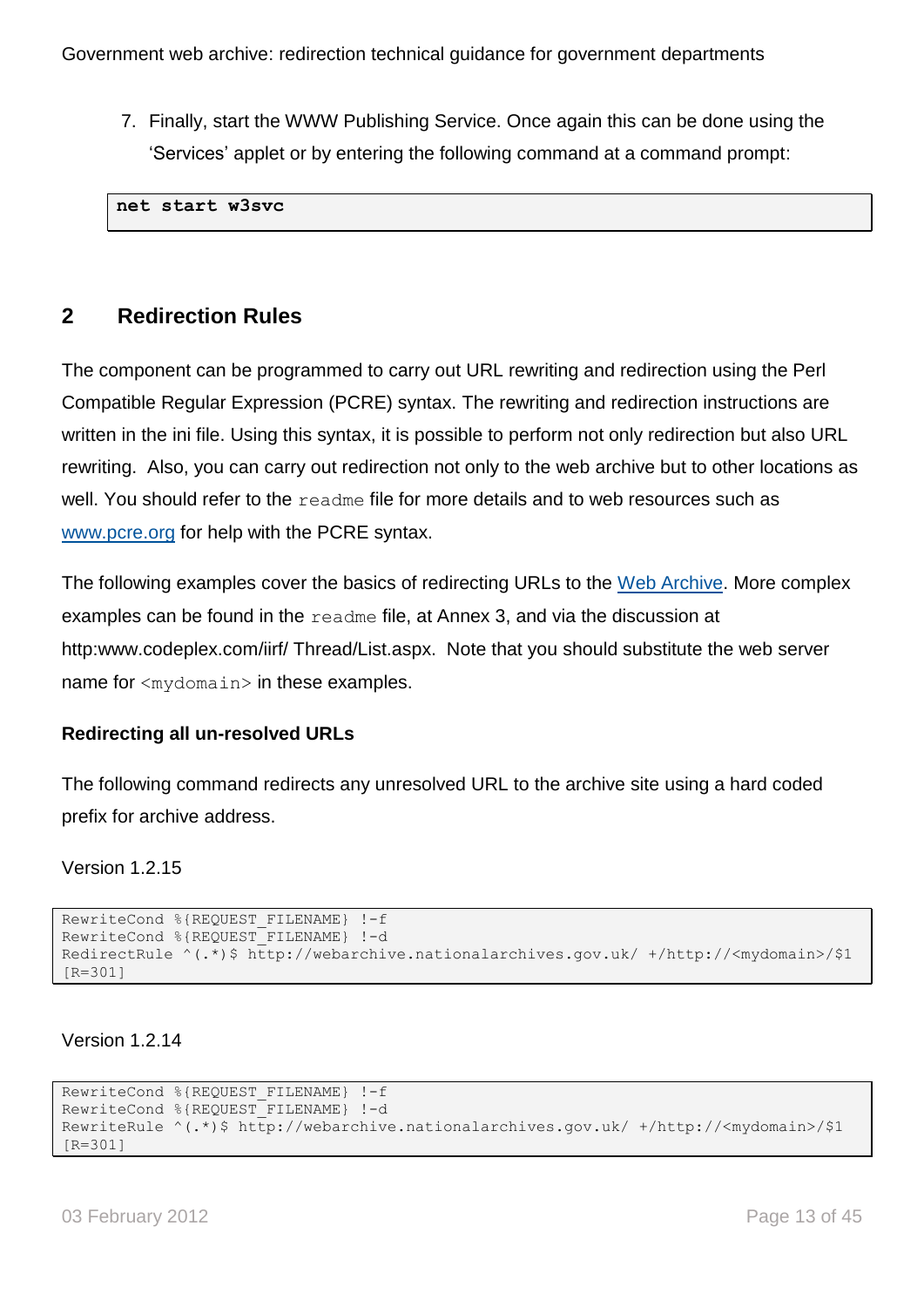| Request | http://www.nationalarchives.gov.uk/about/default.htm                                         |
|---------|----------------------------------------------------------------------------------------------|
|         | Outcome   If the file is not found, redirected to:                                           |
|         | http://webarchive.nationalarchives.gov.uk/+/http://nationalarchives.gov.uk/about/default.htm |

#### **Redirecting all un-resolved URLs within a specific directory**

The following command redirects unresolved requests relating to just a specific directory of a website – in this example, the "about" directory under the site root.

#### Version 1.2.15

```
RewriteCond %{REQUEST FILENAME} !-f
RewriteCond %{REQUEST FILENAME} !-d
RedirectRule ^about/(.*)$ http://webarchive.nationalarchives.gov.uk/ 
+/http://<mydomain>/about/$1 [R=301]
```
#### Version 1.2.14

```
RewriteCond %{REQUEST_FILENAME} !-f 
RewriteCond %{REQUEST_FILENAME} !-d
RewriteRule ^about/(.*)$ http://webarchive.nationalarchives.gov.uk/ 
+/http://<mydomain>/about/$1 [R=301]
```
#### Examples:

| Request | http://www.nationalarchives.gov.uk                                                       |
|---------|------------------------------------------------------------------------------------------|
|         |                                                                                          |
|         | Redirection   No redirection, because the URL does not meet the pattern specified in the |
|         | Rewrite Rule. The home page of the site would be served to the user                      |
|         |                                                                                          |

| Request | http://www.nationalarchives.gov.uk/about/whowhathow.htm                                                              |
|---------|----------------------------------------------------------------------------------------------------------------------|
| Outcome | No redirection, because although the URL matches the pattern in the rewrite<br>rule, it does exist on the web server |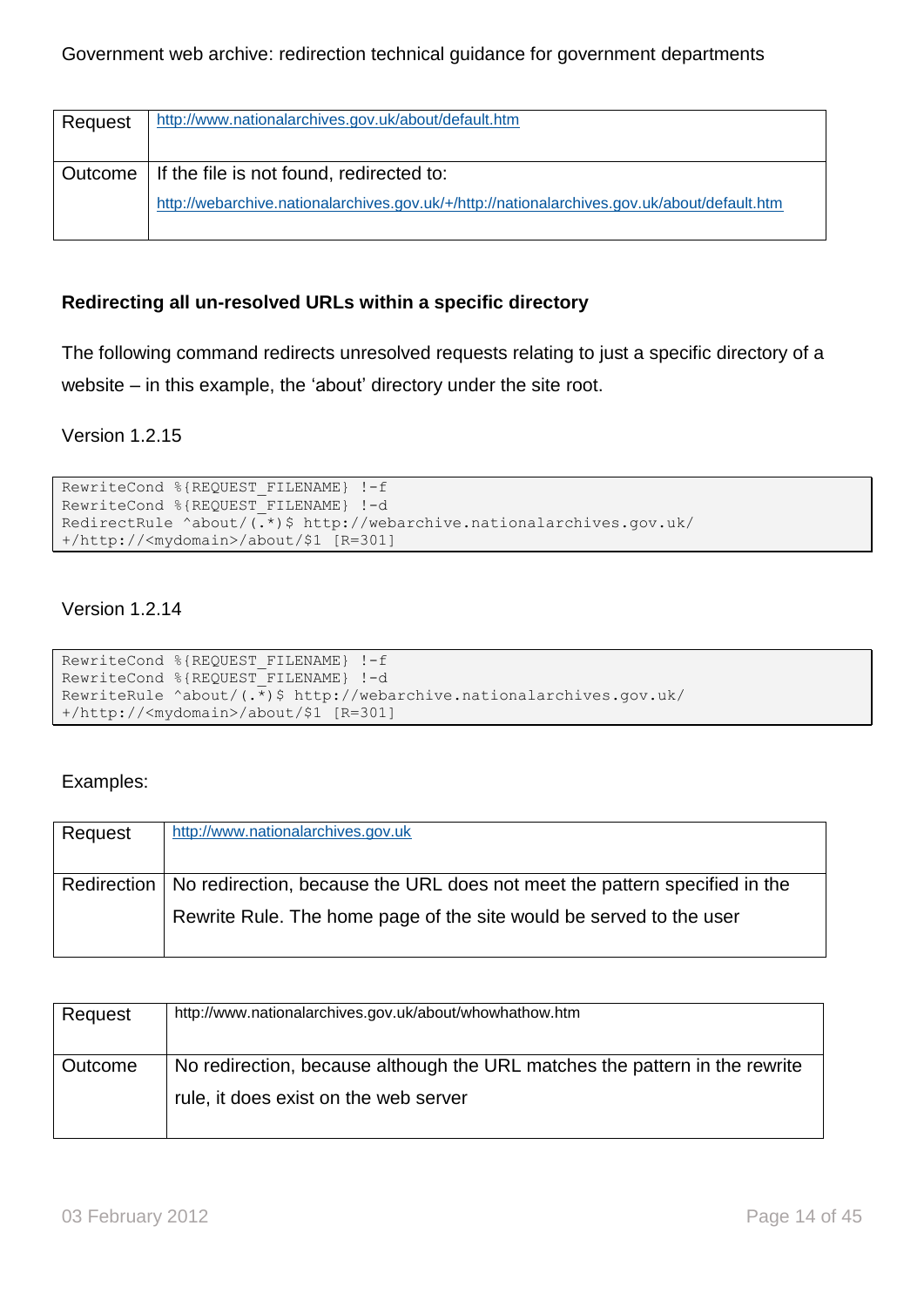| Request | http://www.nationalarchives.gov.uk/about/nosuchpage.htm                                       |
|---------|-----------------------------------------------------------------------------------------------|
| Outcome | Redirected to:                                                                                |
|         | http://webarchive.nationalarchives.gov.uk/+/http://nationarchives/gov.uk/about/nosuchpage.htm |

#### **Redirecting specific URLs**

This example redirects a single individual URL. The redirection occurs even if the URL exists on the server, because it is not preceded by the two RewriteCond lines in the earlier examples.

#### Version 1.2.15

RedirectRule ^/tsoi.htm\$ http:// www.tso.co.uk/tso.htm [R=301]

#### Version 1.2.14

RewriteRule ^/tsoi.htm\$ http:// www.tso.co.uk/tso.htm [R=301]

#### Example

| Request | http://www.nationalarchives.gov.uk/tso.htm |
|---------|--------------------------------------------|
|         | Redirection   http://www.tso.co.uk/tso.htm |

#### **2 Capturing redirects back from the Web Archive**

Where a page has been redirected to the web archive, the latest version of the archived page will be served back to the user if it is found in the archive.

If the page is not found, the web archive will issue a further redirection back to the user, as per the following example

| Request | http://www.nationalarchives.gov.uk/about/nosuchpage.htm |
|---------|---------------------------------------------------------|
|         |                                                         |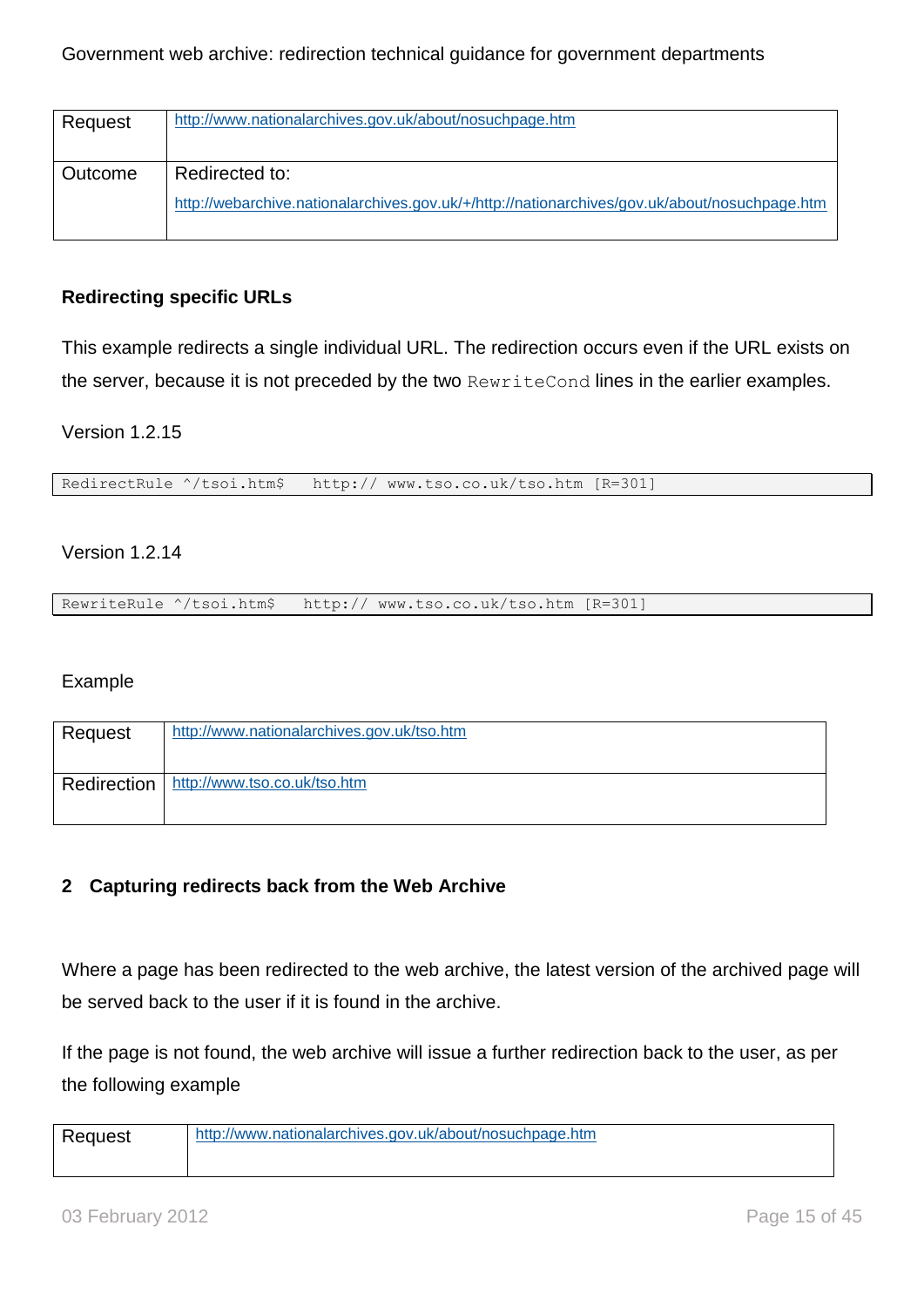| <b>Redirection to</b> | http://webarchive.nationalarchives.gov.uk/+/http://nationarchives/gov.uk/about/nosuchpage. |
|-----------------------|--------------------------------------------------------------------------------------------|
| web archive           | htm                                                                                        |
|                       |                                                                                            |
| Redirection           | http://www.nationalarchives.gov.uk/ukgwacnf.html                                           |
| from web              |                                                                                            |
| archive               |                                                                                            |
|                       |                                                                                            |

You will need to handle these cases, in order to inform the user that the requested page was not found on either departmental web server or the web archive.

There are three options. The first is to have a page called ukgwacnf.html, which displays an appropriate message to the user. The second is to use URL rewriting to map these requests to another page which displays this information. The first rule in the sample ini file at Annex 3 demonstrates this approach. The third approach is to issue a redirect request from this resource to another page.

With the first and second approaches, the user will see http://<mydomain>/ukgwacnf.html in the browser address bar. With the third approach, the browser address bar will show the location of the redirected page. Such a redirection can be implemented either via the IIS manager, or as a rule in the Ionics component.

In addition to the component and ini file, various other tools included with the component may prove helpful. The TestDriver programme allows you to test the rewrite rules against some sample ini files. The *IirfVersion* utility allows you to query the version of the component installed.

Finally, the Test Parse facility allows you to check that the ini file is valid. More information on all of these is contained in the readme file.

## <span id="page-15-0"></span>**3 Testing issues and Versions**

Version 1.2.14 of the Ionics component has been extensively tested by The National Archives. The following issues were noted – these may also be relevant to the current release 1.2.15 but have not been tested on this version to the same extent: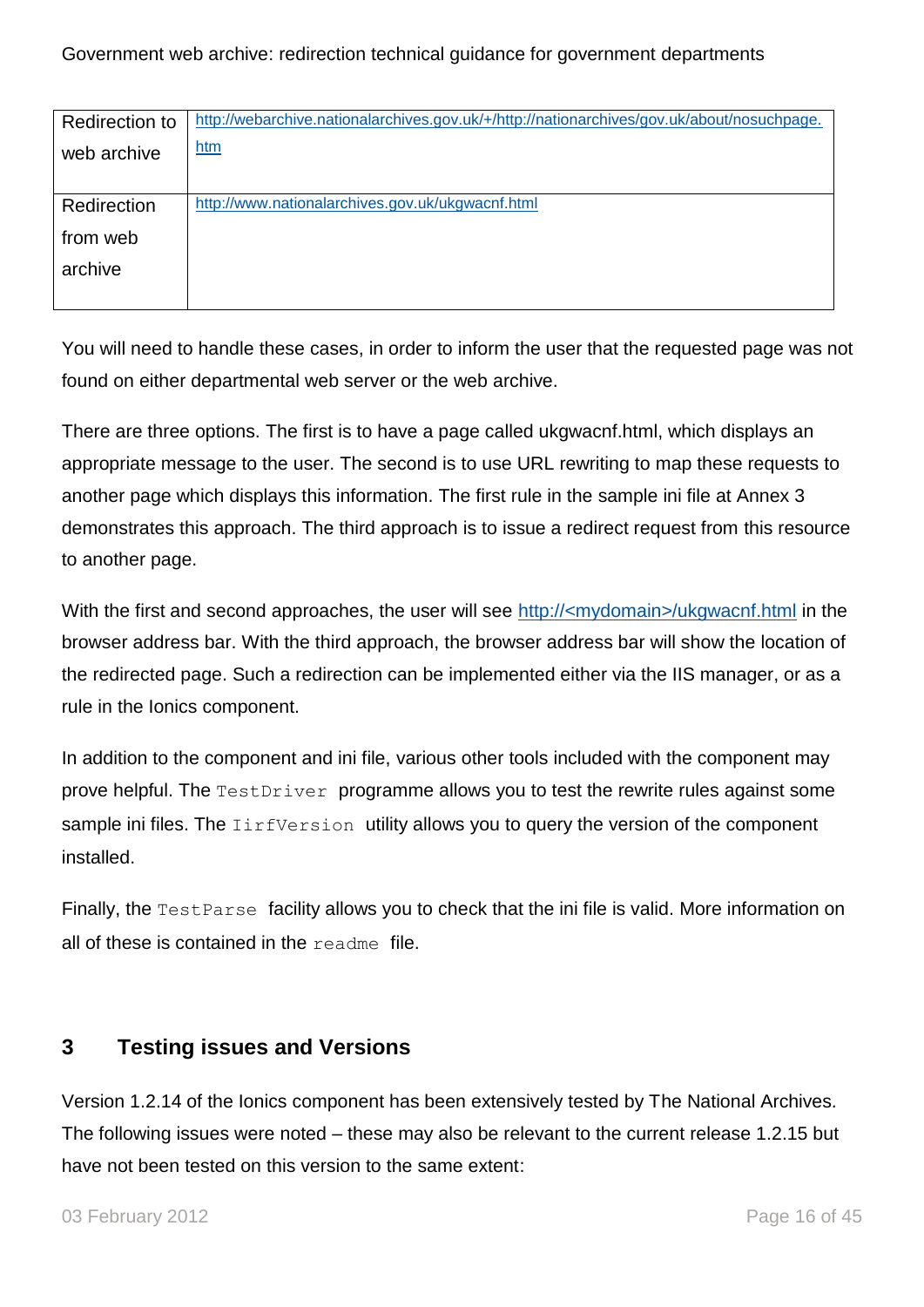- In some early testing, the redirection did not work with default documents (so that a request for a resource to the directory would redirect instead of going to the default document). However, this has not re-occurred in later stages of testing
- $\bullet$  It is possible to use rewrite conditions (RewriteCond) statements to perform more complex processing than simply checking for the existence of files and directories. However, some issues with very long URLs were encountered when trying to match against the QUERY STRING server variable. Therefore, it is recommended that rewrite conditions are not used for this purpose
- Problems can occur if the log file specified in the ini file contains spaces
- The redirection may not work for very long URLs. Current data suggests that the component, running on Windows 2003, can deal with URLs with query strings up to around 2000 characters
- We have had some issues regarding filter priority in particular, when Ionics is installed at a website level and that website has ASP.Net applications underneath it. In this scenario calls made to aspx files may bypass Ionics because the ASP.NET framework operates at a web server level. A solution is to install the Ionics filter at the web server level and give it highest priority

In version 1.2.15, we noted:

• The documentation states that the [R] flag is only required when you want to use a redirection code other than 302. However, it was found that omitting the [R] code led to either a 404 or a 500 server error when attempting to redirect to another domain. On attempting to redirect to another location on the same domain, URLrewrite type behaviour occurred (so the redirection target was served but the original URL was still displayed in the user"s browser). Examination of the Ionics log file suggests that the component was attempting a standard rewrite rather than a redirection. Therefore, it is recommended that an [R] flag is specified for all Redirect Rules.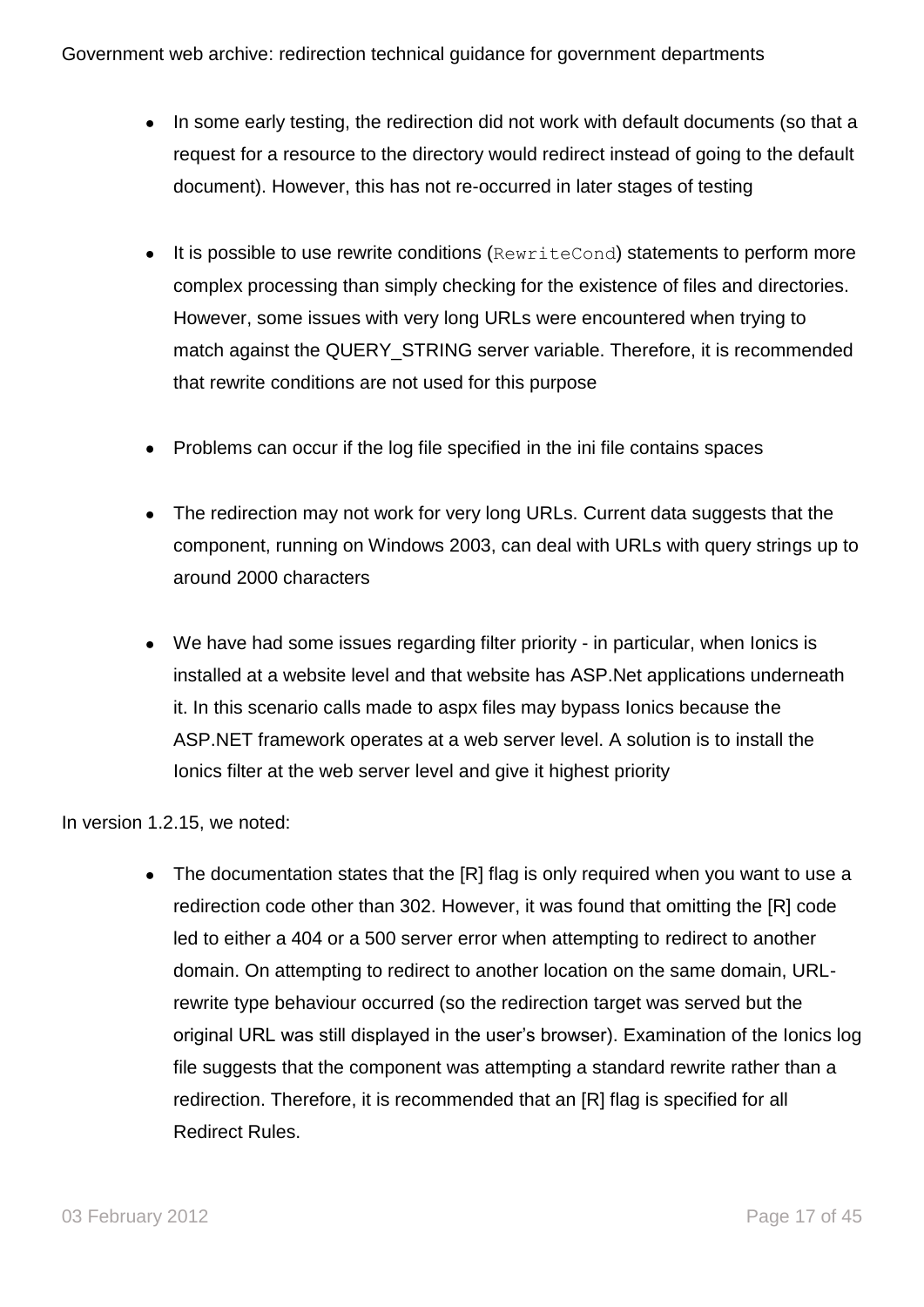Even when the [R] flag is specified, the response status description returned in the header was "OK" under Windows XP, instead of the expected "Moved Permanently" (301) and "See Other" (303). On Windows 2003, the code alone was returned without a status description

The latest release as of this update is Version 2.0. It contains a number of enhancements, notably:

- separate ini files for each web site when installed for multiple sites on a web server
- a RewriteHeader directive to allow rewriting of request headers (this was originally introduced in Version 1.2.16)
- the ability to act as a reverse proxy for selected URLs

This version has not been tested or assessed by The National Archives. Further information is available at:<http://cheeso.members.winisp.net/iirf20Help/frames.htm>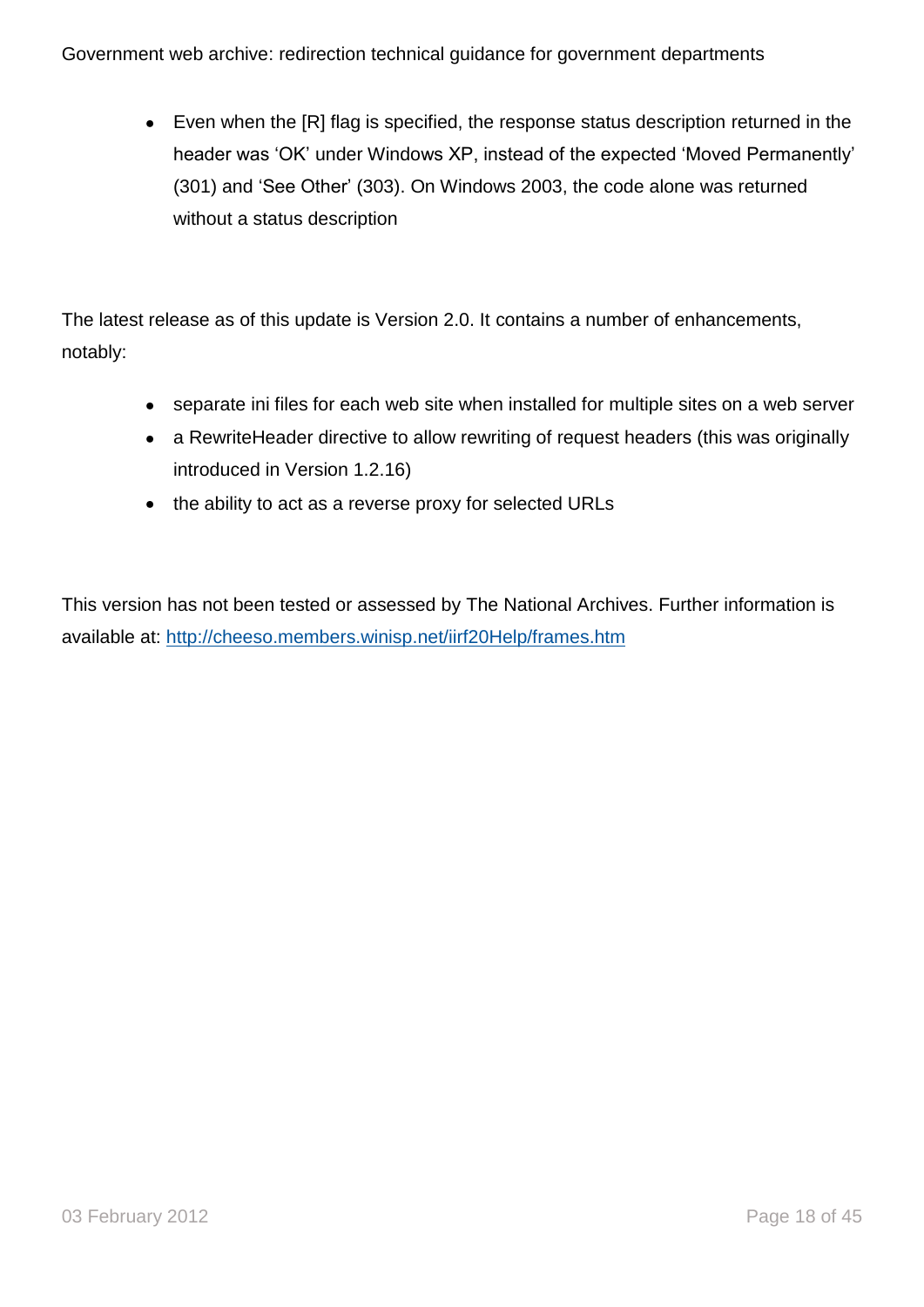## <span id="page-18-0"></span>**Section D: The National Archives HTTP Handler for Internet Information Server 5.0 and 6.0 (IIS)**

## <span id="page-18-1"></span>**1 Introduction**

An alternative to the Ionics Rewriter, and other similar tools, for IIS 5 and 6 environments is the custom handler page solution created by The National Archives" Systems Development Team. This installation consists of a customised aspx error page, which works as a handler for 404 errors raised by IIS. The redirection behaviour is specified via.NET web.config files. Version 2.0 (or later) of Microsoft's .NET framework must be installed for successful operation.

The fact that redirection behaviour can be triggered specifically on 404 errors means that this component is suited to installations where URI requests may not always be mapped to a physical file on the web server (in the approach using Ionics above, the component checks whether the file physically exists before redirecting). The installation can be configured to allow a default redirection at web server level, which can be overridden at directory level if required. However, there is not the same degree of versatility as with Ionics, for instance, it is not possible to specify complex pattern matches to the same extent.

It is also possible to run a mixed environment comprising this HTTP handler and the Ionics component. The handler could be used to specify a default redirection behaviour for the website, with the Ionics component being used to override this behaviour or set more complex processing on individual directories.

The installation procedure described below is based on The National Archives own experience, and is not intended as a definitive guide.

## <span id="page-18-2"></span>**2 Installation of the Component**

The first step is to select (or create) the target installation directory for the custom handler. This must be a specific application directory located virtually under the website root. The name customerrors is suggested for this application though you can choose a different name if you wish.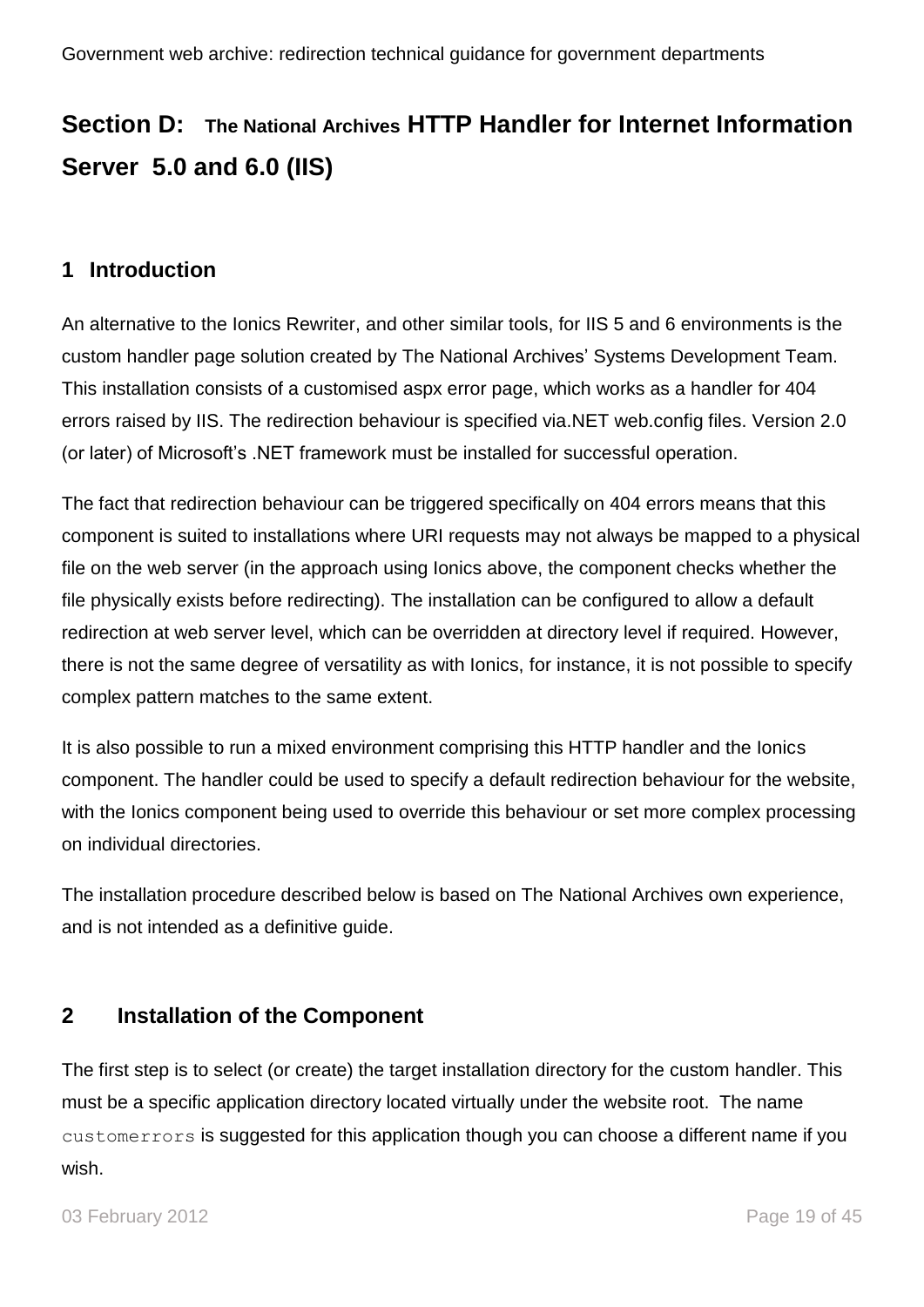To set up the application directory, first decide upon and create the physical directory on the file system such as D: \MyWebsite\customerrors\. If this directory is not under the physical website root, you then need to set it up as a virtual directory.

- 1 right-click on the website node and select New-Virtual Directory
- 2 enter the alias name, for example customerrors and select the physical file location
- 3 in the next screen, select the physical path you decided on as above
- 4 in the "Access Permissions" screen, you need to have "Read" and "Run Scripts" selected as a minimum – other options may be selected depending on your installation requirements and security policies

Once you have created the application directory, it will appear as an application under the website root node, for example as the customerrors application directory (fig 3).



Figure 3: Creation of application directory for redirection

Note that if the directory you"ve just created is not set up as an application (that is, it has a folder icon rather than the application icon in Figure 3 above), you need to make it an application. Do this by selecting the "Virtual Directory" tab from the directory"s properties, then clicking the "Create" button next to the application name, and then specifying a name for the application in the "Application Name" box (Figure 4 below). You also need to ensure that the .NET version for the directory is 2.0 or later (see Figure 1 above).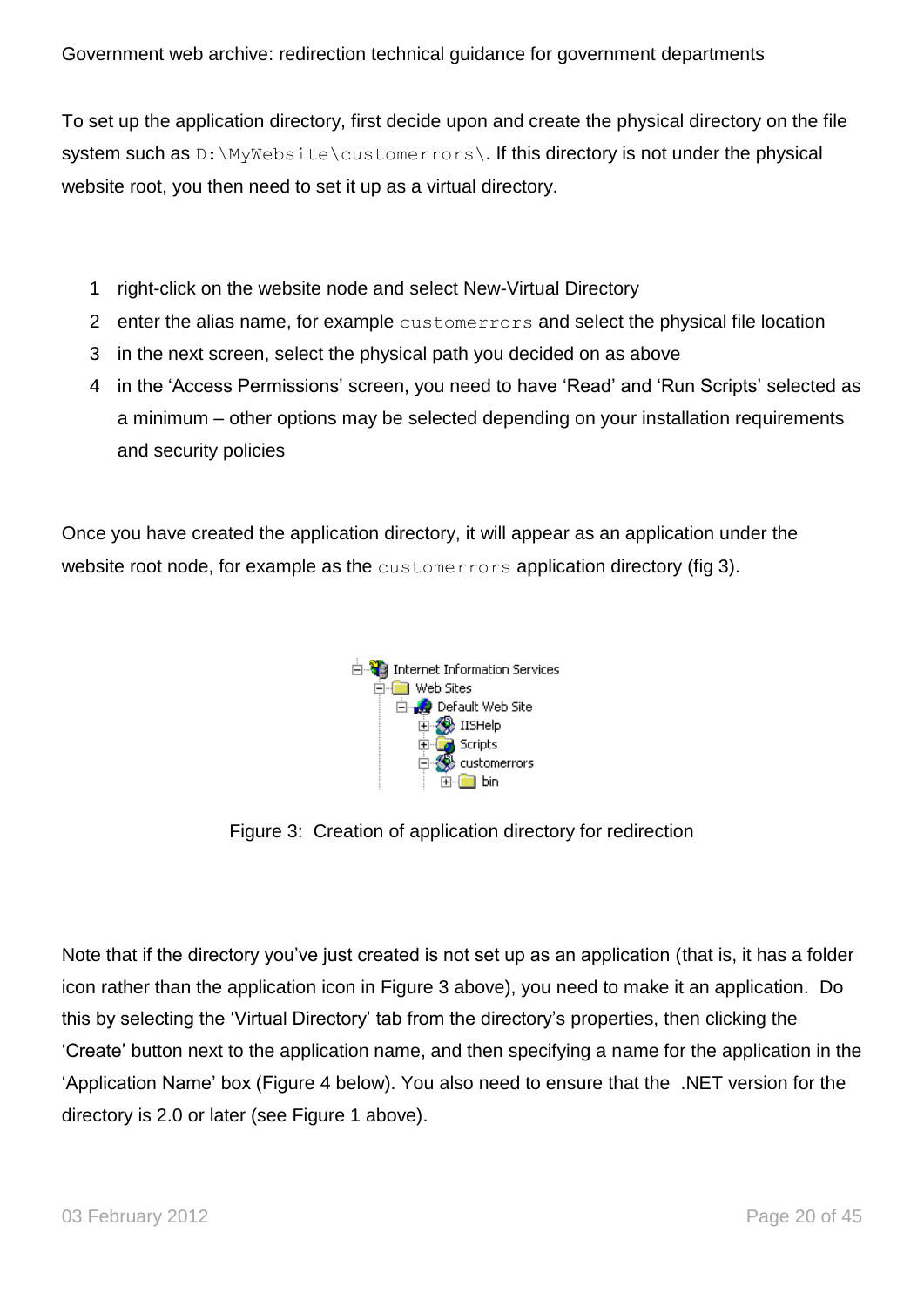| script Properties                                                |                                                                                     | $\times$      |
|------------------------------------------------------------------|-------------------------------------------------------------------------------------|---------------|
|                                                                  | Directory   Documents   Directory Security   HTTP Headers   Custom Errors   ASP.NET |               |
|                                                                  | When connecting to this resource, the content should come from:                     |               |
|                                                                  | $\bullet$ The designated directory                                                  |               |
|                                                                  | $\bigcap$ A share located on another computer                                       |               |
|                                                                  | C A redirection to a URL                                                            |               |
| Local Path:                                                      | <b>\script</b>                                                                      |               |
| Script source access<br>Read<br>v<br>Write<br>Directory browsing | Log visits<br>↜<br>Index this resource                                              |               |
| <b>Application Settings</b>                                      |                                                                                     |               |
| Application name:                                                | Default Application                                                                 | Create        |
| Starting point:                                                  | <default site="" web=""></default>                                                  |               |
| Execute Permissions:                                             | Scripts only                                                                        | Configuration |
| Application Protection:                                          | Medium (Pooled                                                                      | Unload        |
|                                                                  |                                                                                     |               |
|                                                                  | 0K<br>Cancel                                                                        | Help<br>Apply |

Figure 4: Creating an application in the IIS manager

Next, you need to ensure that the web application directory is running version 2.0 or later of the .NET framework. To do this, open the IIS Management Console, select the target server under the 'Web Servers' node, right-click, select properties, and then select the ASP.Net tab. You should see a screen similar to Figure 2 below:

| <b>Web Sites Properties</b>                | ? X                                                                                          |
|--------------------------------------------|----------------------------------------------------------------------------------------------|
| <b>ISAPI Filters</b><br>Directory Security | Home Directory<br>Documents<br><b>ASP.NET</b><br><b>HTTP Headers</b><br><b>Custom Errors</b> |
| Microsoft<br><b>ASP.net</b>                |                                                                                              |
| ASP.NET version:                           | 2.0.50727<br>$\blacktriangledown$                                                            |
| Virtual path:                              | web.config                                                                                   |
| File location:                             | c:\WINDOWS\Microsoft.NET\Framework\v2.0                                                      |
| File creation date:                        | 24/10/2007 01:47#22                                                                          |
| File last modified:                        | 15/09/2008 10:52:53                                                                          |
|                                            | Edit Configuration                                                                           |
| 0K                                         | Cancel<br>Help<br>Apply                                                                      |

Figure 2: Setting the .NET version in IIS Manager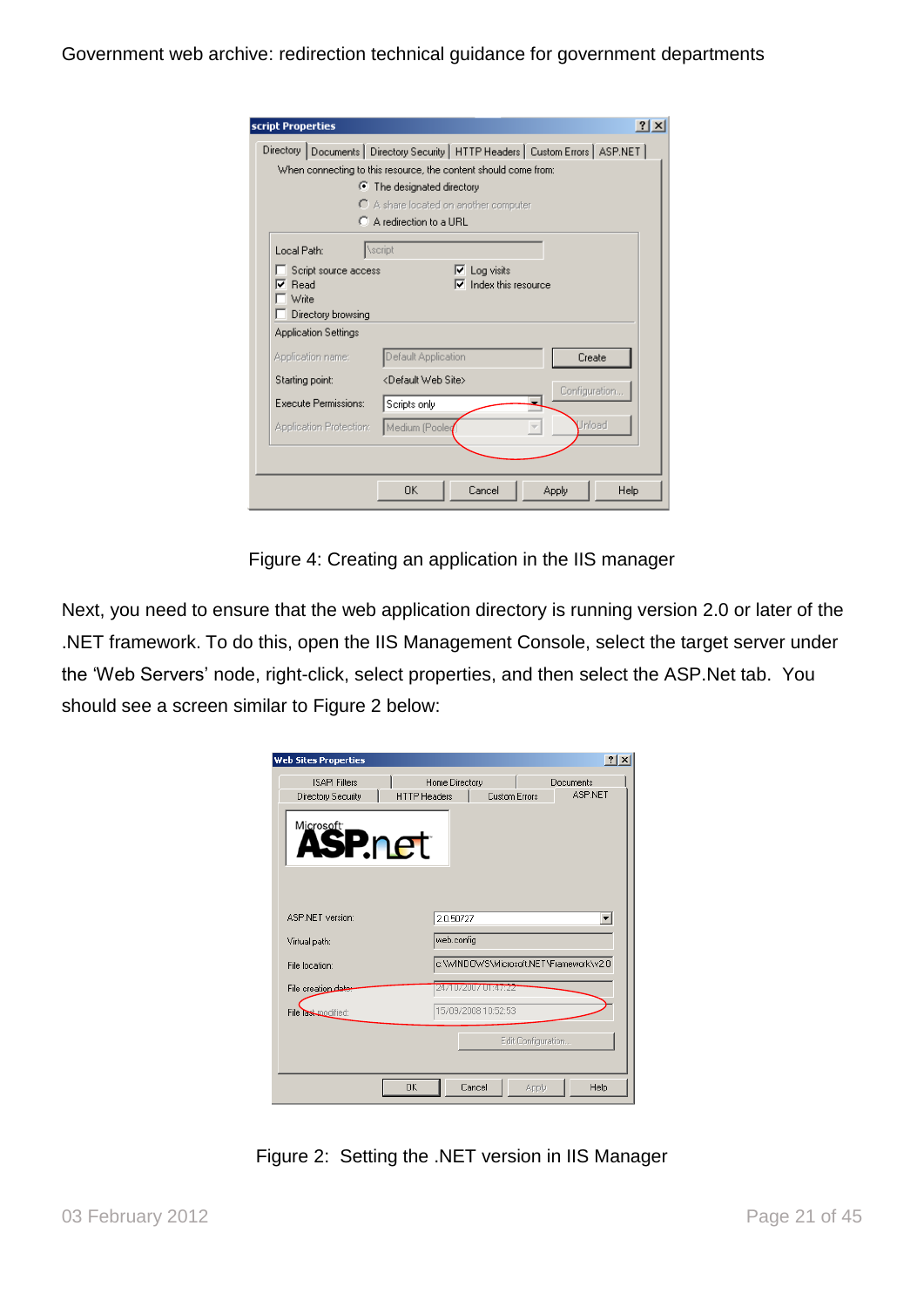The ASP.Net version must be listed as 2.0 or above. If the version is lower than this, then you will be able to select a higher version if it is already installed on the computer, though you should be aware that doing so may lead to issues due to .NET version clashes and/or other problems elsewhere. Therefore, you should only change the version the change has been through your organisation"s change management procedure first. If no later version is available, it can be downloaded from the Microsoft Website, along with installation and configuration instructions.

Note that the .NET version can be set at both web site and application level, and additional complications may occur where a web site or web server is running more than one version.

By default, a new web application will inherit the .NET version for the parent website, although it can be changed to a different version afterwards. For a web server running multiple websites, the .NET version can also be set at the Websites node level in addition to the website and web application level.

A further issue to address is the application pool in which the handler will run. All web applications in the IIS installation will be assigned to an application pool.

For simple installations, there may be only one application pool but more complex setups will have multiple pools to which individual web applications can be assigned.

Problems can occur when the customerrors application is assigned to handle errors from applications in other application pools, leading to the message: "The specified request cannot be executed from current Application Pool". To get around this, you either need to install multiple instances of the custom handler for each application pool, or add the IgnoreAppPoolForCustomErrors, registry key with a DWORD value of 1 to the w3svc service node in the system registry.

Full instructions on this are at:<http://technet.microsoft.com/en-us/library/bb878092.aspx>

Once the above steps are completed, you need to edit the web.config file (or create the file if not already there) for the website to ensure that aspx page requests are redirected to the custom handler. This is required under IIS 5.0 and 6.0 installations because such requests will be handled by the .NET runtime before being passed to the web server.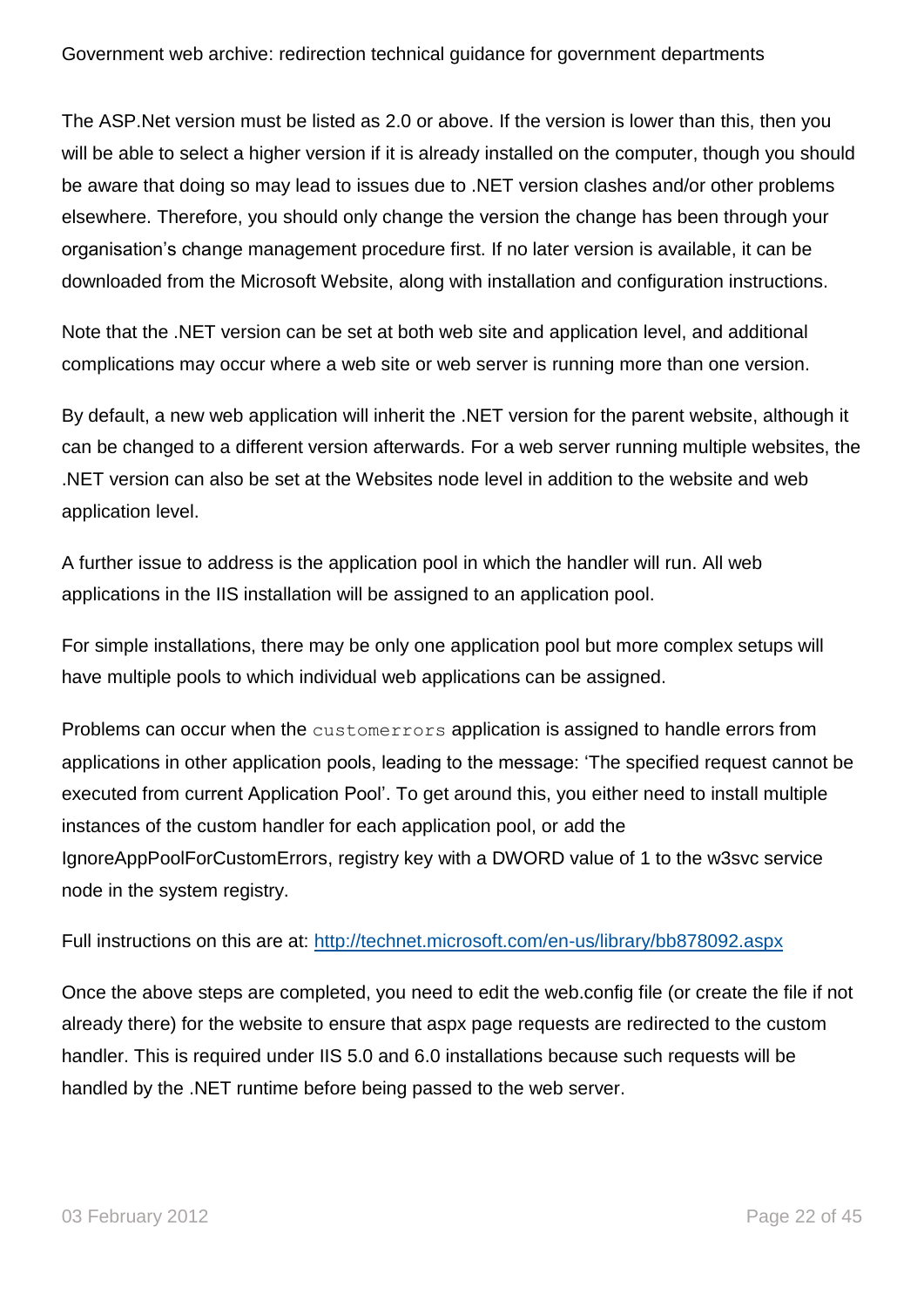```
<customErrors mode="On">
  <error statusCode="404" redirect="/customerrors/404.aspx" />
```
</customErrors>

If there is no web.config file, this will need to be created from scratch. The following is the minimal file required to support redirection. It may also be necessary to amend the <customErrors> settings in this way for other application directories further down the virtual tree, if they have existing settings that override those required for redirection.

```
<configuration>
<system.web>
<customErrors mode="On">
  <error statusCode="404" redirect="/customerrors/404.aspx" />
</customErrors>
</system.web>
</configuration>
```
You will notice in the above example that a redirect parameter is specified in the  $\langle error \rangle$ element. This points to the location of the handler page for 404 (Not Found) errors. In this illustration, the default path and name is assumed though you can change these if desired. You"ll install this page in the next step.

Once the IIS configuration is complete, the 404.aspx page can simply be copied to the *customerrors* directory. Also, the associated dll (NationalArchives.Web.CustomHttpStatusErrors.dll) will need to be copied to the

customerrors/bin sub-directory (this will need to be created if it doesn"t exist already). This dll in turn references the following dlls in the Microsoft.Practices namespace, which must be copied to the bin sub-directory also:

Microsoft.Practices.ObjectBuilder.dll

Microsoft.Practices.EnterpriseLibrary.Common.dll

Microsoft.Practices.EnterpriseLibrary.Data.dll

03 February 2012 **Page 23 of 45**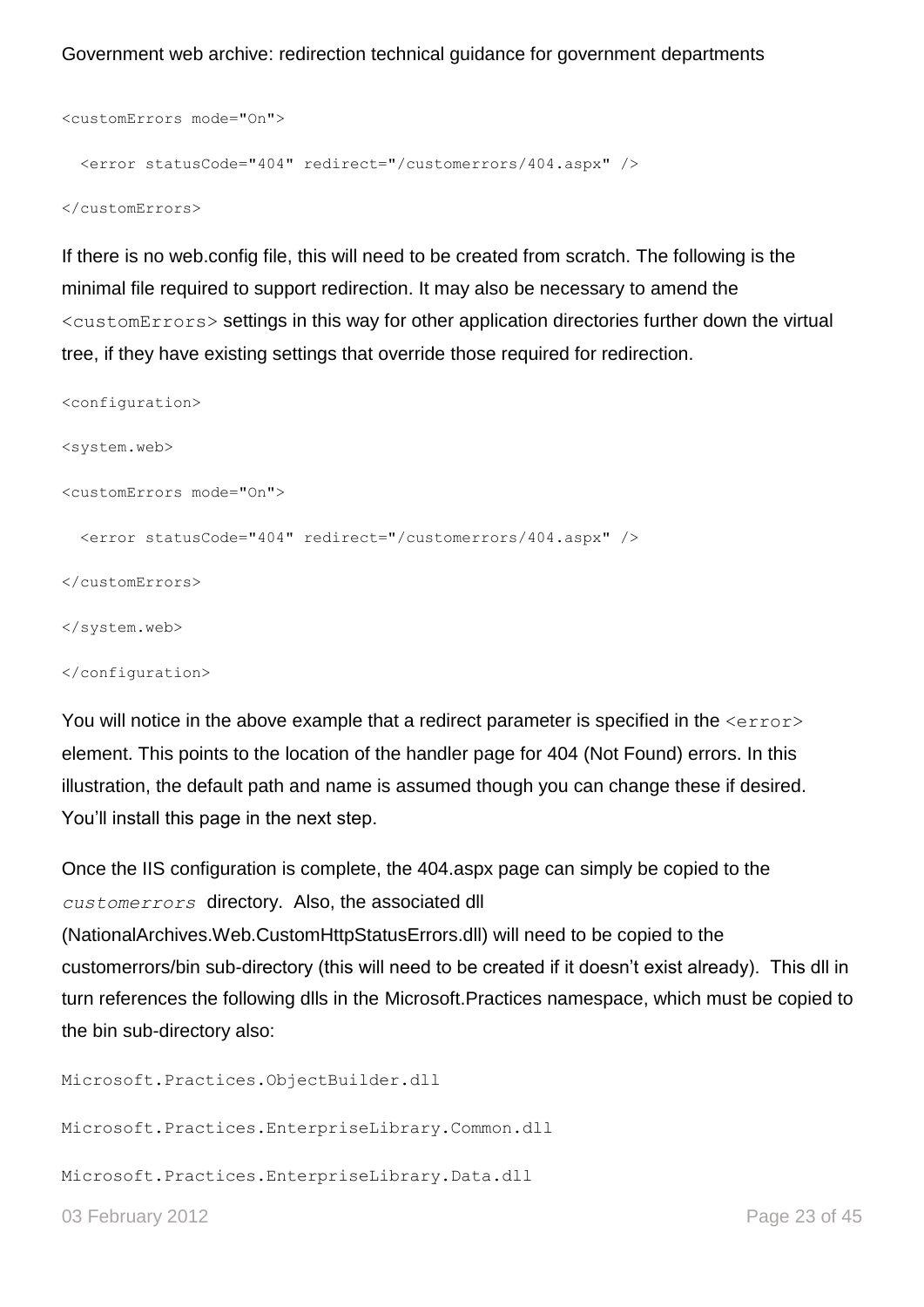Microsoft.Practices.EnterpriseLibrary.Logging.Database.dll

Microsoft.Practices.EnterpriseLibrary.Logging.dll

The next step is to configure the web.config file in the *customerrors* directory to set up the redirection rules. These are specified in the <RedirectUris> section, which is contained within the <system.web> section of the web.config file. The following is an example extract from a configuration file set up to specify a default redirection destination along with alternative destinations for specific directories.

<system.web>

…………

<RedirectUris

```
defaultRedirectUri="http://dev.nationalarchives.tna.local/BridgingPage/BridgingPage.a
spx?url={0}" defaultResponseStatusCode="301" defaultReturnUri="testreturn.html">
```
<items>

```
 <add requestUri="<servername>/test7/" 
redirectUri="http://<servername>/test1/{0}" responseStatusCode="301" />
```

```
 <add requestUri="<servername>/test2/" 
redirectUri="http://www.a2a.org.uk/?uri={0}" responseStatusCode="301" />
```

```
 <add requestUri="<servername>/test6/" 
redirectUri="http://<servername>/test7/{0}" responseStatusCode="301" />
```

```
 <add requestUri="<servername>/place6/" 
redirectUri="http://www.learningcurve.gov.uk?{0}" responseStatusCode="301" 
substituteRequestUriString="False" />
```

```
 <add requestUri="<servername>/place7/" 
redirectUri="http://<servername>/academic/{0}" responseStatusCode="301" 
substituteRequestUriString="True" />
```
</items>

</RedirectUris>

<system.web>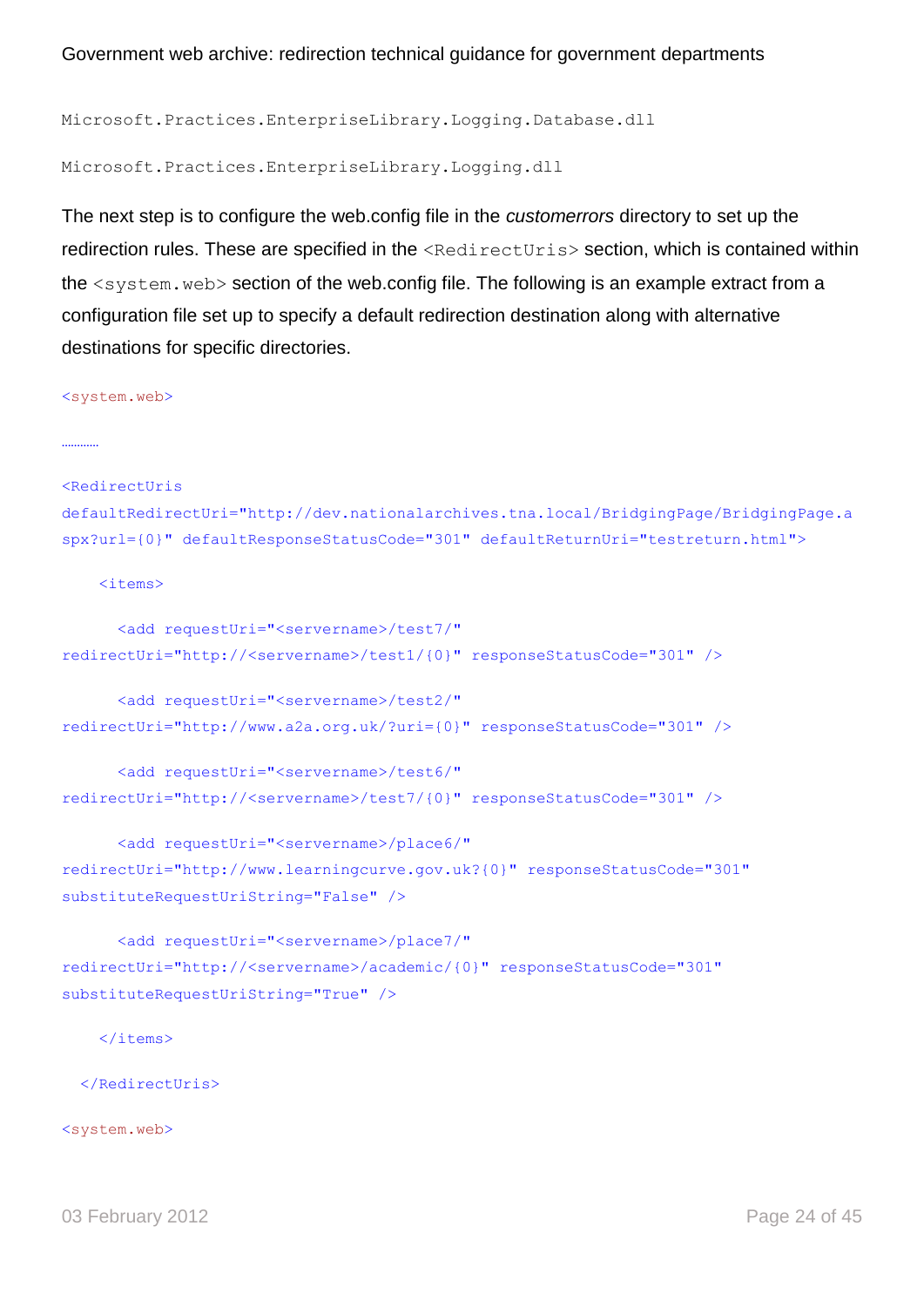To go through the details of this, the opening element is <RedirectUris>. It has the following attributes:

| <b>Attribute Name</b>     | <b>Purpose</b>                                                                                                                                                                                                                                                                                                                                                                                                                                                                                                                                                     |
|---------------------------|--------------------------------------------------------------------------------------------------------------------------------------------------------------------------------------------------------------------------------------------------------------------------------------------------------------------------------------------------------------------------------------------------------------------------------------------------------------------------------------------------------------------------------------------------------------------|
| defaultRedirectUri        | Required. Specifies the default redirection URI for<br>the web server. Can optionally include the $\{0\}$<br>placeholder which allows either the entire original<br>URI or just the filename portion to be included in the<br>redirected URI, depending on the fileNameOnly<br>setting (see below).                                                                                                                                                                                                                                                                |
|                           | For the web archive, the correct entry is<br>http://webarchive.nationalarchives.gov.uk/+/{0}                                                                                                                                                                                                                                                                                                                                                                                                                                                                       |
|                           | However, at The National Archives an intermediate<br>'bridging page' is used rather than a direct<br>forwarding to the web archive. The user can then<br>manually navigate to the latest archive version from<br>this page.                                                                                                                                                                                                                                                                                                                                        |
| defaultResponseStatusCode | Optional. Specifies the HTTP code to be returned<br>with redirection. If omitted, the default code 302 is<br>returned. If redirection occurs to a 'bridging page'<br>similar to that implemented by The National Archives<br>(see below), a code of 303 ('See Other') is<br>suggested                                                                                                                                                                                                                                                                              |
| defaultReturnUri          | Required. The default return redirection, or 'archive<br>checked' URI, to which users will be redirected from<br>the destination server specified in<br>defaultRedirectUri if the requested page is not<br>found there. The European Archive is currently<br>configured to specify ukgwacnf.html for this purpose.<br>This allows a special 'archive checked' URL to be<br>configured in order to advise users that the<br>requested URI was not found either on the original<br>site or in the web archive.<br>Note that the return URI is actually determined by |
|                           | the web archive so this setting does not actually<br>force use of the specified page. However, it does<br>ensure that the specified page is not processed by<br>the handler as a standard 404 error, thus avoiding a                                                                                                                                                                                                                                                                                                                                               |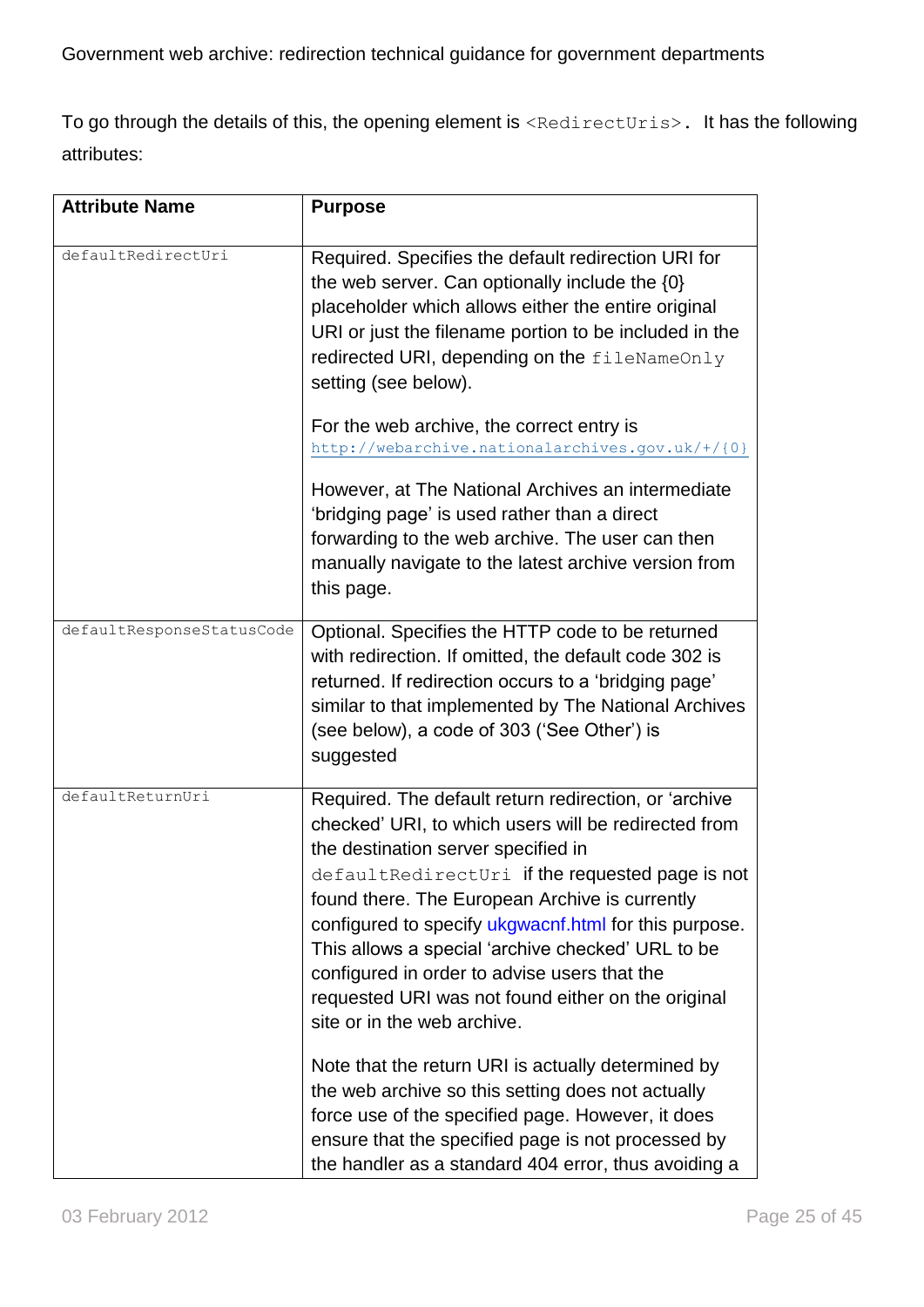| circular redirection.                                                                                                                                                                                                                                                                                                                                                                                       |
|-------------------------------------------------------------------------------------------------------------------------------------------------------------------------------------------------------------------------------------------------------------------------------------------------------------------------------------------------------------------------------------------------------------|
| Although you can make ukgwacnf.html your actual<br>'archive checked' page, you should serve a 404 error<br>in this situation, and this is not easy to do if you<br>serve this page directly. One way to achieve this is<br>to have an asp/aspx page coded to return a 404<br>error, and redirect to this page from ukgwacnf.html.<br>This redirect can be set up from within the IIS<br>management console. |
| The National Archives 'bridging page' (discussed<br>below) pre-checks the web archive for the existence<br>of the requested URL, and therefore the return URI<br>specified is likely to be requested only in limited<br>circumstances.                                                                                                                                                                      |

At this stage, the default configuration is complete. However, you may want to override the default behaviour for specific URIs or directories, in order to redirect certain requests to a destination other than the web archive. This is achieved by adding  $\langle \text{add}\rangle$  elements to the <items> collection. The attributes in each <add> element function as follows:

| <b>Attribute Name</b> | <b>Purpose</b>                                                                                                                                                                                                                                                                                                                        |
|-----------------------|---------------------------------------------------------------------------------------------------------------------------------------------------------------------------------------------------------------------------------------------------------------------------------------------------------------------------------------|
| requestUri            | String to specify URL(s) for which this redirection<br>behaviour will override the default behaviour. This can<br>be either a complete URI or part of a URI, such as to<br>specify the behaviour for all URIs in a specific directory.                                                                                                |
| redirectUri           | Required. Specifies the redirection URI for all URLs<br>which start with the string specified in requestUri.<br>Can optionally include the {0} placeholder which allows<br>either the entire original URI or just the filename portion<br>to be included in the redirected URI, depending on the<br>fileNameOnly setting (see below). |
| responseStatusCode    | Required. Specifies the HTTP status code to be<br>returned with redirection. Normally this will be code 301<br>(Moved Permanently) or code 302 (Moved Temporarily)<br>or 303 (See Other).                                                                                                                                             |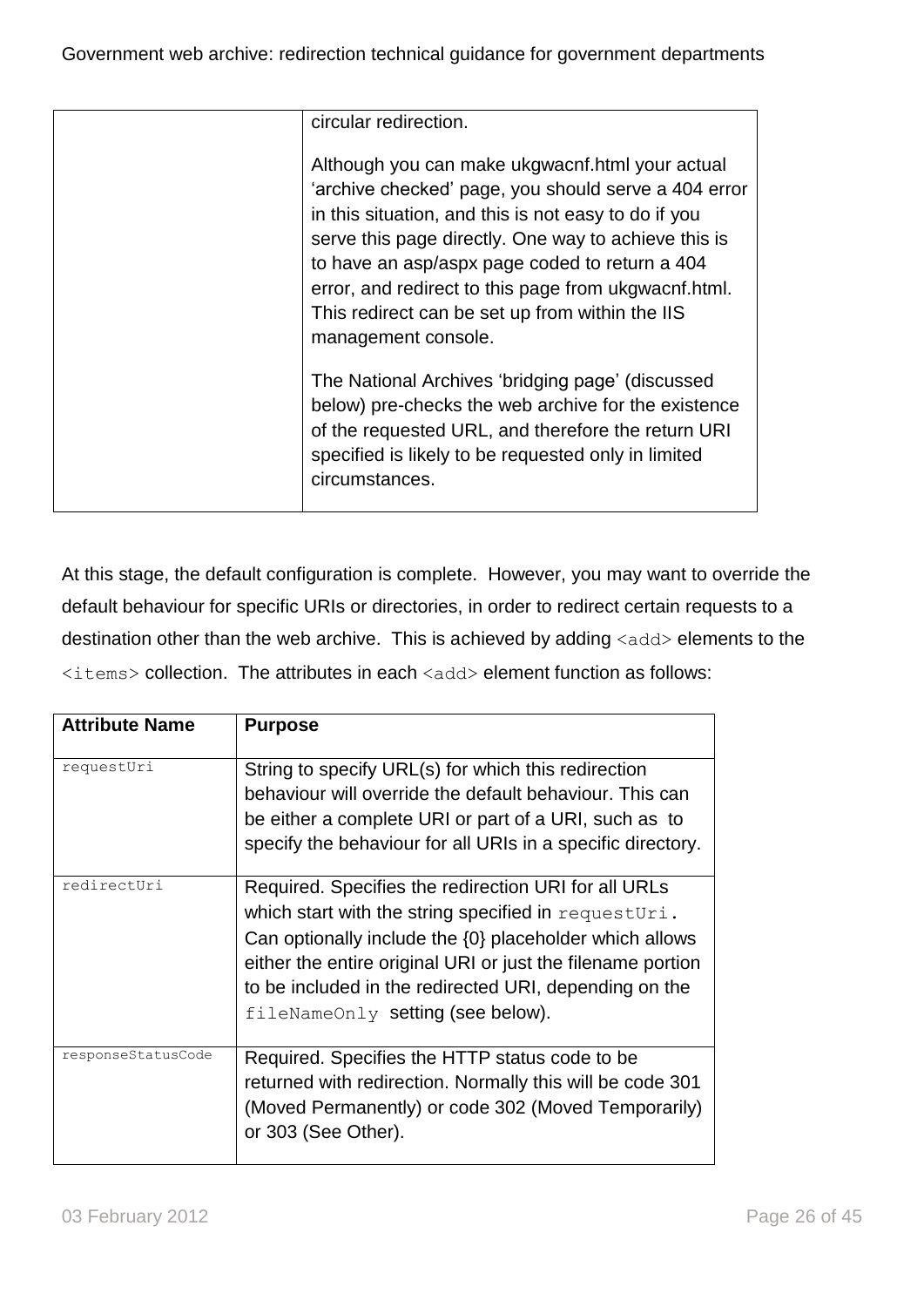| substituteRequest | Optional, with a default of True. Specifies whether the       |
|-------------------|---------------------------------------------------------------|
| UriString         | entire original URI (including the protocol) or just the      |
|                   | filename (true setting) should be substituted for the $\{0\}$ |
|                   | placeholder in redirecturi. Normally this attribute           |
|                   | would be set to true (or omitted) for specific redirections   |
|                   | to destinations other than the web archive, for example       |
|                   | the following settings:                                       |
|                   | requestUri= "www.myserver.gov.uk/oldsource"                   |
|                   | redirectUri="http://www.myserver.gov.uk/newsource/{0}"        |
|                   | will facilitate redirection from:                             |
|                   | http://www.myserver.gov.uk/oldsource/myfile.html to:          |
|                   | http://www.myserver.gov.uk/newsource/myfile.html              |

By default, the handler will redirect all file types matching the rules. This can lead to "invisible" redirects where resources called within a page are not found and secondary redirection occurs in addition to the main one which is visible to the user. This can impact on web server performance, and can be avoided by excluding certain file types from the handler. Such redirections are also usually superfluous, since a web page arrived at via redirection will then fetch its own images and related files from URLs relative to its redirected location. The following entry in the web.config file for the customerrors application is used to exclude css and inc extensions from the redirection handler at The National Archives.

#### <applicationSettings>

<NationalArchives.Web.CustomHttpStatusErrors.Properties.Settings>

<setting name="LoggingTitle" serializeAs="String">

<value>Custom Errors Logger</value>

</setting>

<setting name="ExcludeFileTypeExtensions" serializeAs="Xml">

<value>

<ArrayOfString xmlns:xsi="http://www.w3.org/2001/XMLSchema-instance"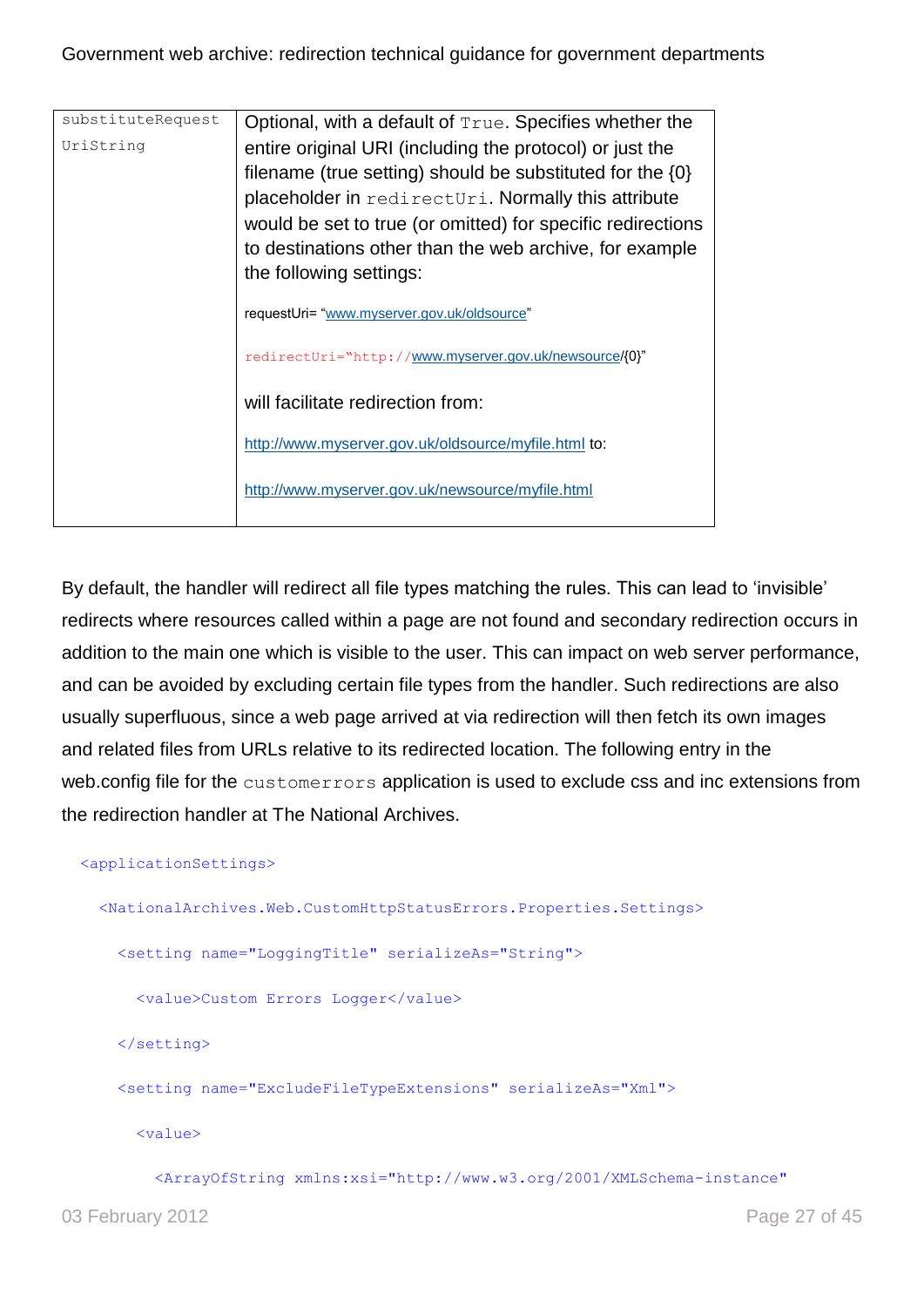```
 xmlns:xsd="http://www.w3.org/2001/XMLSchema">
         <string>css</string>
         <string>inc</string>
       </ArrayOfString>
     </value>
  </setting>
 </NationalArchives.Web.CustomHttpStatusErrors.Properties.Settings>
```
#### </applicationSettings>

The final stage in configuring the custom handler is to specify the customerrors/404.aspx page as the "handler" for 404 errors. This would normally be done at the website level. Once again, this is available via the website properties – this time, on the 'Custom Errors' tab (Figure 5 below). You need to specify the handler for 404 errors, setting the Message Type to URL (Figures 5 and 6 below).

| Directory   Documents   Directory Security   HTTP Headers<br>Error Messages for HTTP Errors:<br>Custom error messages can be an absolute URL on this server or a pointer to a<br>file.<br><b>HTTP</b> Error<br>Contents<br>Type<br>403:10<br>C:\WINDOWS\help\iisHelp\common\403-10. 4<br>File<br>€<br>403:11<br>File<br>C:\WINDOWS\help\iisHelp\common\403-11.<br>É<br>403:12<br>File<br>C:\WINDOWS\help\iisHelp\common\403-12.<br>즡<br>403:13<br>C:\WINDOWS\help\iisHelp\common\403-13.<br>File<br>403:14<br>"Forbidden - Directory Listing Denied"<br>Default<br>403:15<br>C:\WINDOWS\help\iisHelp\common\403-15.<br>File<br>403:16<br>C:\WINDOWS\help\iisHelp\common\403-16.<br>File |                         |  |  |
|-----------------------------------------------------------------------------------------------------------------------------------------------------------------------------------------------------------------------------------------------------------------------------------------------------------------------------------------------------------------------------------------------------------------------------------------------------------------------------------------------------------------------------------------------------------------------------------------------------------------------------------------------------------------------------------------|-------------------------|--|--|
|                                                                                                                                                                                                                                                                                                                                                                                                                                                                                                                                                                                                                                                                                         | Custom Errors   ASP.NET |  |  |
|                                                                                                                                                                                                                                                                                                                                                                                                                                                                                                                                                                                                                                                                                         |                         |  |  |
|                                                                                                                                                                                                                                                                                                                                                                                                                                                                                                                                                                                                                                                                                         |                         |  |  |
|                                                                                                                                                                                                                                                                                                                                                                                                                                                                                                                                                                                                                                                                                         |                         |  |  |
|                                                                                                                                                                                                                                                                                                                                                                                                                                                                                                                                                                                                                                                                                         |                         |  |  |
|                                                                                                                                                                                                                                                                                                                                                                                                                                                                                                                                                                                                                                                                                         |                         |  |  |
|                                                                                                                                                                                                                                                                                                                                                                                                                                                                                                                                                                                                                                                                                         |                         |  |  |
|                                                                                                                                                                                                                                                                                                                                                                                                                                                                                                                                                                                                                                                                                         |                         |  |  |
|                                                                                                                                                                                                                                                                                                                                                                                                                                                                                                                                                                                                                                                                                         |                         |  |  |
|                                                                                                                                                                                                                                                                                                                                                                                                                                                                                                                                                                                                                                                                                         |                         |  |  |
|                                                                                                                                                                                                                                                                                                                                                                                                                                                                                                                                                                                                                                                                                         |                         |  |  |
| 403:17<br>File<br>C:\WINDOWS\help\iisHelp\common\403-17.                                                                                                                                                                                                                                                                                                                                                                                                                                                                                                                                                                                                                                |                         |  |  |
| 404<br>File<br>C:\webapps\customerrors\404.aspx                                                                                                                                                                                                                                                                                                                                                                                                                                                                                                                                                                                                                                         |                         |  |  |
| 405<br>File<br>C:\WINDOWS\help\iisHelp\common\405.htm                                                                                                                                                                                                                                                                                                                                                                                                                                                                                                                                                                                                                                   |                         |  |  |
| C:\WINDOWS\help\iisHelp\common\406.htm<br>406<br>File                                                                                                                                                                                                                                                                                                                                                                                                                                                                                                                                                                                                                                   |                         |  |  |
| £:\WINDOWS\heln\iisHeln\common\407.html<br>407<br>File.                                                                                                                                                                                                                                                                                                                                                                                                                                                                                                                                                                                                                                 |                         |  |  |
| Edit Properties                                                                                                                                                                                                                                                                                                                                                                                                                                                                                                                                                                                                                                                                         | Set to Default          |  |  |
|                                                                                                                                                                                                                                                                                                                                                                                                                                                                                                                                                                                                                                                                                         |                         |  |  |
|                                                                                                                                                                                                                                                                                                                                                                                                                                                                                                                                                                                                                                                                                         |                         |  |  |
| 0K.<br>Cancel                                                                                                                                                                                                                                                                                                                                                                                                                                                                                                                                                                                                                                                                           | Apply<br>Help           |  |  |

Figure 5: Customer error handlers dialogue box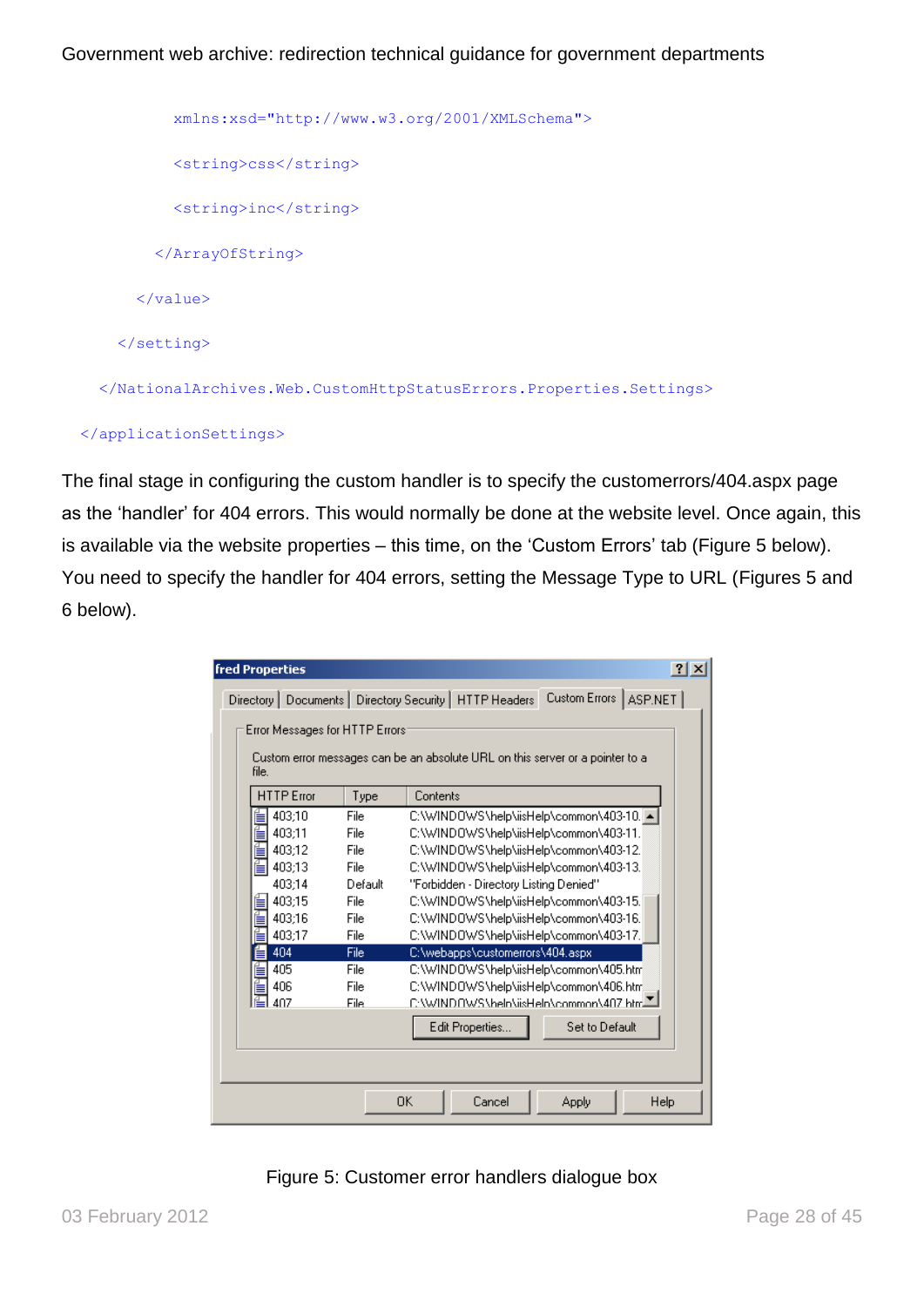| <b>Edit Custom Error Properties</b> |                                        |
|-------------------------------------|----------------------------------------|
| Error code:                         | 404                                    |
| Definition:                         | Not Found                              |
| Message type:<br>URL:               | <b>L</b> IRL<br>/customerrors/404.aspx |
|                                     |                                        |
|                                     | Cancel<br>Help<br>ОК                   |

Figure 6: Specifying the customer error handler for 404 errors

## <span id="page-28-0"></span>**3 Bridging Page**

As described above, a default redirection is specified for resources not found, and this allows such requests to be forwarded directly to the web archive. However, web managers may prefer that users are redirected to an intermediate or "bridging page", instead of being sent direct to the web archive.

Whilst most pages in the web archive contain a banner at the top to indicate that the page is archived content, as well as a modified title tag, this may not always be sufficient to alert the user that they have jumped from a live site to the web archive.

As well as the main redirect to the web archive, bridging pages can also be used for secondary redirects if desired (though the current The National Archives implementation is for the web archive only). A bridging page also allows the user to choose whether or not to follow the link to the web archive or other source. On the other hand, a using a bridging page means that any search engine ranking applicable to the original page is not transferred to the archived version.

The National Archives bridging page is implemented as a further .NET web application, and consists of a single compiled aspx page, web.config file and accompanying compiled bin directory in a dedicated web application directory.

In The National Archives implementation, the page checks whether the originally requested URL exists in the web archive, by issuing a HTTP HEAD request. If the page is found to exist, the page is displayed to the user in "bridging page" mode, and will include a link to the archived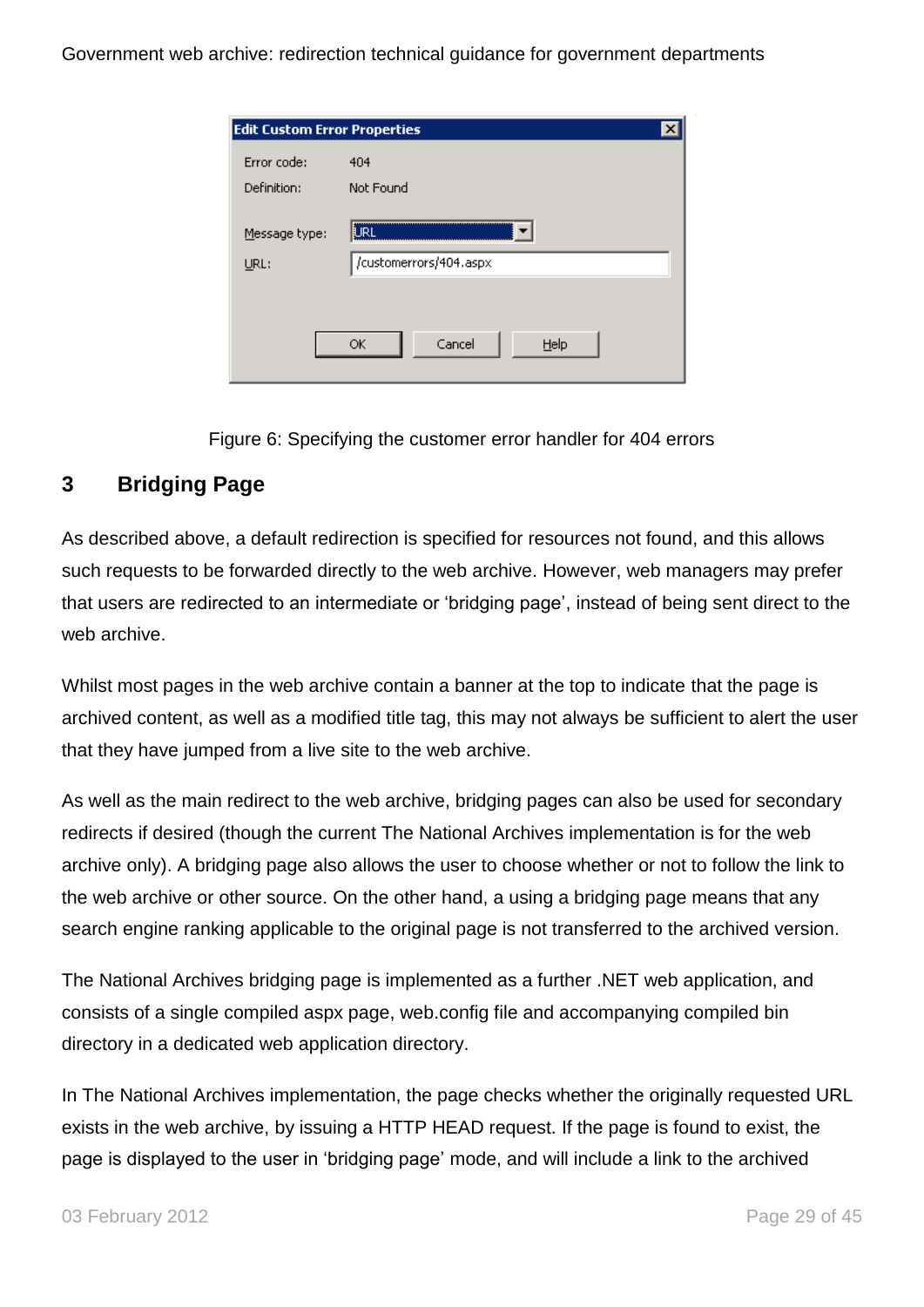version of the URL that the user can then follow. If the URL is not found in the archive, the page will display in 'not found' mode rather than 'bridging page' mode. There will be no link to the web archive and the page will be similar to a standard 404 page. The return code in this case will be 404 – Not Found, whereas the return code in "bridging page" mode is 200.

If an error occurs in the pre-display HEAD request to the web archive, for example due to incorrect proxy settings or no response from the archive, it is assumed the page does exist in the archive and the display is in "bridging page" mode. However, error reporting can be configured using the .NET health checking capabilities to inform technical staff about the problem.

The web.config file has the following entries under  $\langle$ appsettings>.

```
<appSettings>
    <add key="sourceDomains"
value="test.myserver.gov.uk,www.myserver.gov.uk" />
     <add key="defaultRedirectLinkTarget" value="http://test.myserver.gov.uk" />
     <add key="webArchiveLocation" 
value="http://webarchive.nationalarchives.gov.uk/+/"/>
     <add key="Archive_Checked_Url" value="ukgwacnf.html"/>
     <add key="Request_Timeout" value="30000"/>
     <add key="Max_Url_Length" value="1024"/>
     <add key="Found_Return_Code" value="200"/>
    <add key="NOT Found Return Code" value="404"/>
     <add key="Enable_Archive_Check" value="true"/>
     <add key="Proxy_UserName" value="[username]"/>
     <add key="Proxy_Password" value="[password]"/>
   </appSettings>
```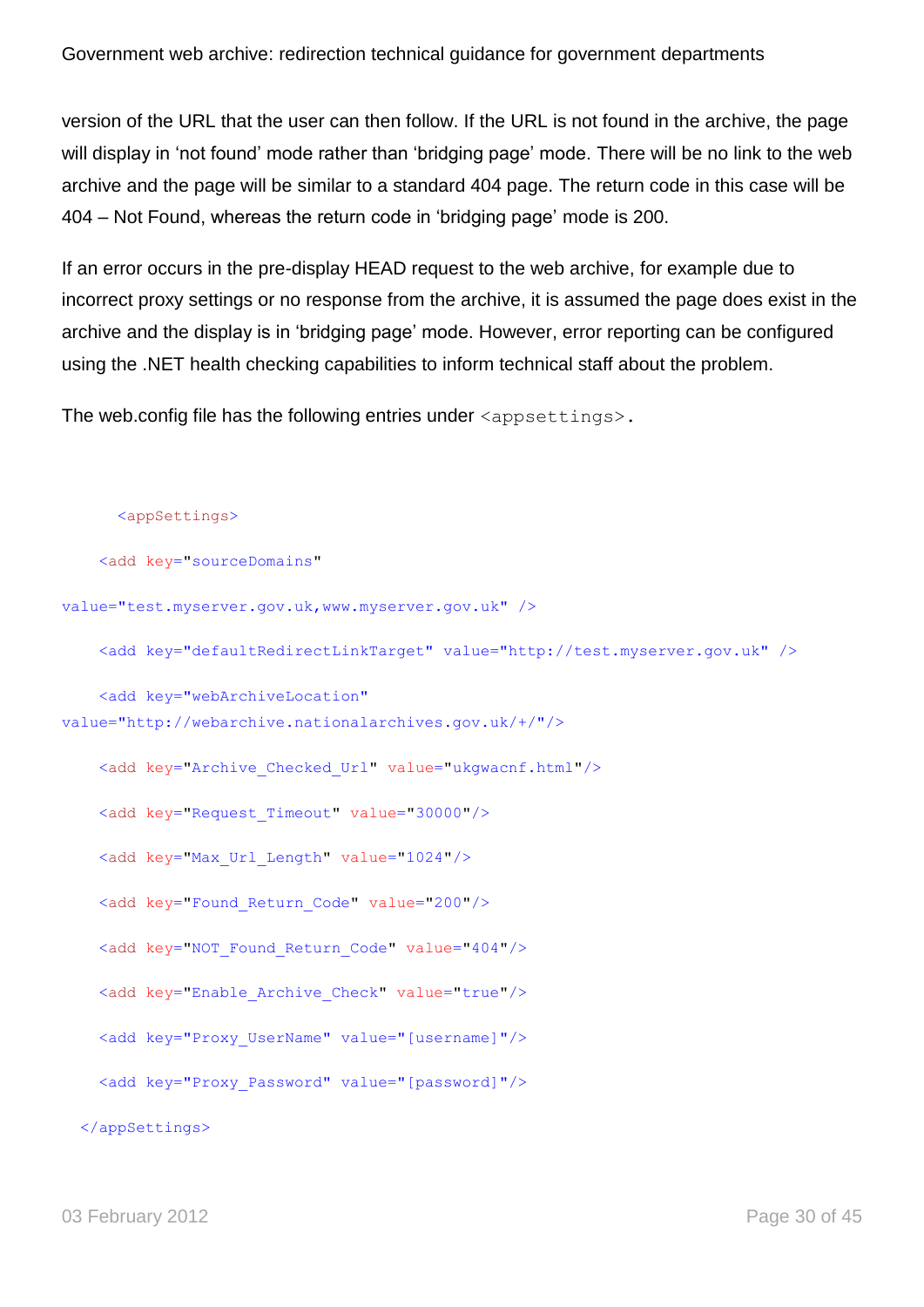| <b>Attribute Name</b>        | <b>Purpose</b>                                                                                                                                                                                                                                                                                                                                                                               |
|------------------------------|----------------------------------------------------------------------------------------------------------------------------------------------------------------------------------------------------------------------------------------------------------------------------------------------------------------------------------------------------------------------------------------------|
| sourceDomains                | Comma separated list of permitted referring<br>domains - see below.                                                                                                                                                                                                                                                                                                                          |
| Default Redirect Link Target | Legacy setting - may be removed in later release<br>as no longer required. Advise setting to your<br>website domain name.                                                                                                                                                                                                                                                                    |
| webArchiveLocation           | Location of the web archive. This will be used in<br>when constructing the link to the web archive<br>when the page is displayed in 'bridging page'<br>mode.                                                                                                                                                                                                                                 |
| Archive Checked Url          | The return URL used by the European Archive to<br>redirect when a request is not resolved in the<br>archive. Should be set to ukgwacnf.html                                                                                                                                                                                                                                                  |
| Request Timeout              | Timeout value for web archive HEAD check. If<br>the timeout is exceeded, the page displays in<br>Bridging Page mode as if the check had returned<br>a positive result. Value is in milliseconds, for<br>example 30000 means 30 seconds.                                                                                                                                                      |
| Max Url Length               | The maximum URL length that will be fully<br>processed by the handler. If this is exceeded, the<br>page display in 'Not Found' mode without further<br>processing. Enter 0 for no maximum length<br>restriction.                                                                                                                                                                             |
| Found_Return_Code            | The HTTP code to return when the page displays<br>in 'Bridging Page' mode, for example 200                                                                                                                                                                                                                                                                                                   |
| NOT Found Return Code        | The HTTP code to return when the page displays<br>in 'Not Found' mode, for example 404                                                                                                                                                                                                                                                                                                       |
| Enable Archive Check         | When set to false, the web archive HEAD pre-<br>check is disabled and the page goes straight to<br>'Bridging Page' mode as if the HEAD request<br>returned positive. This setting is recommended<br>as a temporary measure in certain situations, for<br>example network problems, or load testing where<br>this may feed through to an increased load on the<br>web archive infrastructure. |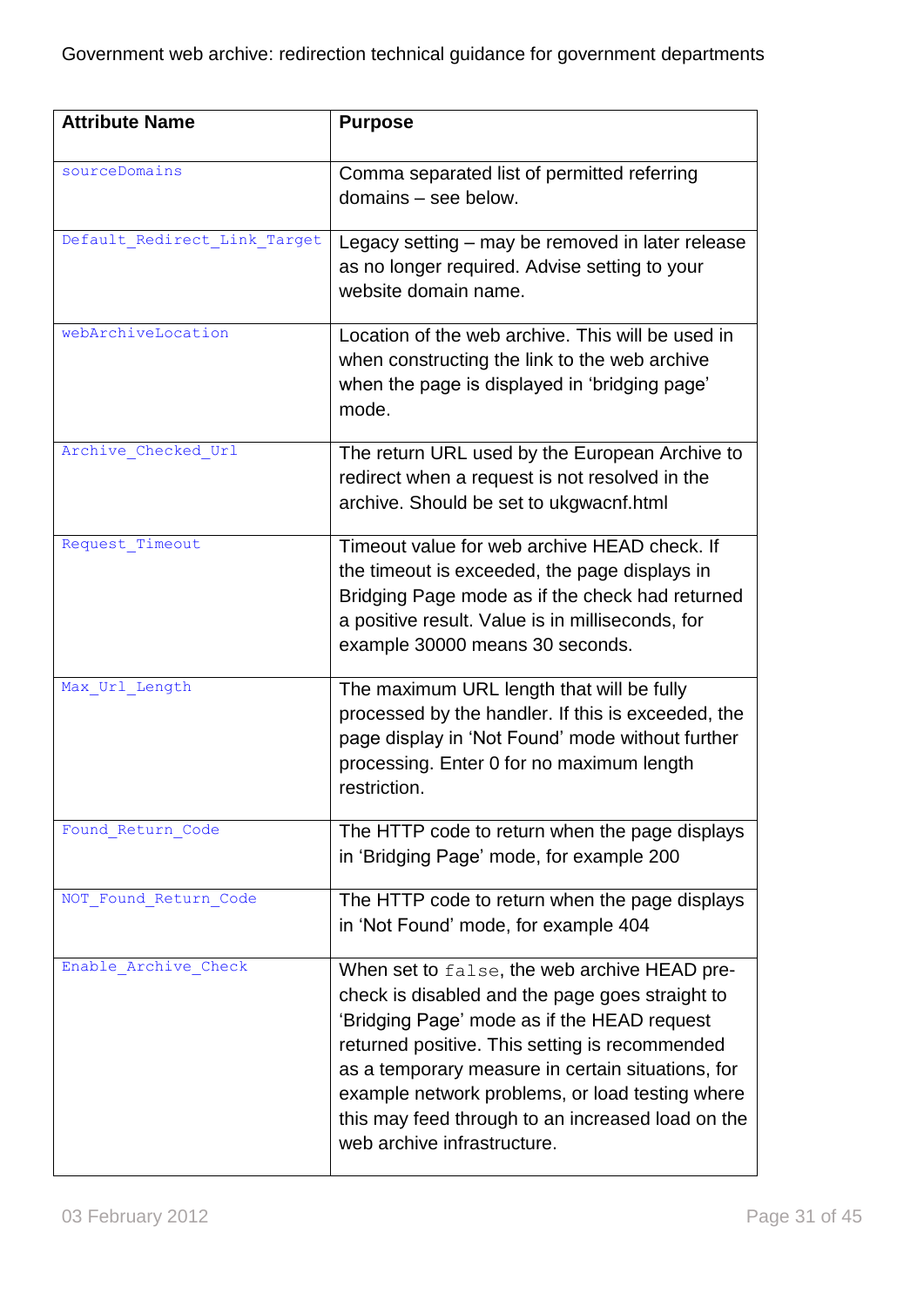| Proxy UserName   | User name for the proxy server through which the<br>page needs to access the internet. |  |
|------------------|----------------------------------------------------------------------------------------|--|
| Proxy Password   | Password for the proxy server through which the<br>page needs to access the internet.  |  |
| Proxy UserDomain | Domain for the proxy server through which the<br>page needs to access the internet.    |  |

The location of the proxy server is specified in the <system.net> section, as follows:

```
 <system.net>
   <defaultProxy>
     <proxy proxyaddress="http://<proxy-server>:<proxy-port>" bypassonlocal="True"/>
     <bypasslist>
       <add address="[a-z]+\.myserver\.my.domain"/>
     </bypasslist>
   </defaultProxy>
```
#### </system.net>

The value attribute of the sourceDomains key contains a comma separated list of allowed domains. When a domain is included in this list, it can "set" the web archive page link from the bridging page (see Figure 7 below). For example assume that with the above configuration, the following URL is generated by the custom error handler's default redirection setting:

[http://www.myserver.gov.uk/BridgingPage/BridgingPage.aspx?url=http://www.myserver.gov.ukN](http://www.myserver.gov.uk/BridgingPage/BridgingPage.aspx?url=http://www.myserver.gov.ukNoSuchPage.aspx) [oSuchPage.aspx](http://www.myserver.gov.uk/BridgingPage/BridgingPage.aspx?url=http://www.myserver.gov.ukNoSuchPage.aspx)

This will call the bridging page, and the 'Check for this Page in the Web Archive' link will point to:

[http://webarchive.nationalarchives.gov.uk/+/http://www.myserver.gov.ukNoSuchPage.aspx](http://webarchive.nationalarchives.gov.uk/+/http:/www.myserver.gov.ukNoSuchPage.aspx)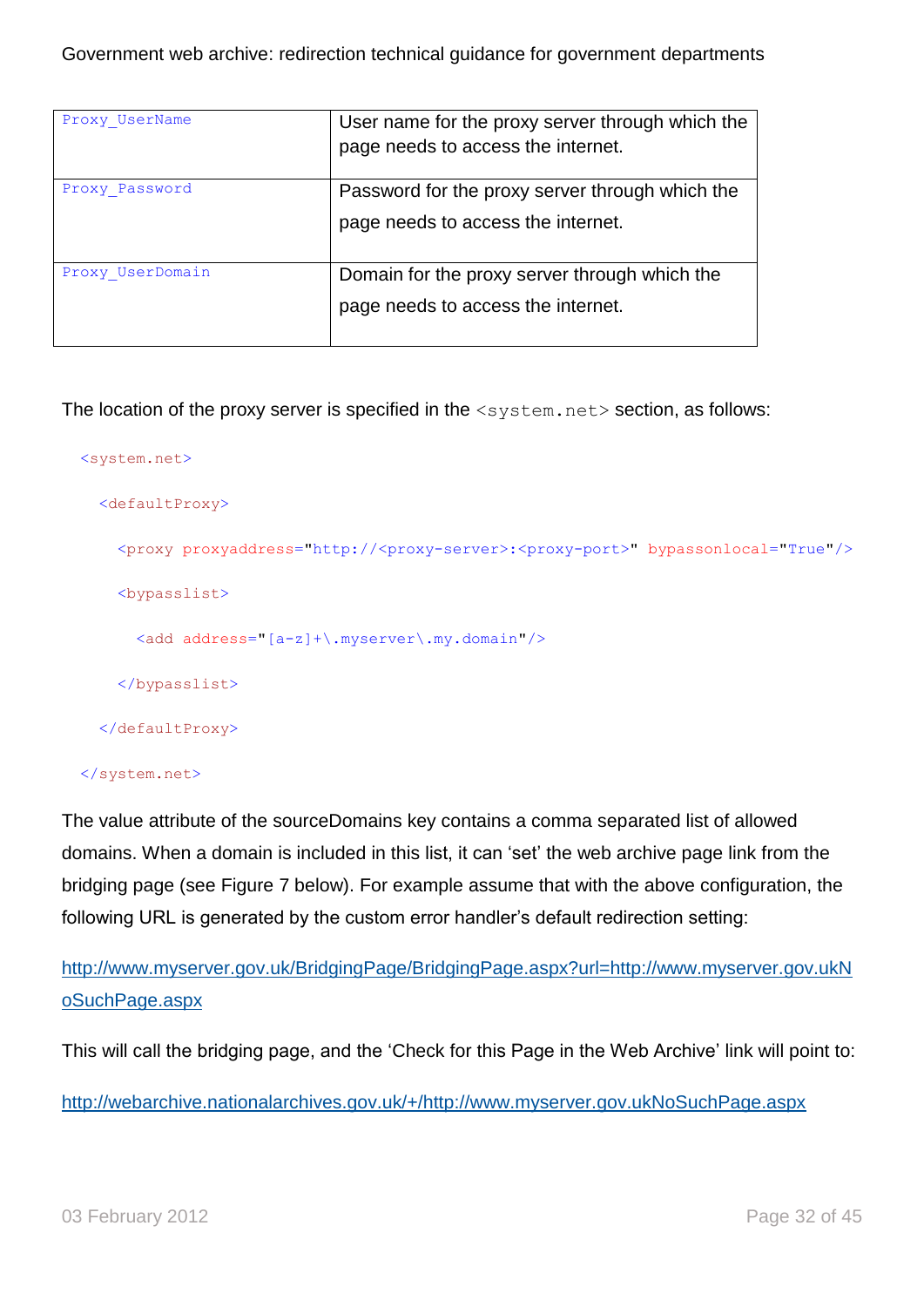|                                                                                                                                                                                                                                                                                                                                                                                                                                                                                                                                                                                                                                                                                                                     | The National Archives                                                           |                                                                                                  |
|---------------------------------------------------------------------------------------------------------------------------------------------------------------------------------------------------------------------------------------------------------------------------------------------------------------------------------------------------------------------------------------------------------------------------------------------------------------------------------------------------------------------------------------------------------------------------------------------------------------------------------------------------------------------------------------------------------------------|---------------------------------------------------------------------------------|--------------------------------------------------------------------------------------------------|
| Sorry the page you are looking for can't be found<br>It is possible that the page you were looking for may have been moved, updated or deleted. We may have a missing page or an incorrect link. Please<br>contact us to let us know, and we will correct our mistake<br>We recommend you start again from our home page or try our A-Z index to find what you were looking for.<br>Alternatively, this page may be available in the UK Government Web Archive. Please be aware that external links, forms and search boxes may not<br>function within some archived web pages.<br>Popular pages<br>Family history ><br>Military history<br>Check for this page in the Web Archi<br>UFO files $\blacktriangleright$ |                                                                                 |                                                                                                  |
| Getting in touch<br>Contact us +<br>Press office +<br>Visit us +<br>Wehsites<br>Office of Public Sector<br>Information $\blacktriangleright$<br>Learning Curve ►<br>Directgov >                                                                                                                                                                                                                                                                                                                                                                                                                                                                                                                                     | Site help<br>$A-Z$ index $\blacktriangleright$<br>Accessibility ▶<br>Site map ▶ | Ahnut us<br>lobs and careers $\blacktriangleright$<br>Terms of use F<br>Freedom of information ▶ |
|                                                                                                                                                                                                                                                                                                                                                                                                                                                                                                                                                                                                                                                                                                                     |                                                                                 | The National Archives, Kew, Richmond, Surrey, TW9 4DU. Tel: +44 (0) 20 8876 3444. Contact us     |

Figure 7: Bridging Page, with link to web archive page highlighted

If the domain is not included as above in the list of permitted domains, the bridging page will display in "Not Found" mode. This is to prevent the application being used by malicious persons to redirect the user to an undesirable site by making use of the return redirection to <domainname>/ukgwacnf.html described in (2) above.

For example without this check, a user could set up the URL <http://www.mydodgysite.co.uk/ukgwacnf.html>

and send users to it via the following, thus faking a legitimate referral from the department:

## [http://test.mysite.gov.uk/PageNotFound/PageNotFound.aspx?url=http://www.mydodgysite.co.uk/i](http://test.mysite.gov.uk/PageNotFound/PageNotFound.aspx?url=http://www.mydodgysite.co.uk/intro.htm) [ntro.htm](http://test.mysite.gov.uk/PageNotFound/PageNotFound.aspx?url=http://www.mydodgysite.co.uk/intro.htm)

The handler is designed to continue operating where certain error conditions occur. For example if network issues prevent the HEAD pre-check from working, or the web archive returns an unexpected error code, for instance, 404. In such cases, the display defaults to "Bridging Page" mode as if the HEAD pre-check had returned positive. However, a custom error is raised by the application for information. The processing of these errors can be controlled via .NET health check settings in the web.config file. As an example users may want information to be emailed to a specified mailbox and/or logged in the Windows event log. The settings can be used to control the number and frequency of notifications sent, which is useful in situations that can generate a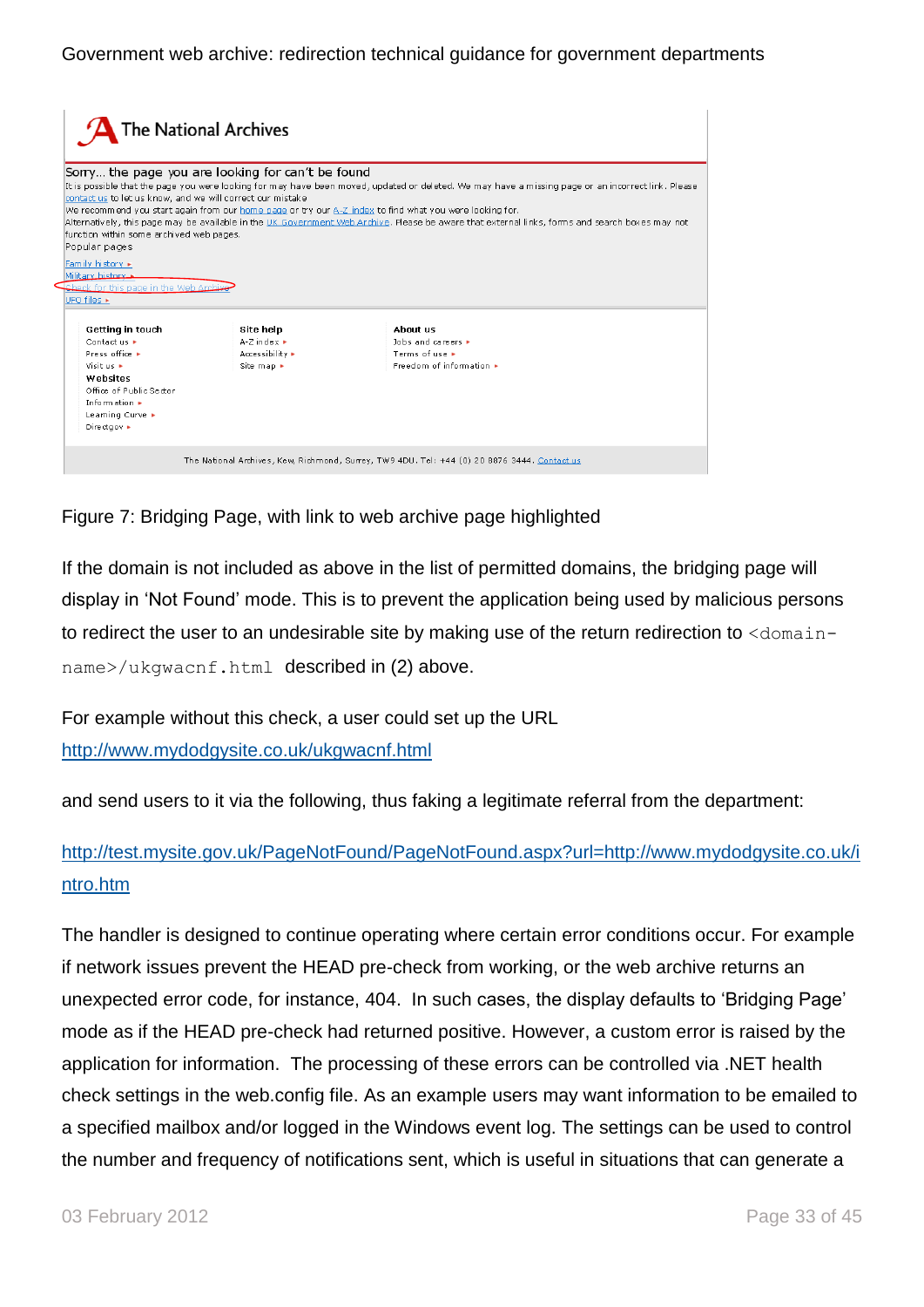large flow of similar error messages. See the .NET documentation for further information on health checking.

#### **1. Known Issues:**

(i) Each time a redirection rewrite take place, the rewritten URL is evaluated once again against the entire set of rules, irrespective of the order in which they are listed. In the following example

<http://www.mydepartment.gov.uk/test5/default.htm> <http://www.mydepartment.gov.uk/test6/default.htm>

<http://www.mydepartment.gov.uk/test7/default.htm>

will all redirect to:

<http://www.mydepartment.gov.uk/test8/default.htm>

```
<RedirectUris defaultRedirectUri="http://webarchive.nationalarchives.gov.uk/+/{0}" 
defaultResponseStatusCode="301" defaultReturnUri="ukgwacnf.html">
```
<items>

```
 <add requestUri="www.mydepartment.gov.uk/test7/" 
redirectUri="http://www.mydepartment.gov.uk/test8/{0}" responseStatusCode="301" /> <add
requestUri="www.mydepartment.gov.uk/test5/" redirectUri="http://www.mydepartment.gov.uk/test6/{0}" 
responseStatusCode="301" />
```
 <add requestUri="www.mydepartment.gov.uk/test6/" redirectUri="http:// www.mydepartment.gov.uk/test7/{0}" responseStatusCode="301" />

 $\langle$ /items>

</RedirectUris>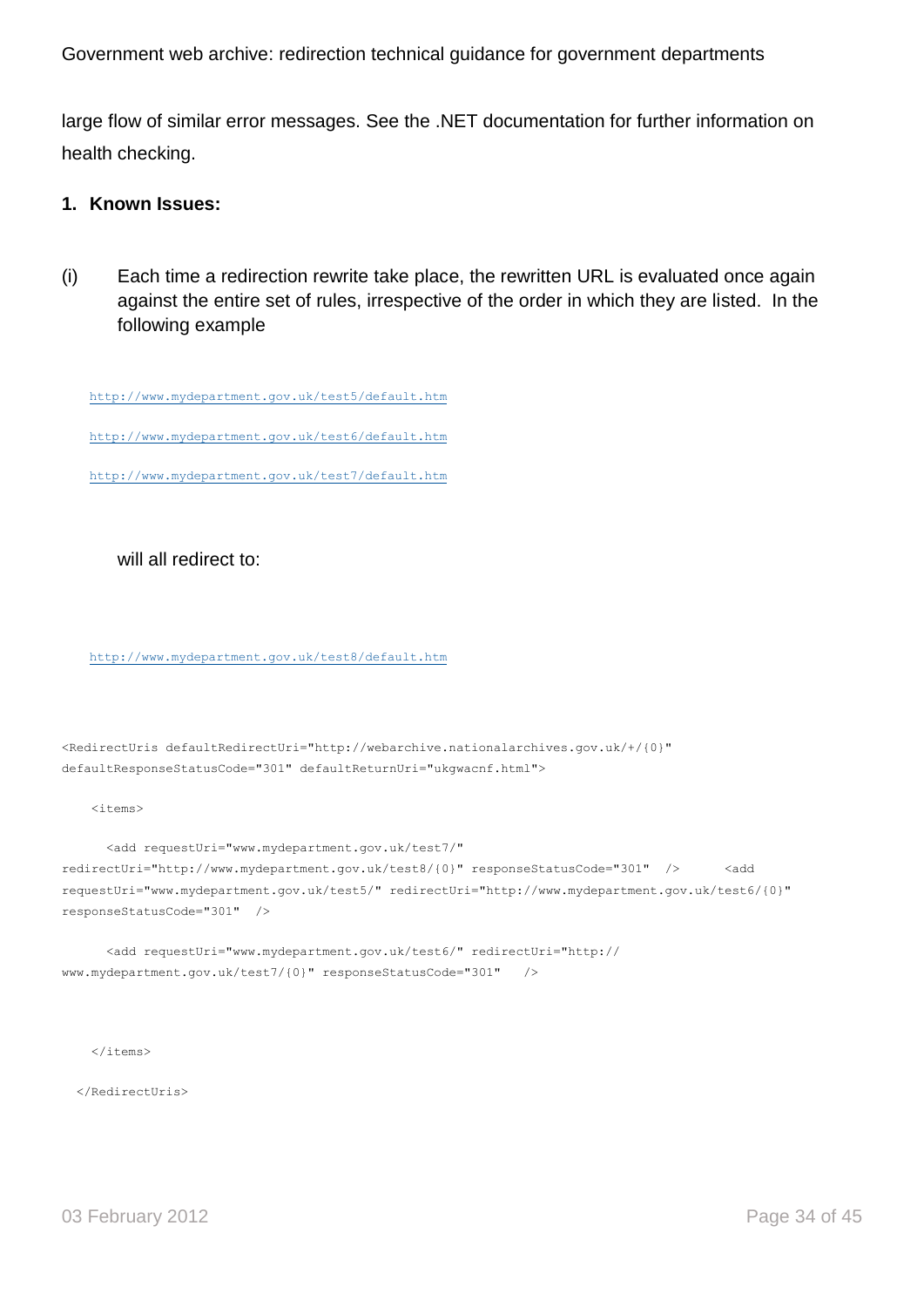- (ii) You should avoid situations where a URL will meet more than one requestUri in a single pass. This can lead to unexpected results, including an infinite redirection loop.
- (iii) Issues with application pools and the .NET version, as discussed above.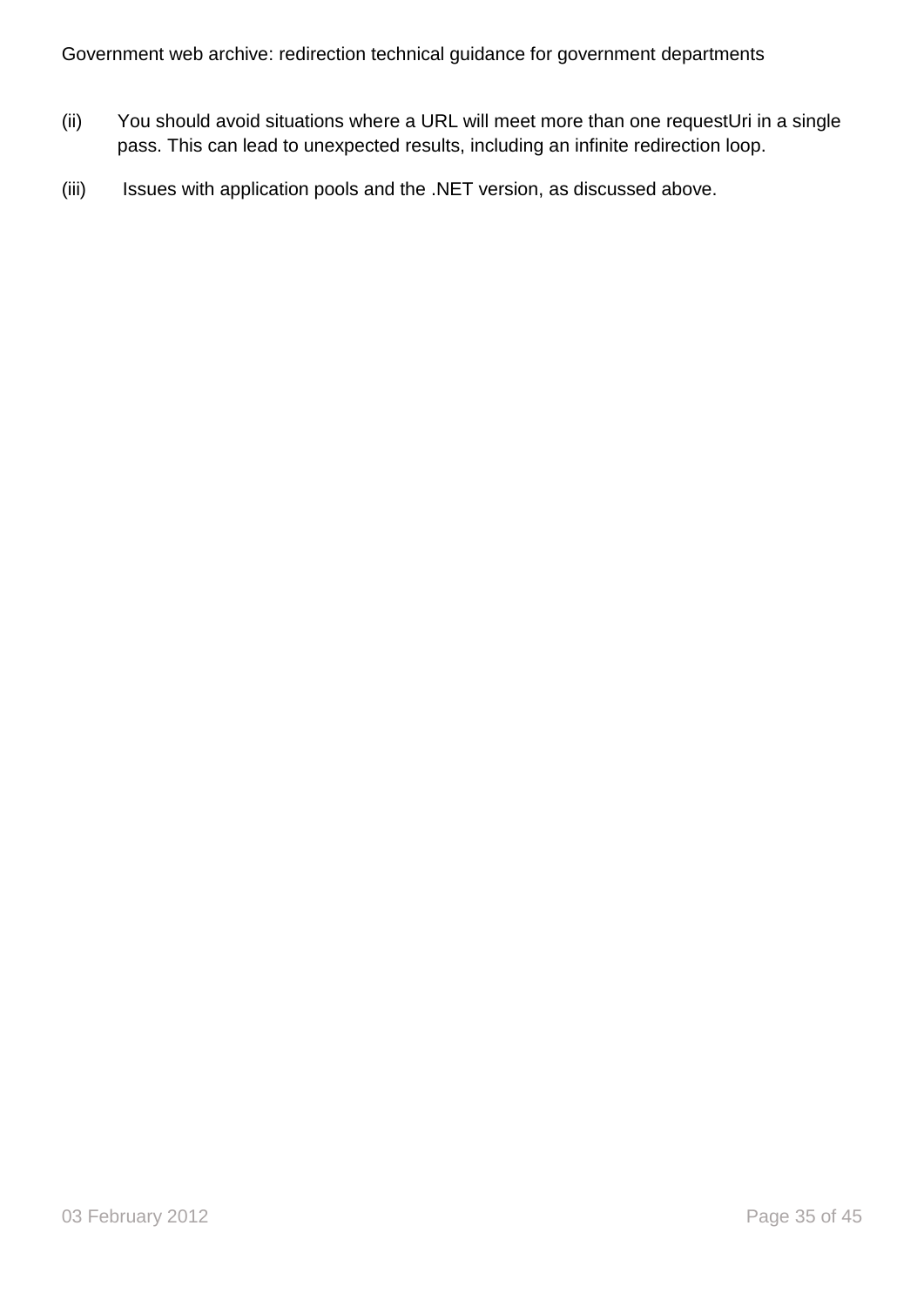## <span id="page-35-0"></span>**Annex 1: Sample .htaccess file for Apache mod\_rewrite**

*# N.B. # indicates the start of a comment line - this may not always # appear due to word wrapping settings in your viewing software*

# Ensure rewriting is turned on

RewriteEngine On

# 1. CAPTURE REDIRECTS BACK FROM THE WEB ARCHIVE

#

# If a request has previously been redirected to the Web Archive, and the page was not found there,

# the web archive will issue a redirect back to a page called ukgwacnf.html. The following rule rewrites

# this to a custom "Archive Checked, document not found" page, and then stops all further processing.

# Note there is no need for ukgwacnf.html to actually exist - this rule will operate regardless. Also,

# the browser URL will show [domainname]/ukgwacnf.html but the content will be from 404webarchive.asp

# The [L] flag here stops any further processing of the request by further rules below, if it is caught

# by this rule.

RewriteRule ^/ukgwacnf.html /404webarchive.asp [L]

# 2. CAPTURE ALL URLs OVER A SPECIFIED LENGTH

#

# This rule redirects requests to a handler page all requests where the non-domain portion of the URL is

# 100 or more characters. This can be useful in trapping malicious server traffic (in reality, the lower

# threshold length may be somewhat above 100).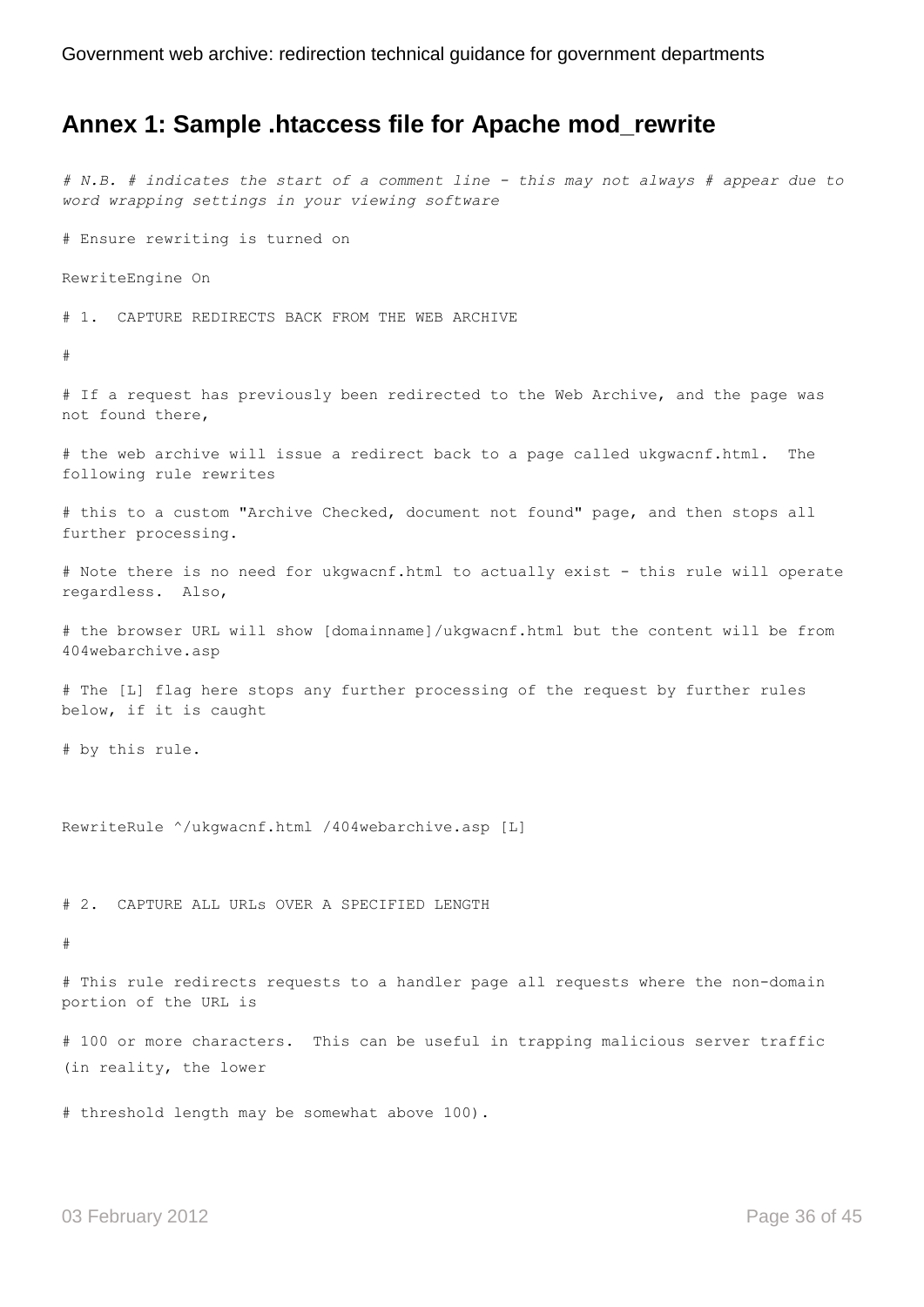```
RewriteRule ^/(.{100,}) /blank.html [R=301]
# 3. RE-WRITE URLS FOR A SPECIFIC DIRECTORY IF FILE NOT FOUND 
#
# In this rule, for any request where the top level directory is "newdir", and the 
document does not exist,
# the URL is rewritten substituting "olddir". i.e. the URL in the browser will still 
appear with "newdir"
# but the resource will come from the olddir directory instead, as if the user had 
entered the "olddir"
# version of the URL. Processing then continues with further rules.
RewriteCond %{REQUEST FILENAME} !-f
RewriteCond %{REQUEST FILENAME} !-d
RewriteRule ^/newdir/(.*)$ /olddir/$1
# 4. .HTML to .HTM 
#
# If the user has entered a file with a .htm extension and the file is not found, 
rewrite the file extension
# to .html, then continue processing with further rules.
RewriteCond %{REQUEST FILENAME} !-f
RewriteRule ^/(.*).html$ /$1.htm
# 5. REDIRECT SPECIFIED DIRECTORIES TO WEB ARCHIVE 
#
# Where the top level directory is documentsonline, search, test1, ionics or 
academic,
# and the file does not exist, the request is redirected to the web archive. E.g.
```
03 February 2012 **Page 37 of 45**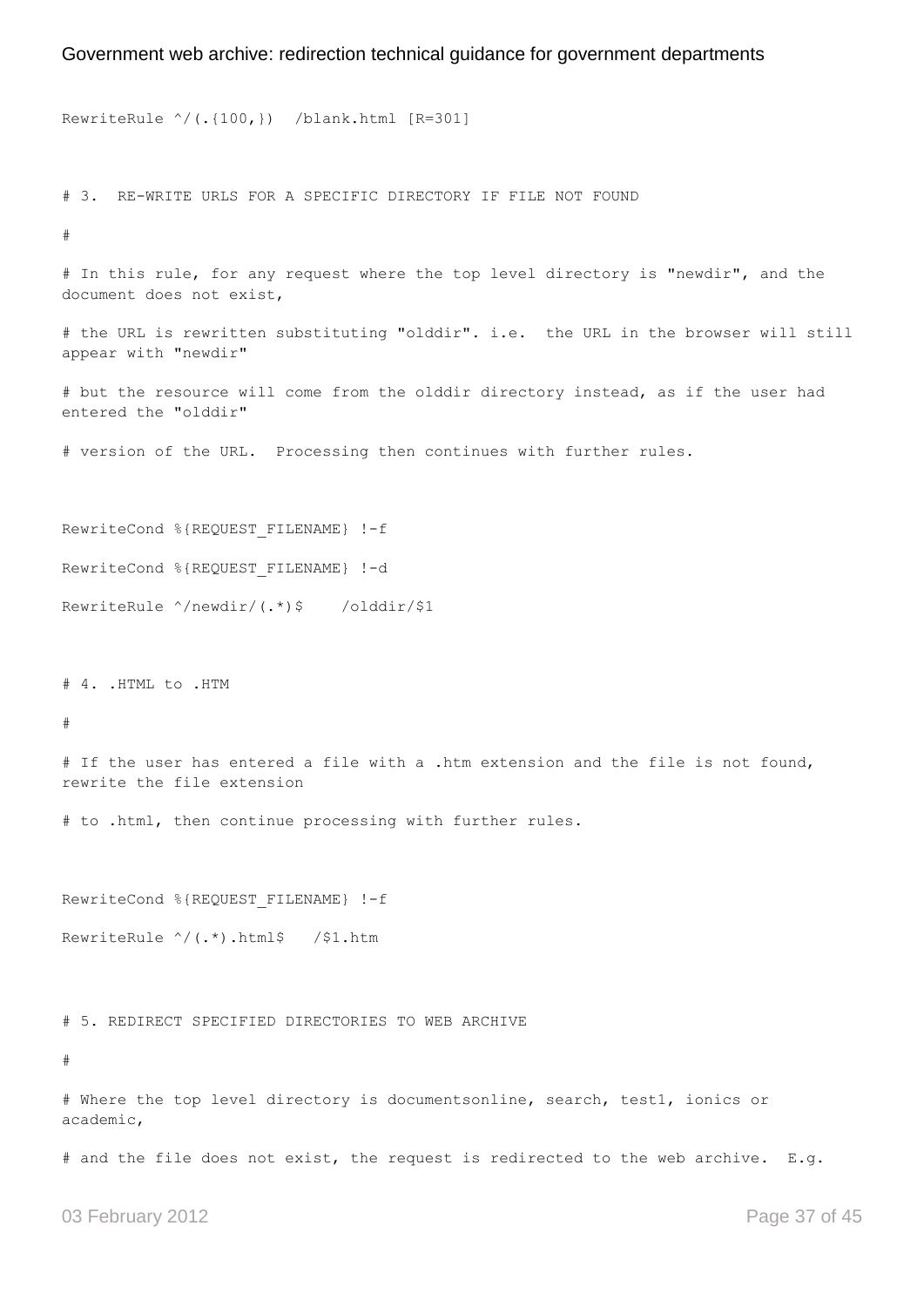# http://www.nationalarchives.gov.uk/documentsonline/nosuchfile.asp is redirected to:

```
#
```
http://webarchive.nationalarchives.gov.uk/tna/+/http://www.nationalarchives.gov.uk/do cumentsonline/nosuchfile.asp

RewriteCond %{REQUEST FILENAME} !-f

```
RewriteCond %{REQUEST FILENAME} !-d
```

```
RewriteRule ^/(documentsonline|search|test1|ionics|academic)/(.*)$ 
http://webarchive.nationalarchives.gov.uk/tna/+/http://www.nationalarchives.gov.uk/$1
/$2 [R=301]
```
# N.B. To redirect everything that reaches this point to the web archive, replace the above rewrite rule with the following

```
# one (just place a # comment marker before the rule above and remove the # from the 
rule below).
```

```
#RewriteRule ^(.*)$ 
http://webarchive.nationalarchives.gov.uk/tna/+/http://www.nationalarchives.gov.uk/$1 
[R=301]
```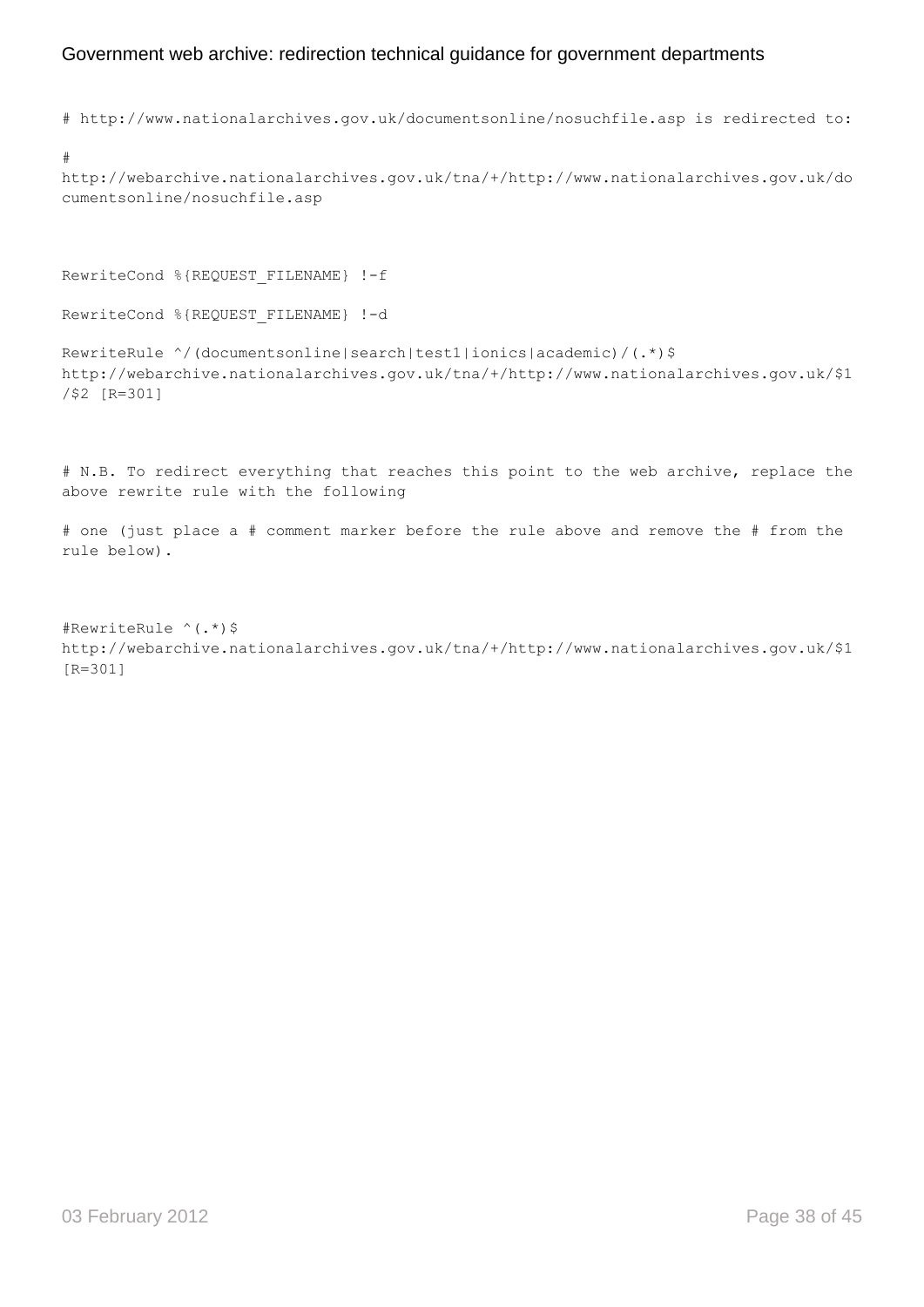## <span id="page-38-0"></span>**Annex 2: 'Skeleton' ini file for Ionics Rewriter**

```
# N.B. # indicates the start of a comment line - this may not always # appear due to 
word wrapping settings in your viewing software
# IsapiRewrite4.ini
#
# 
# comment lines begin with #
#
# These are the currently supported directives for the ini file: 
#
# IterationLimit
# MaxMatchCount 
# RewriteRule
# RewriteLog 
# RewriteLogLevel 
# RewriteCond
#
#
# Check the examples below for how to use each one. 
# See the Readme.txt for full explanation of the rules here.
#
#N.B. Logging will only work if this directory exists and the account running IIS 
#has Read/Write permissions on the directory. Also, there appear to be an
#issue with spaces in the log file, so it's best to avoid these.
RewriteLog c:\ionics\log\iirfLog.out
```
RewriteLogLevel 3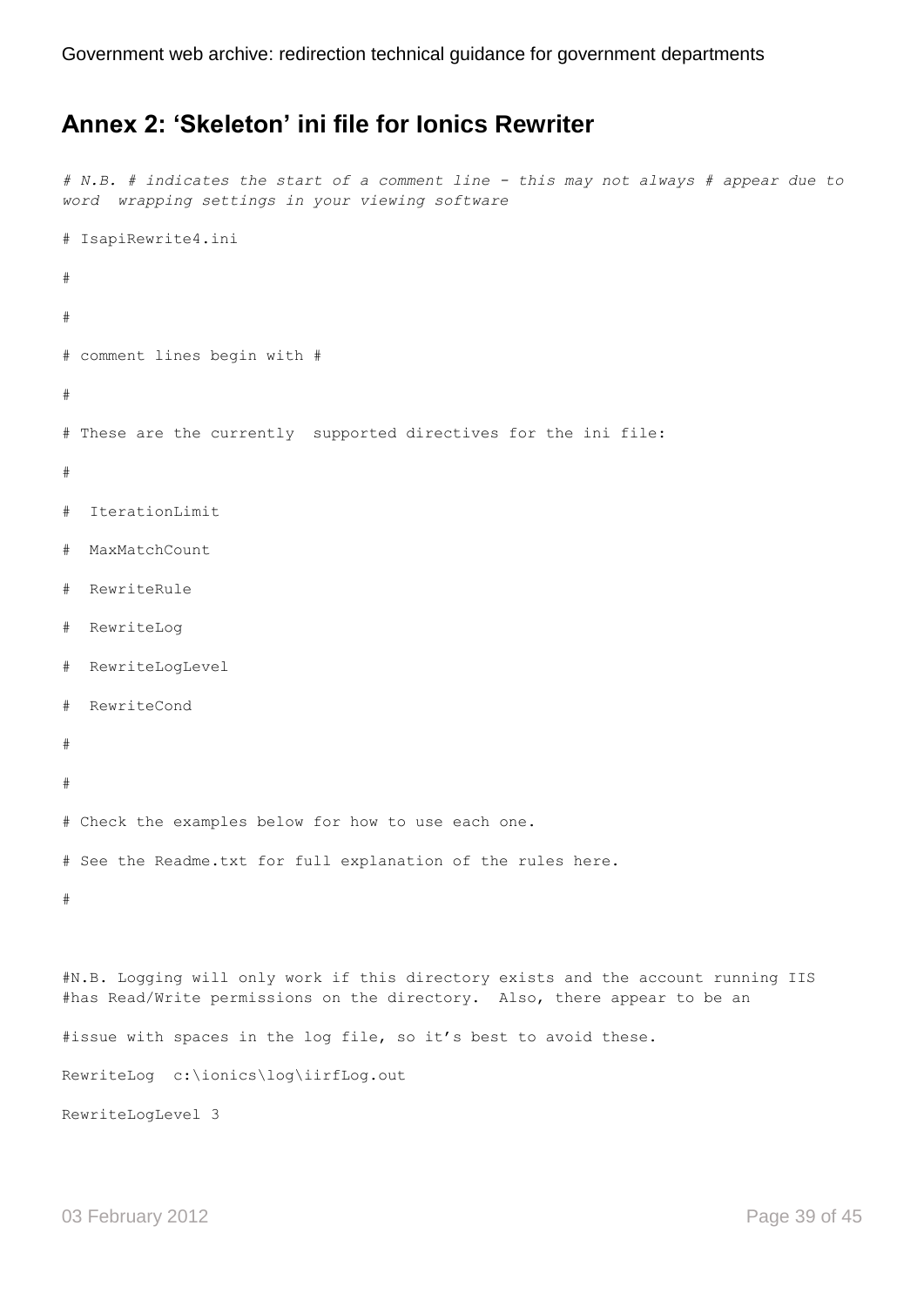# MaxMatchCount # # Specifies the maximum number of sub-expression matches to # capture for a single pattern. This specifies the size of the # array in the C module. If you have a pattern with more than # the default number of matches, set this number. # # The default is 10.

MaxMatchCount 10

#Rewrite rules follow here….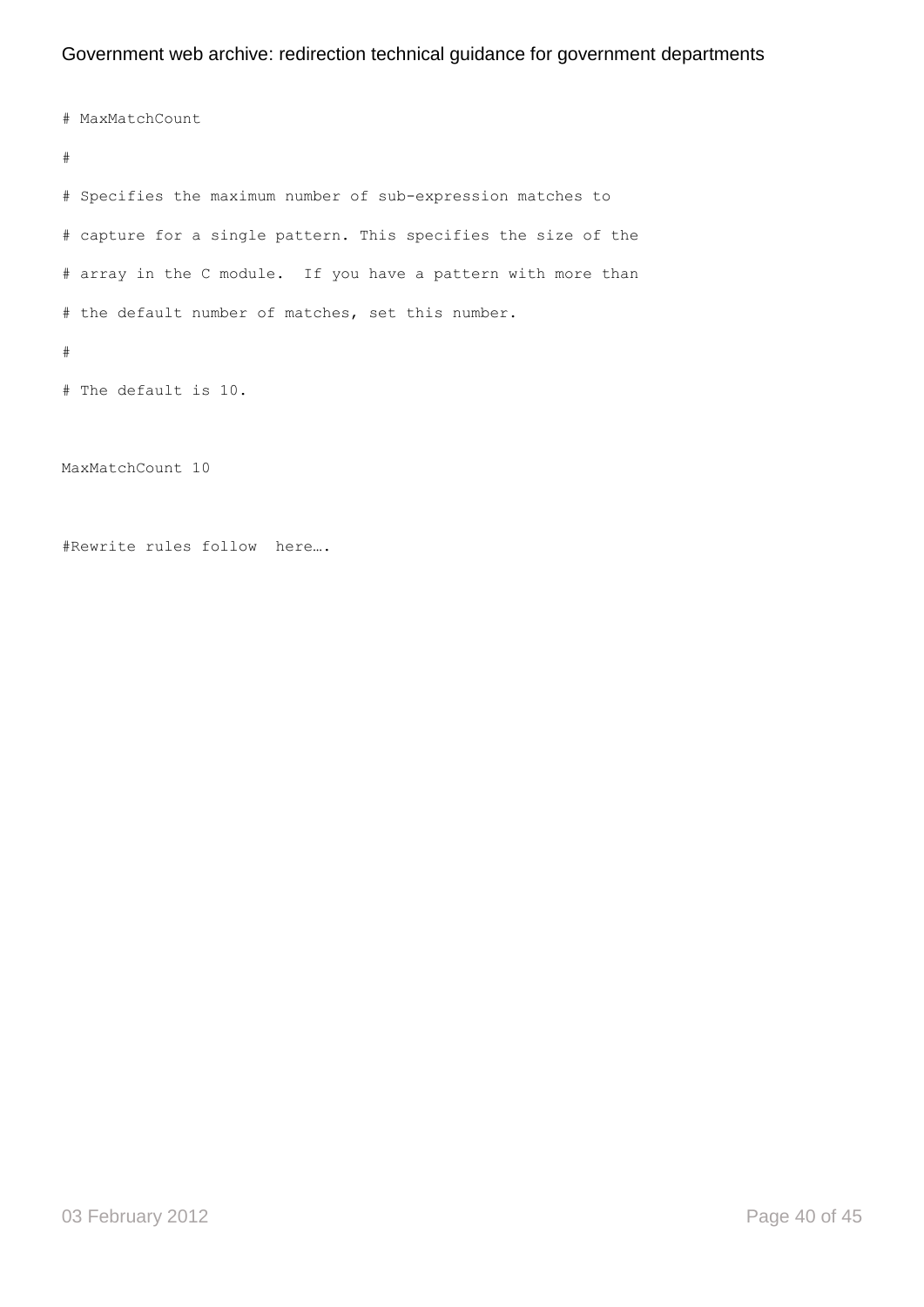## <span id="page-40-0"></span>**Annex 3: Sample ini file for Ionics Rewriter**

*# N.B. # indicates the start of a comment line - this may not always # appear due to word wrapping settings in your viewing software*

```
# IsapiRewrite4.ini
#
# sample ini file for the ISAPI rewriter. 
# 
# comment lines begin with #
#
# These are the currently supported directives for the ini file: 
#
# IterationLimit
# MaxMatchCount 
# RewriteRule
# RewriteLog 
# RewriteLogLevel 
# RewriteCond
#
#
# Check the examples below for how to use each one. 
# See the Readme.txt for full explanation of the rules here.
#
#
#Looks like you can't have spaces in the log file location
RewriteLog C:\Ionics\log\iirfLog.out
#
```

```
03 February 2012 Page 41 of 45
```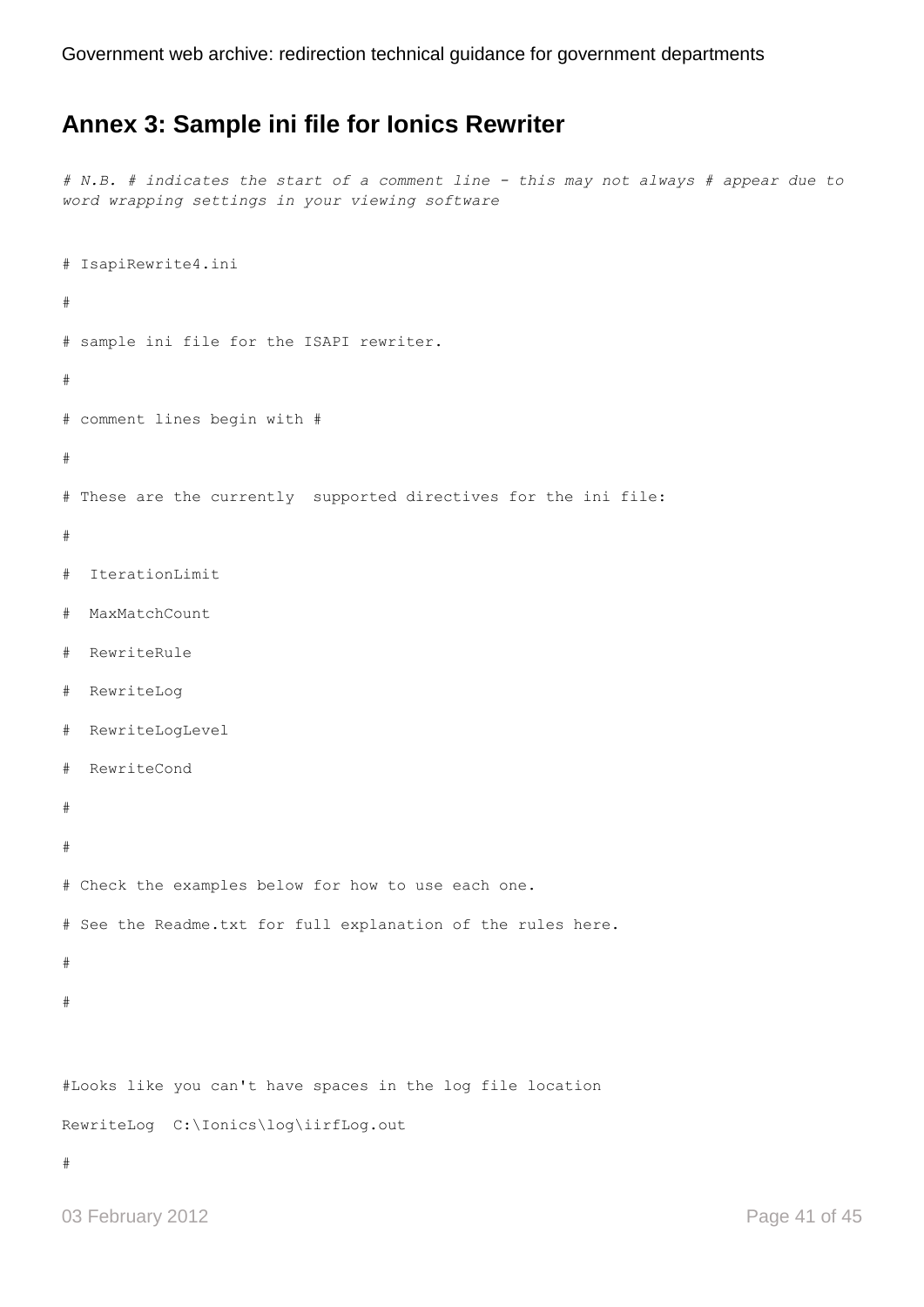#Specify the rewrite log level (1-5). This should normally be no #higher than 3 for production systems. RewriteLogLevel 3 # MaxMatchCount # # Specifies the maximum number of sub-expression matches to # capture for a single pattern. This specifies the size of the # array in the C module. If you have a pattern with more than # the default number of matches, set this number. # # The default is 10. MaxMatchCount 10 # This example ini file is based on version 1.2.15 of the Ionics # rewriter. If using version 1.2.14, use RewriteRule for both # rewrites and redirections (with appropriate the R flag) rather # than using RedirectRule for redirections. # \*\*\* 1. CAPTURE REDIRECTS BACK FROM THE WEB ARCHIVE \*\*\*\*\* # \*\*\*\*\*\*\*\*\*\*\*\*\*\*\*\*\*\*\*\*\*\*\*\*\*\*\*\*\*\*\*\*\*\*\*\*\*\*\*\*\*\*\*\*\*\*\*\*\*\*\*\*\*\*\*\*\*\* # If a request has previously been redirected to the Web Archive, # and the page was not found there, the web archive will issue a # 301 redirect back to a page called ukgwacnf.html. The following # rule rewrites this to a custom "Archive Checked, document not # found" page, and then stops all further processing. # Note there is no need for ukgwacnf.html to actually exist - this # rule will operate regardless. Also, since this is a rewrite # rather than a redirect,the browser URL will show

03 February 2012 **Page 42 of 45**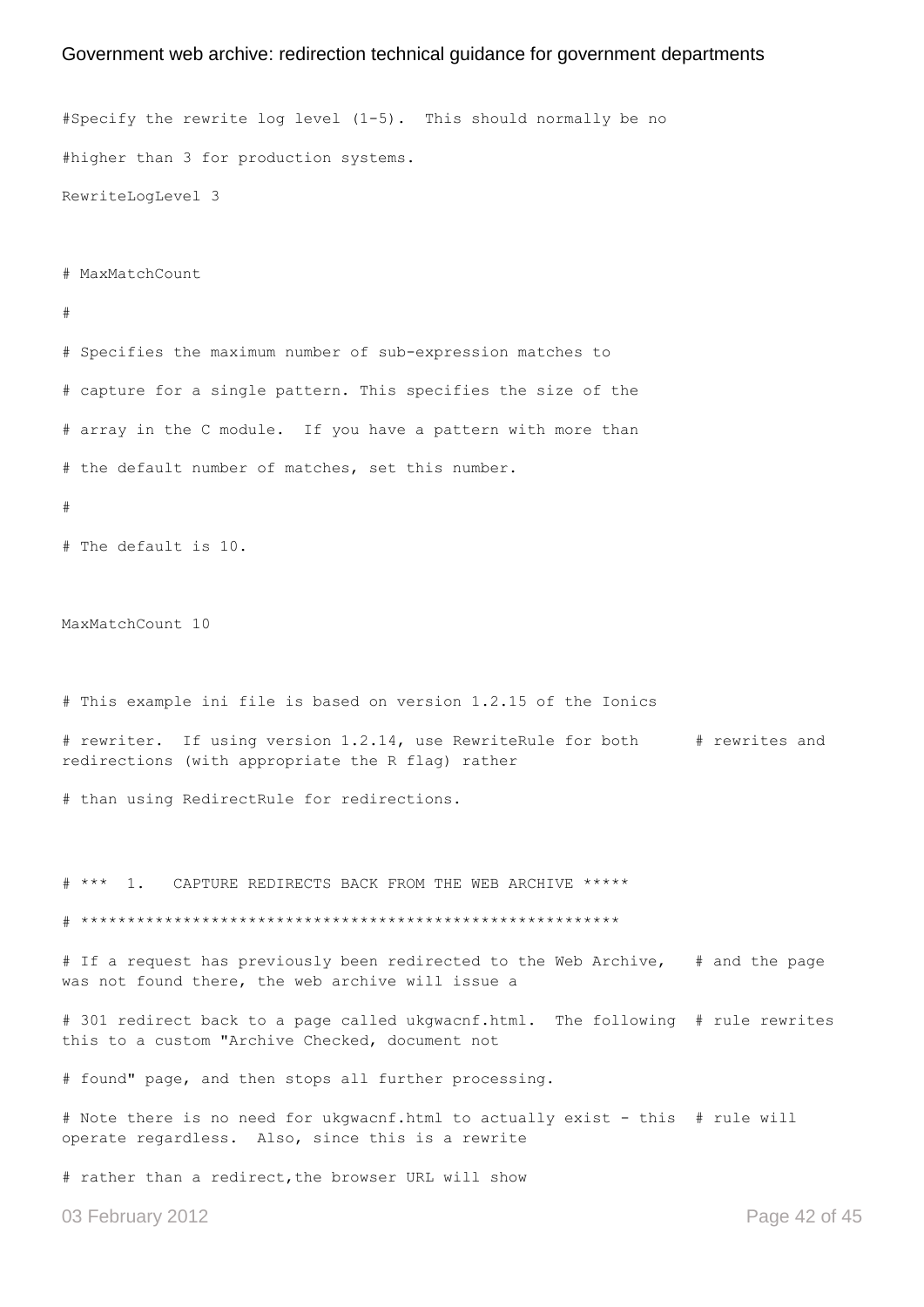# [domain-name]/ukgwacnf.html but the content will be from

# 404webarchive.asp

# The [L] flag here stops any further processing of the request by

# further rules below, if it is caught by this rule.

RewriteRule ^/ukgwacnf.html /404webarchive.asp [L]

# \*\*\* 2. CAPTURE ALL URLs OVER A SPECIFIED LENGTH

# \*\*\*\*\*\*\*\*\*\*\*\*\*\*\*\*\*\*\*\*\*\*\*\*\*\*\*\*\*\*\*\*\*\*\*\*\*\*\*\*\*\*\*\*\*\*\*\*\*\*\*\*\*\*\*\*\*\*\*

# This rule redirects requests to a handler page all requests where # the URL is 100 or more characters long. This can be useful in

# trapping malicious server traffic (in reality, the lower

# threshold length may be above 100. Also, you may want to consider

# only the non-domain name part of the URL, or the query string, in # which case a more complex expression would be needed).

RedirectRule ^/(.{100,}) /blank.htm [R=301]

# \*\*\* 3. .HTML to .HTM

# \*\*\*\*\*\*\*\*\*\*\*\*\*\*\*\*\*\*\*\*\*\*\*\*\*\*\*\*\*\*\*\*\*\*\*\*\*\*\*\*\*\*\*\*\*\*\*\*\*\*\*\*\*\*\*\*\*\*\*

# If the user has entered a file with a .html extension and the file # is not found, rewrite the file extension to .htm, then continue

# processing with further rules.

RewriteCond %{REQUEST FILENAME} !-f

RewriteRule ^/(.\*).html\$ /\$1.htm

-

# \*\*\* 4. RE-WRITE URLS FOR A SPECIFIC DIRECTORY IF FILE NOT FOUND # \*\*\*\*\*\*\*\*\*\*\*\*\*\*\*\*\*\*\*\*\*\*\*\*\*\*\*\*\*\*\*\*\*\*\*\*\*\*\*\*\*\*\*\*\*\*\*\*\*\*\*\*\*\*\*\*\*\*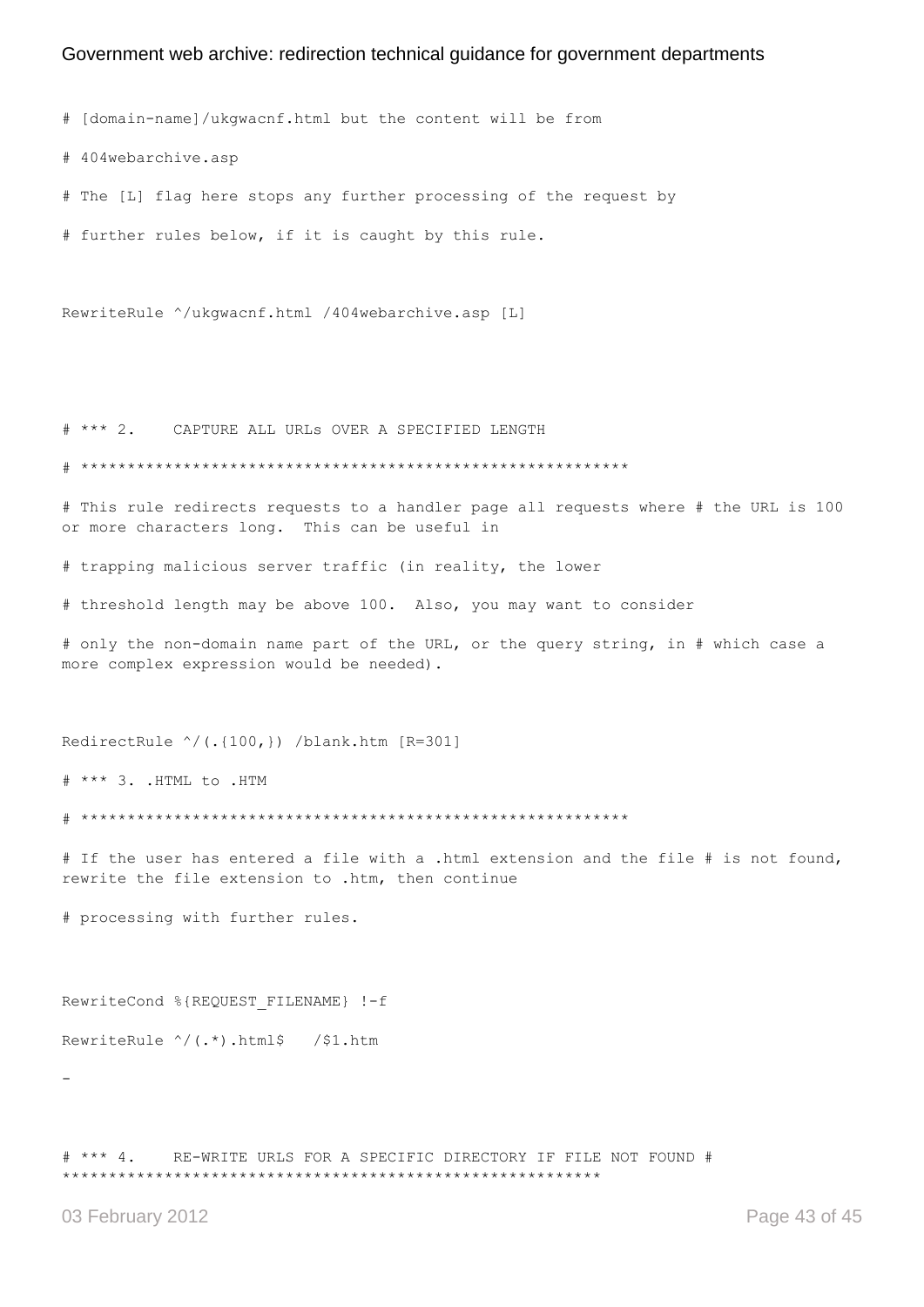# In this rule, for any request where the top level directory is # "about", and the document does not exist, the URL is rewritten # substituting "academic". i.e. the URL in the browser will still # appear with "about" but the resource will come from the # academic directory instead, as if the user had entered "academic" RewriteCond %{REQUEST FILENAME} !-f RewriteCond %{REQUEST\_FILENAME} !-d

```
RewriteRule ^/about/(.*)$ /academic/$1
```
# \*\*\* 5. REDIRECT SPECIFIED DIRECTORIES TO WEB ARCHIVE

# \*\*\*\*\*\*\*\*\*\*\*\*\*\*\*\*\*\*\*\*\*\*\*\*\*\*\*\*\*\*\*\*\*\*\*\*\*\*\*\*\*\*\*\*\*\*\*\*\*\*\*\*\*\*\*\*\*\*

# Where the top level directory is "documentsonline", "search", or

# "dambusters" and the file does not exist, the request is

# redirected to the web archive. E.g.

#<http://www.nationalarchives.gov.uk/documentsonline/about.asp>

# would (if it did not exist) be redirected to:

# http://webarchive.nationalarchives.gov.uk/tna/+/

# http://www.nationalarchives.gov.uk/documentsonline/about.asp

RewriteCond %{REQUEST FILENAME} !-f

RewriteCond %{REQUEST FILENAME} !-d

RedirectRule ^/(documentsonline|search|dambusters)/(.\*)\$

http://webarchive.nationalarchives.gov.uk/tna/+/http://www.nationalarchives.gov.uk/\$1 /\$2 [R=301]

# N.B. To redirect everything that reaches this point to the web

# archive, replace the above rewrite rule with the following